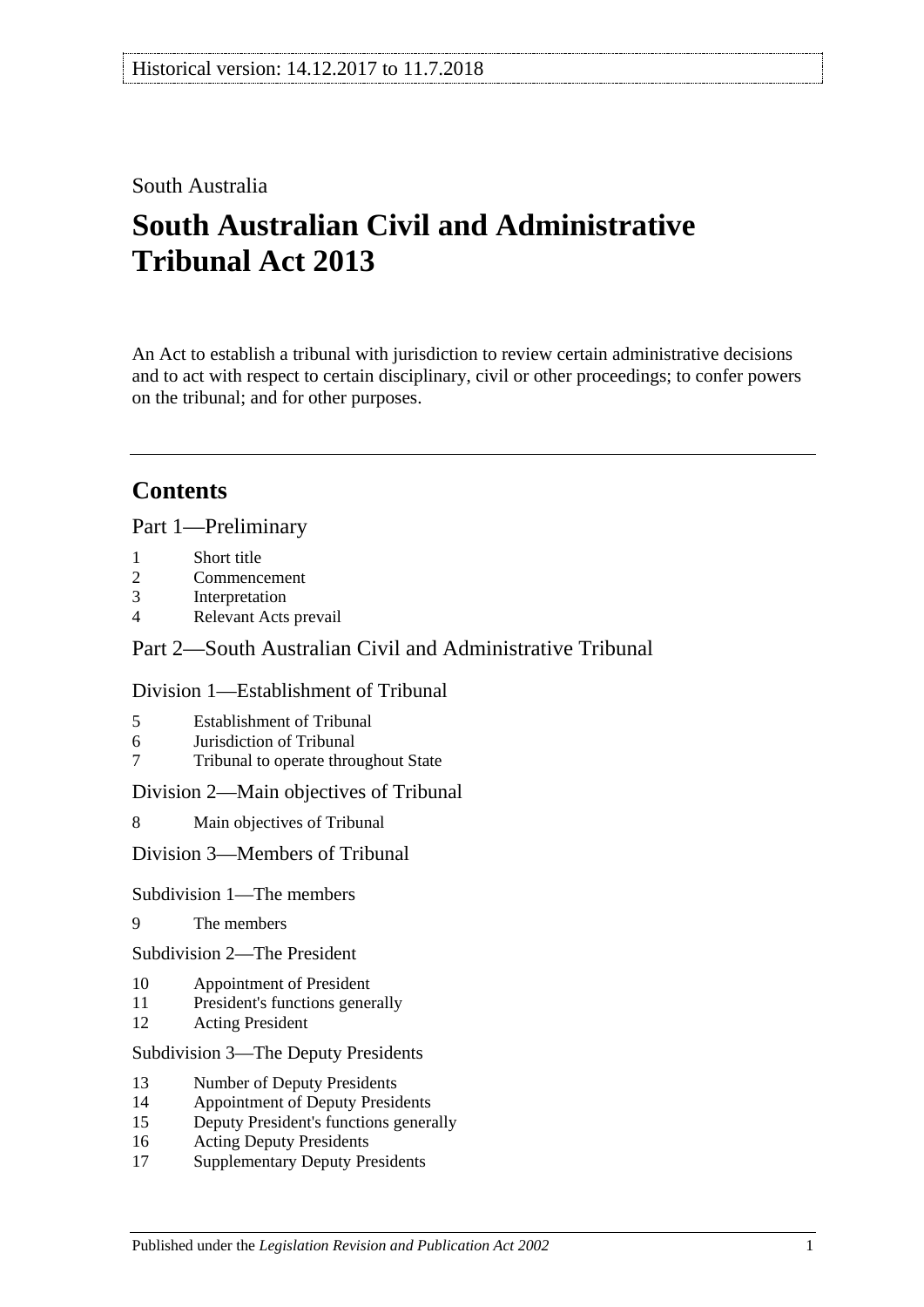Subdivision [4—Magistrates](#page-13-0)

[Magistrates](#page-13-1)

Subdivision [5—Senior members and ordinary members](#page-14-0)

- [Appointment of senior members and ordinary members](#page-14-1)
- [Member ceasing to hold office and suspension](#page-15-0)
- [Supplementary members](#page-16-0)

Subdivision [6—Assessors](#page-16-1)

[Assessors](#page-16-2)

Division [4—Constitution of Tribunal and its decision-making processes](#page-17-0)

- [Constitution of Tribunal](#page-17-1)
- [Who presides at proceedings of Tribunal](#page-18-0)
- [Decision if 2 or more members constitute Tribunal](#page-19-0)
- [Determination of questions of law](#page-19-1)

### Division [5—Related matters](#page-19-2)

- [Streams](#page-19-3)
- [Validity of acts of Tribunal](#page-19-4)
- [Disclosure of interest by members of Tribunal](#page-19-5)
- [Delegation](#page-20-0)

# Part [3—Jurisdiction](#page-20-1)

### Division [1—Preliminary](#page-20-2)

- [Sources of jurisdiction](#page-20-3)
- [Kinds of jurisdiction](#page-20-4)

### Division [2—Original jurisdiction](#page-21-0)

[Original jurisdiction](#page-21-1)

### Division [3—Review jurisdiction](#page-21-2)

- [Decisions within review jurisdiction](#page-21-3)<br>35 Decision-maker must assist Tribunal
- [Decision-maker must assist Tribunal](#page-22-0)
- [Effect of review proceedings on decision being reviewed](#page-23-0)
- [Decision on review](#page-23-1)
- [Tribunal may invite decision-maker to reconsider decision](#page-24-0)
- Part [4—Principles, powers and procedures](#page-25-0)

# Division [1—Principles governing hearings](#page-25-1)

[Principles governing hearings](#page-25-2)

### Division [2—Evidentiary powers](#page-25-3)

- [Power to require person to give evidence or to produce evidentiary material](#page-25-4)
- [Entry and inspection of property](#page-26-0)
- [Expert reports](#page-26-1)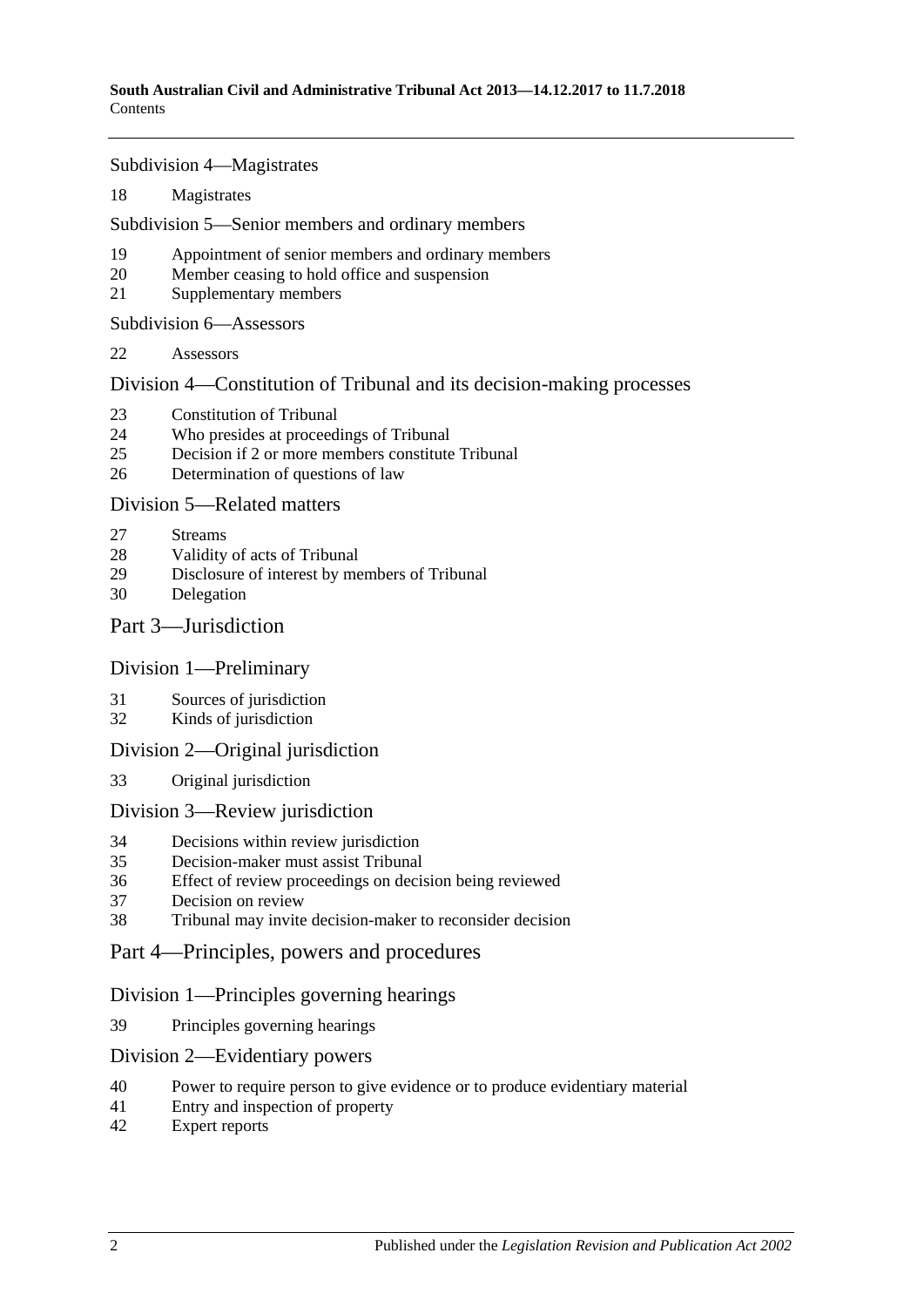# Division [3—Procedures](#page-27-0)

- [Practice and procedure generally](#page-27-1)<br>44 Directions for conduct of proceed
- [Directions for conduct of proceedings](#page-27-2)
- [Consolidating and splitting proceedings](#page-28-0)
- [More appropriate forum](#page-28-1)
- [Dismissing proceedings on withdrawal or for want of prosecution](#page-28-2)
- [Frivolous, vexatious or improper proceedings](#page-28-3)
- [Proceedings being conducted to cause disadvantage](#page-29-0)

### Division [4—Conferences, mediation and settlement](#page-29-1)

- [Conferences](#page-29-2)
- [Mediation](#page-31-0)
- [Settling proceedings](#page-32-0)

### Division [5—Parties](#page-32-1)

- [Parties](#page-32-2)
- [Person may be joined as party](#page-33-0)
- [Intervening](#page-33-1)

### Division [6—Representation](#page-33-2)

[Representation](#page-33-3)

### Division [7—Costs](#page-34-0)

- [Costs](#page-34-1)
- [Costs—related matters](#page-34-2)

### Division [8—Other procedural and related provisions](#page-35-0)

- [Sittings](#page-35-1)
- [Hearings in public](#page-35-2)
- [Preserving subject matter of proceedings](#page-35-3)
- [Security as to costs etc](#page-36-0)
- [Interlocutory orders](#page-37-0)
- [Conditional, alternative and ancillary orders and directions](#page-37-1)
- [Special referees](#page-37-2)
- [Relief from time limits](#page-37-3)
- [Electronic hearings and proceedings without hearings](#page-37-4)
- [Completion of part-heard matters](#page-38-0)
- [Other claims of privilege](#page-38-1)

### Part [5—Reviews and appeals](#page-38-2)

### Division [1—Internal reviews](#page-38-3)

[Internal reviews](#page-38-4)

### Division [2—Appeals](#page-39-0)

[Appeals](#page-39-1)

### Division [3—Related matters](#page-40-0)

- [Reservation of questions of law](#page-40-1)
- [Effect of review or appeal on decision](#page-40-2)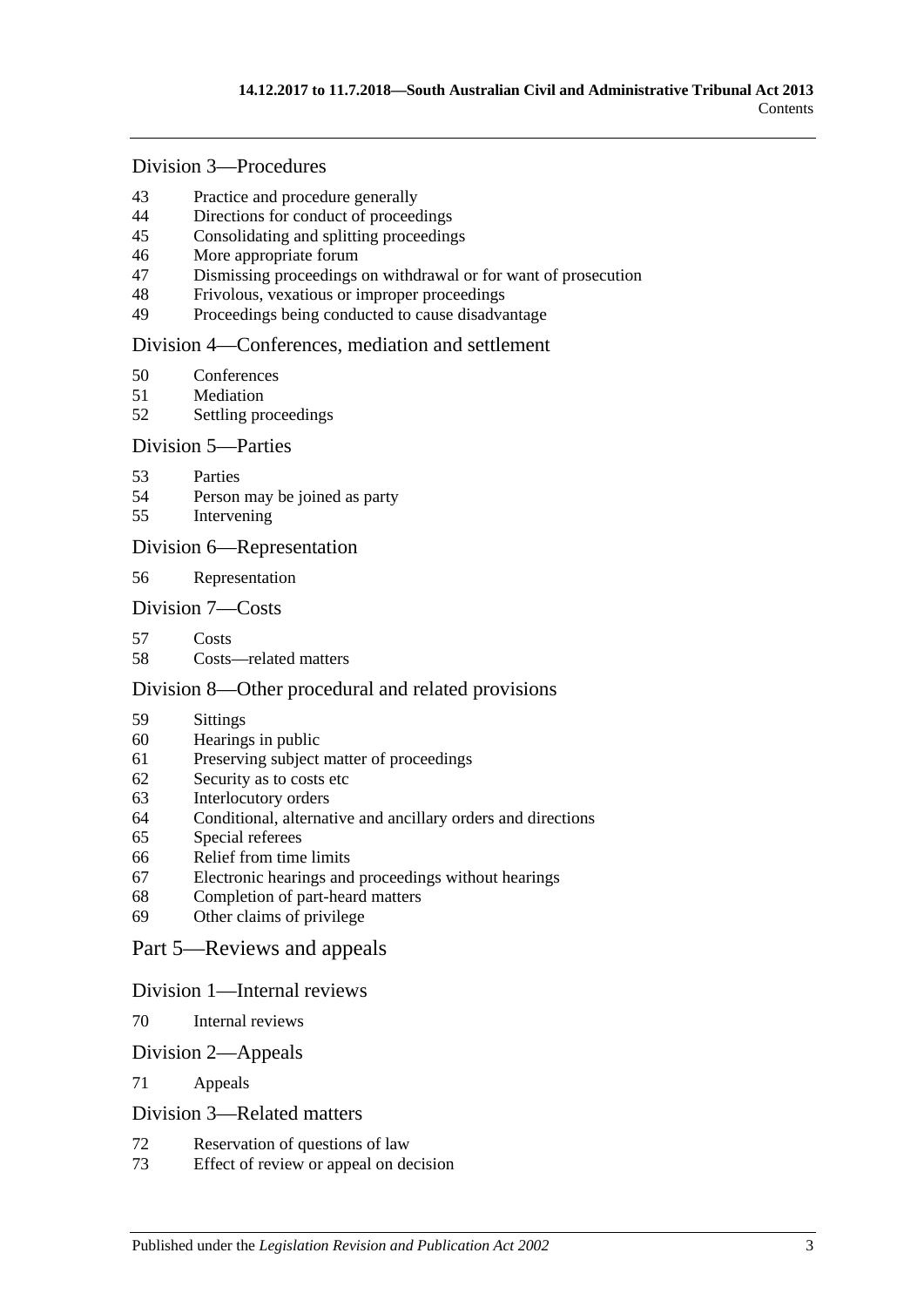# Part [6—Staff](#page-40-3)

#### Division [1—Registrars](#page-40-4)

- 74 [Registrars](#page-40-5)
- 75 [Functions of registrars](#page-41-0)
- 76 [Delegation](#page-42-0)

Division [2—Other staff of Tribunal](#page-42-1)

77 [Other staff of Tribunal](#page-42-2)

#### Division [3—Use of services or staff](#page-42-3)

78 [Use of services or staff](#page-42-4)

#### Part [7—Miscellaneous](#page-42-5)

- 79 [Immunities](#page-42-6)
- 80 [Protection from liability for torts](#page-43-0)
- 81 [Protection for compliance with Act](#page-43-1)
- 82 [Alternative orders and relief](#page-43-2)
- 83 [Power to cure irregularities](#page-43-3)
- 84 [Correcting mistakes](#page-44-0)
- 85 [Tribunal may review its decision if person was absent](#page-44-1)
- 86 [Tribunal may authorise person to take evidence](#page-44-2)
- 87 [Miscellaneous provisions relating to legal process and service](#page-45-0)
- 88 [Proof of decisions and orders of Tribunal](#page-45-1)
- 89 [Enforcement of decisions and orders of Tribunal](#page-45-2)
- 89A [Bailiffs](#page-46-0)
- 90 [Accessibility of evidence](#page-46-1)
- 91 [Costs of proceedings](#page-47-0)
- 92 [Annual report](#page-47-1)
- 93 [Additional reports](#page-47-2)
- 93A [Disrupting proceedings of Tribunal](#page-47-3)
- 93B [False or misleading statements](#page-48-0)
- 94 [Rules](#page-48-1)
- 95 [Regulations](#page-49-0)
- 96 [Review](#page-49-1)

[Legislative history](#page-51-0)

# <span id="page-3-0"></span>**The Parliament of South Australia enacts as follows:**

# **Part 1—Preliminary**

# <span id="page-3-1"></span>**1—Short title**

This Act may be cited as the *South Australian Civil and Administrative Tribunal Act 2013*.

# <span id="page-3-2"></span>**2—Commencement**

This Act will come into operation on a day to be fixed by proclamation.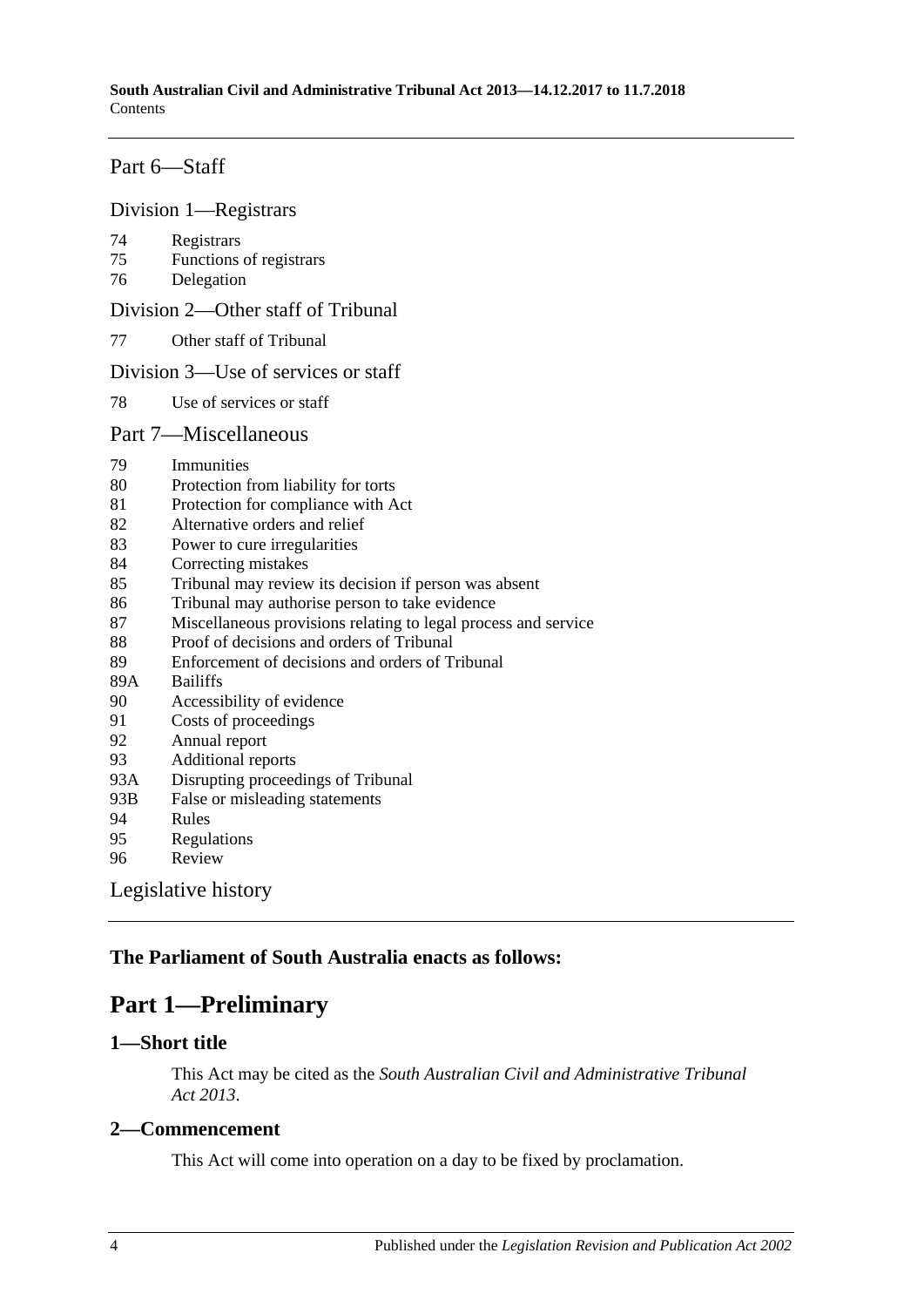# <span id="page-4-0"></span>**3—Interpretation**

(1) In this Act, unless the contrary intention appears—

*appear*, at a hearing, means to appear in person or participate in a way allowed under this Act or a relevant Act;

#### *applicant* means—

- (a) in the context of the Tribunal's review jurisdiction, the person who—
	- (i) applies to the Tribunal for a review; or
	- (ii) otherwise brings a matter before the Tribunal; or
	- (iii) requests, requires, or otherwise seeks that a matter be referred to, or otherwise be brought before, the Tribunal; and
- (b) in any other context, the person who—
	- (i) brings a matter before the Tribunal; or
	- (ii) requests, requires, or otherwise seeks that a matter be referred to, or otherwise brought before, the Tribunal,

except that, unless and to the extent that the rules otherwise provide, it does not include a person who is required by this Act or a relevant Act to refer a matter to the Tribunal, or otherwise bring a matter before the Tribunal, as sought by another person;

*decision*, of the Tribunal, includes a direction, determination or order of the Tribunal but, in prescribed circumstances, does not include an interlocutory direction, determination or order;

*decision-maker*—see section 34(2a);

*Department* means the administrative unit of the Public Service that is, under the Minister, responsible for the administration of this Act;

*Deputy President* means a Deputy President of the Tribunal;

*District Court* means the District Court of South Australia:

*evidentiary material* includes any document, object or substance of evidentiary value in proceedings before the Tribunal and includes any other document, object or substance that should, in the opinion of the Tribunal, be produced for the purpose of enabling the Tribunal to determine whether or not it has evidentiary value;

### *legally qualified member* means—

- (a) a Presidential member; or
- (b) a magistrate who is a member of the Tribunal; or
- (c) another member of the Tribunal who is a legal practitioner of at least 5 years standing;

*Magistrates Court* means the Magistrates Court of South Australia;

*monetary order* means an order of the Tribunal requiring the payment of money and includes—

- (a) an order made for the payment of a fine or other pecuniary penalty; and
- (b) an order as to the payment of any costs; and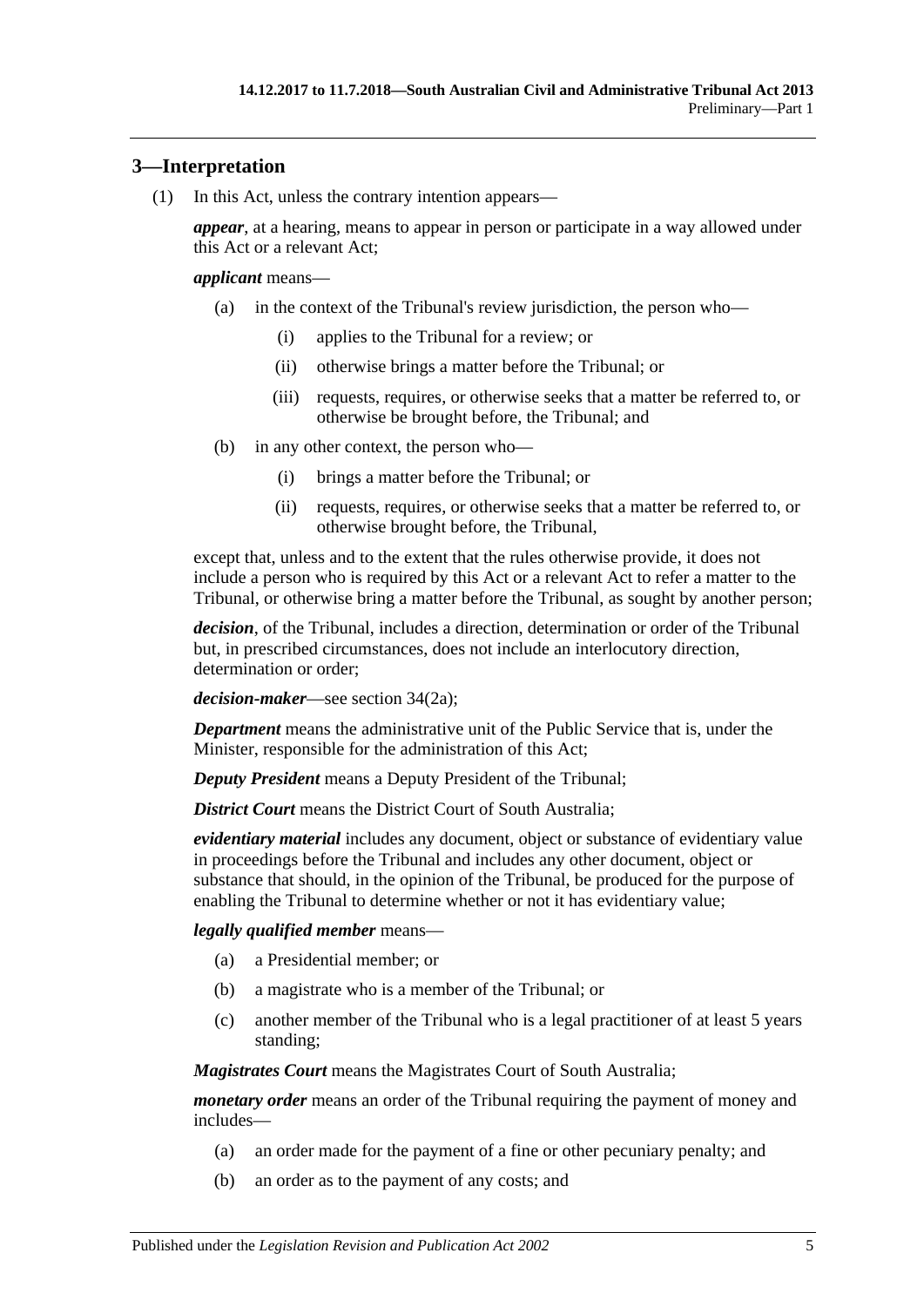(c) an order for the payment of compensation for breach of an Act;

*ordinary member* means a person holding office as an ordinary member of the Tribunal;

*original jurisdiction* of the Tribunal—see Part [3 Division](#page-21-0) 2;

*President* means the President of the Tribunal;

*Presidential member* means the President or a Deputy President of the Tribunal;

*registrar* means the Registrar or a Deputy Registrar of the Tribunal;

*relevant Act* means an Act which confers jurisdiction on the Tribunal;

*reviewable decision*—see section 34(2);

*review jurisdiction* of the Tribunal—see Part [3 Division](#page-21-2) 3;

*rules* means the rules of the Tribunal in force under this Act;

*senior member* means a person holding office as a senior member of the Tribunal;

*Tribunal* means the South Australian Civil and Administrative Tribunal established by this Act.

### (2) If under a relevant Act a person's failure or omission to do something is reviewable under this Act as a decision—

- (a) this Act applies as if that person had made that decision; and
- (b) any provision of the relevant Act as to when the decision is taken to have been made has effect.
- (3) The members of the staff of the Tribunal are—
	- (a) the registrars; and
	- (b) the other members of staff appointed or made available for the purposes of the Tribunal under this Act.
- (4) The officers of the Tribunal are—
	- (a) the registrars; and
	- (b) members of the staff of the Tribunal who are designated as officers of the Tribunal by the Registrar of the Tribunal; and
	- (c) other persons who are designated as officers of the Tribunal under this Act.

### <span id="page-5-0"></span>**4—Relevant Acts prevail**

If there is an inconsistency between this Act and a relevant Act, the relevant Act prevails to the extent of the inconsistency.

# <span id="page-5-2"></span><span id="page-5-1"></span>**Part 2—South Australian Civil and Administrative Tribunal**

# **Division 1—Establishment of Tribunal**

# <span id="page-5-3"></span>**5—Establishment of Tribunal**

The *South Australian Civil and Administrative Tribunal* is established.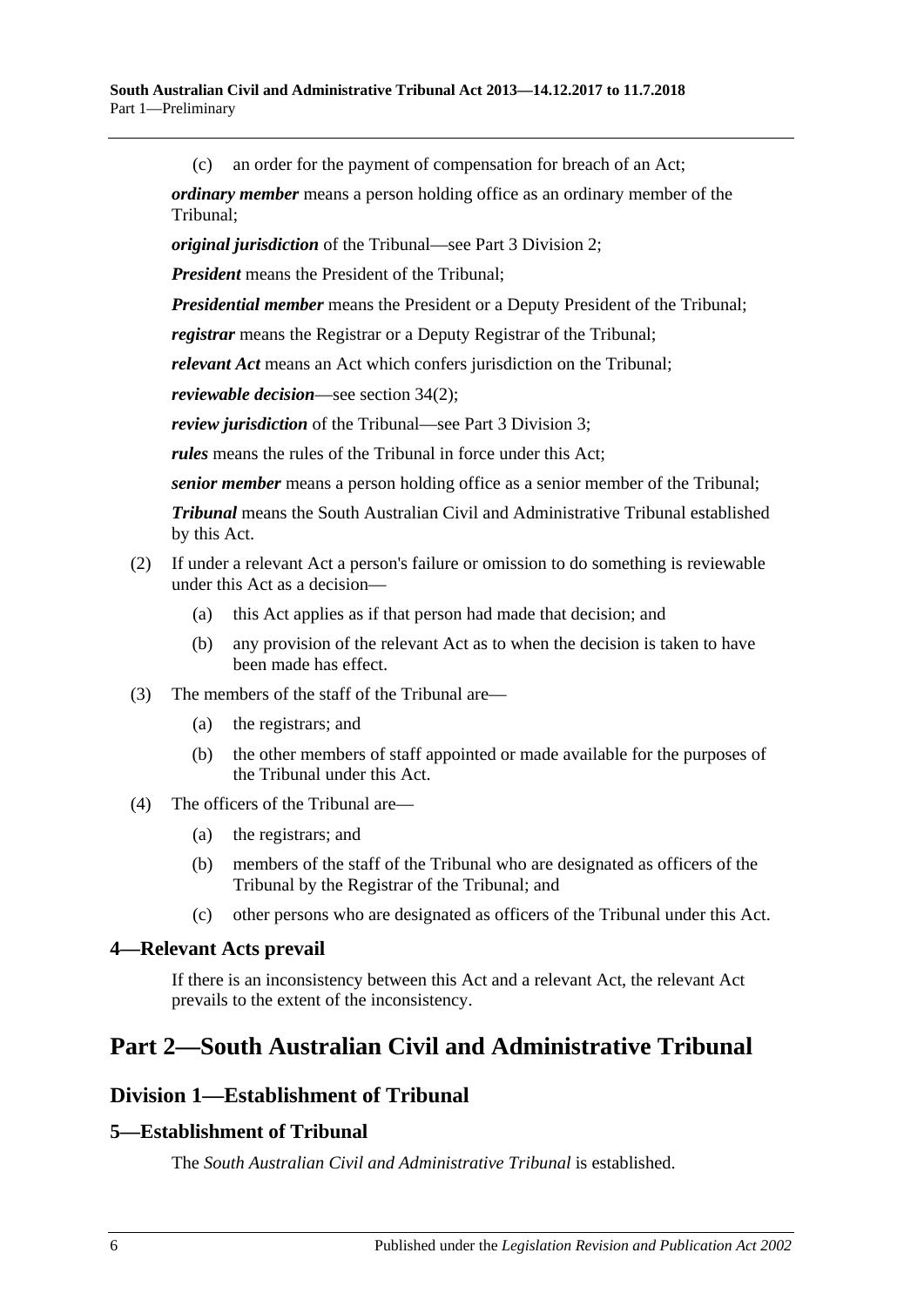# <span id="page-6-0"></span>**6—Jurisdiction of Tribunal**

The Tribunal has the jurisdiction described in [Part](#page-20-1) 3.

### <span id="page-6-1"></span>**7—Tribunal to operate throughout State**

- (1) The Tribunal is to facilitate access to its services throughout the State and may sit at any place (either within or outside the State).
- (2) Registries of the Tribunal will be at the places determined by the President after consultation with the Minister.

# <span id="page-6-2"></span>**Division 2—Main objectives of Tribunal**

# <span id="page-6-3"></span>**8—Main objectives of Tribunal**

- (1) The main objectives of the Tribunal in dealing with matters within its jurisdiction are—
	- (a) in the exercise of its jurisdiction, to promote the best principles of public administration, including—
		- (i) independence in decision-making; and
		- (ii) natural justice and procedural fairness; and
		- (iii) high-quality, consistent decision-making; and
		- (iv) transparency and accountability in the exercise of statutory functions, powers and duties; and
	- (b) to be accessible by being easy to find and easy to access, and to be responsive to parties, especially people with special needs; and
	- (c) to ensure that applications are processed and resolved as quickly as possible while achieving a just outcome, including by resolving disputes through high-quality processes and the use of mediation and alternative dispute resolution procedures wherever appropriate; and
	- (d) to keep costs to parties involved in proceedings before the Tribunal to a minimum insofar as is just and appropriate; and
	- (e) to use straightforward language and procedures (including, insofar as is reasonably practicable and appropriate, by using simple and standardised forms); and
	- (f) to act with as little formality and technicality as possible, including by informing itself in such manner as the Tribunal thinks fit; and
	- (g) to be flexible in the way in which the Tribunal conducts its business and to adjust its procedures to best fit the circumstances of a particular case or a particular jurisdiction.
- (2) In connection with the conferral and exercise of its jurisdiction the Tribunal should, in relation to these objectives, consult from time to time with such agencies, organisations or bodies as it thinks appropriate.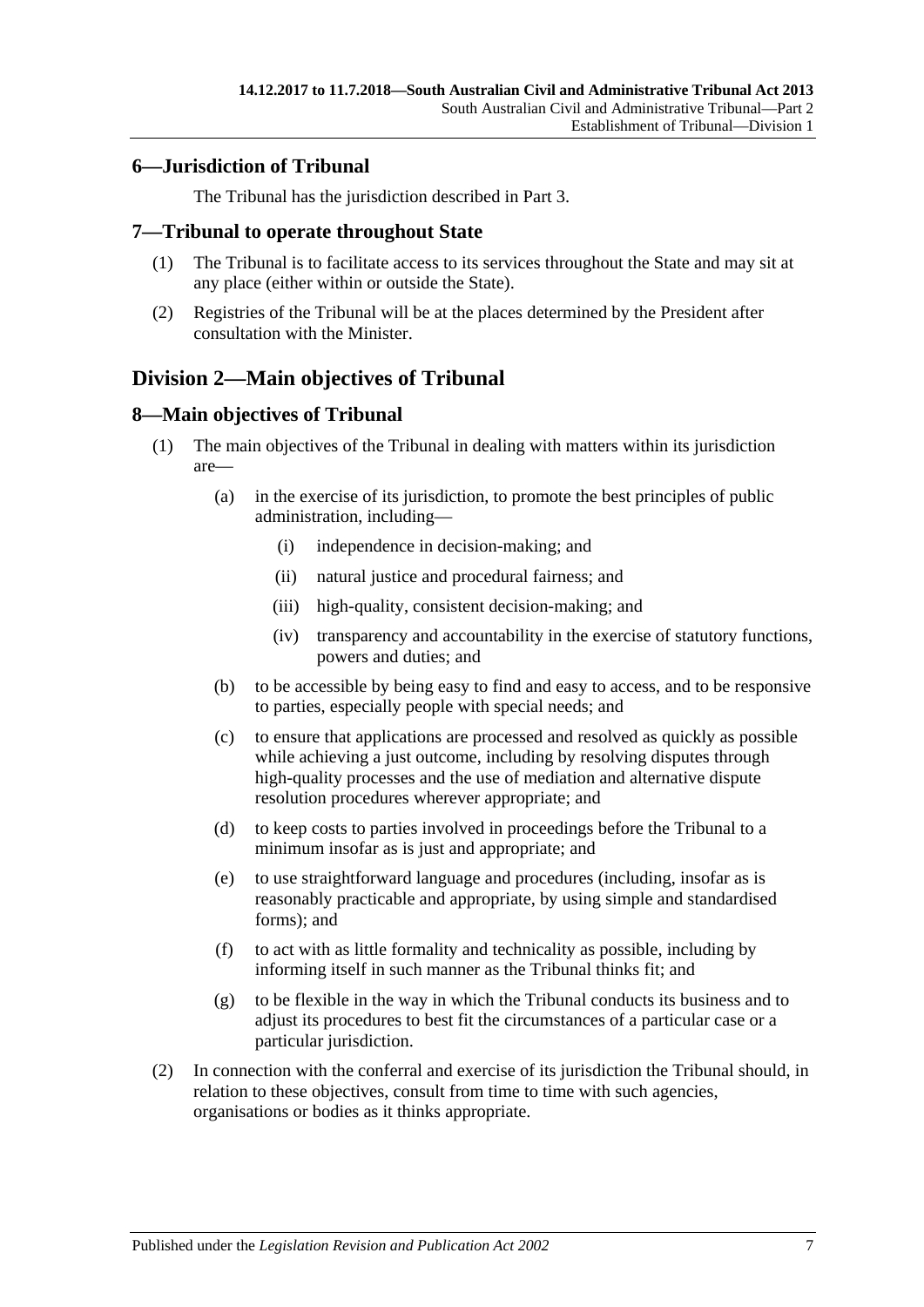# <span id="page-7-0"></span>**Division 3—Members of Tribunal**

# <span id="page-7-1"></span>**Subdivision 1—The members**

### <span id="page-7-2"></span>**9—The members**

The members of the Tribunal are—

- (a) the President; and
- (b) the Deputy President or Deputy Presidents; and
- (c) the magistrates who are designated as members of the Tribunal under this Act; and
- (d) the senior members; and
- (e) the ordinary members; and
- (f) assessors.

### <span id="page-7-3"></span>**Subdivision 2—The President**

### <span id="page-7-4"></span>**10—Appointment of President**

- (1) The President of the Tribunal will be a judge of the Supreme Court appointed by the Governor, by proclamation, to be the President of the Tribunal.
- <span id="page-7-6"></span>(2) The appointment of a judge of the Supreme Court as President of the Tribunal does not affect—
	- (a) the judge's tenure of office or status as a judge; or
	- (b) the payment of the judge's salary or allowances as a judge (subject to the operation of [subsection](#page-7-5) (6)); or
	- (c) the ability of the person to do anything in the person's capacity as a judge (including as to the exercise of the jurisdiction of the Supreme Court); or
	- (d) any other right or privilege that the judge has as a judge.
- <span id="page-7-7"></span>(3) Service in the office of President of the Tribunal is taken, for all purposes, to constitute service as a judge of the Supreme Court.
- (4) The appointment of a judge as the President of the Tribunal will be for a term of 5 years (and the person is eligible for reappointment at the expiration of a term of office).
- <span id="page-7-8"></span>(5) Subject to [subsections](#page-7-6) (2) and [\(3\),](#page-7-7) an appointment may be subject to conditions determined by the Governor.
- <span id="page-7-5"></span>(6) Without limiting [subsection](#page-7-8) (5), the Remuneration Tribunal may determine that the President's salary or allowances as a judge will have an additional component on account of holding office under this Act (and the jurisdiction to make such a determination is conferred on the Remuneration Tribunal by this Act).
- (7) Any salary or allowances payable as an additional component of remuneration under [subsection](#page-7-5) (6) cannot be reduced during the person's term of office as President.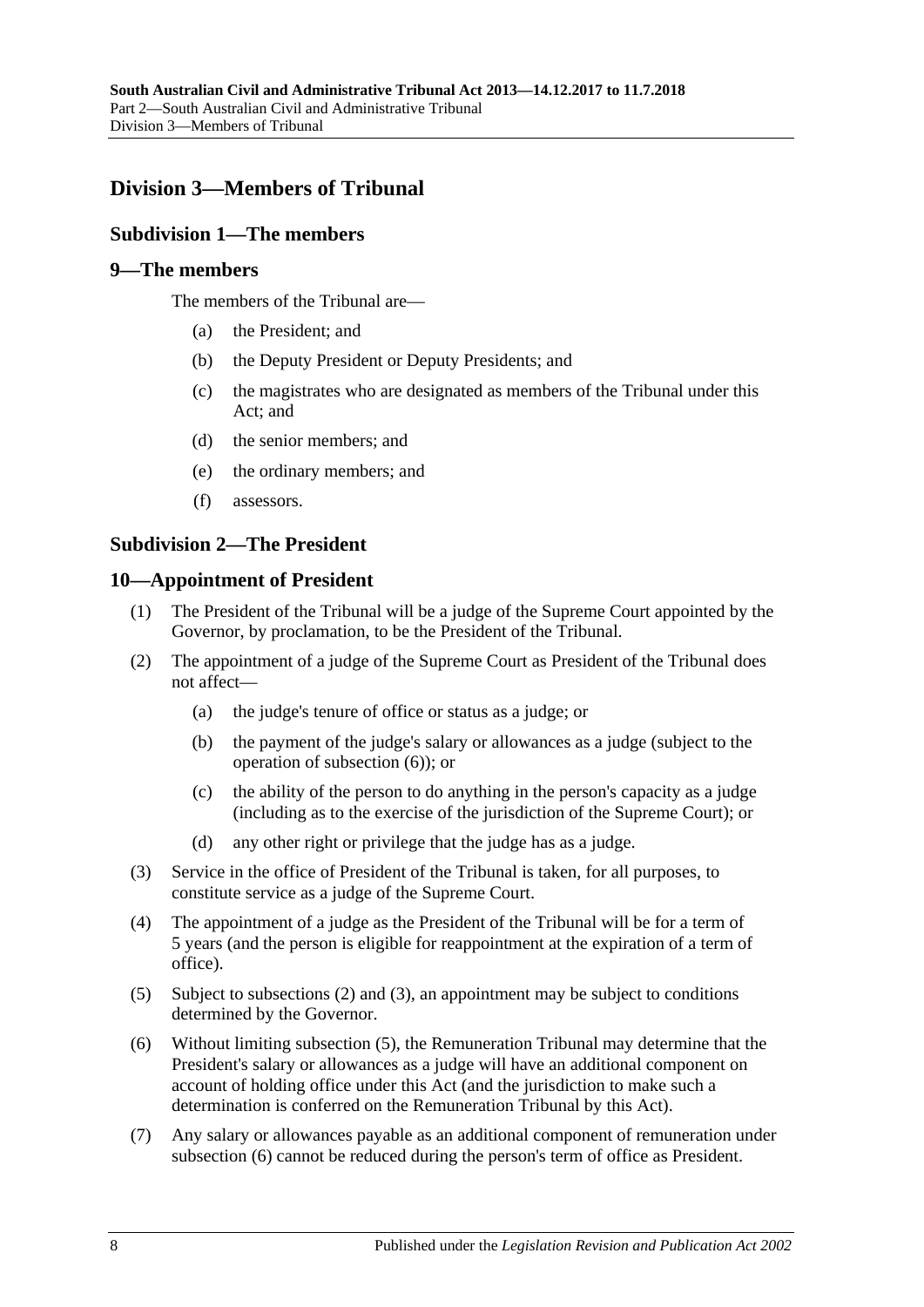- <span id="page-8-3"></span><span id="page-8-2"></span><span id="page-8-1"></span>(8) A person ceases to be the President of the Tribunal if—
	- (a) the person ceases to be a judge of the Supreme Court; or
	- (b) the person, with the approval of the Governor, resigns as President by written notice to the Attorney-General; or
	- (c) the person completes a term of office and is not reappointed; or
	- (d) the appointment is revoked by the Governor, on the recommendation of the Attorney-General, for—
		- (i) mental or physical incapacity to carry out duties satisfactorily; or
		- (ii) neglect of duty; or
		- (iii) dishonourable conduct; or
	- (e) the person dies.
- (9) Nothing under [subsection](#page-8-1)  $(8)(b)$ , [\(c\)](#page-8-2) or [\(d\)](#page-8-3) affects the person's tenure or status as a judge.
- (10) Before the Governor makes a proclamation under this section, the Attorney-General must consult with the Chief Justice.

### <span id="page-8-0"></span>**11—President's functions generally**

- (1) The President of the Tribunal has the functions conferred on the President under this Act or any other Act.
- (2) The functions of the President include—
	- (a) participating as a member of the Tribunal; and
	- (b) having primary responsibility for the administration of the Tribunal; and
	- (c) managing the business of the Tribunal, including by ensuring that the Tribunal operates efficiently and effectively and continually improves the way in which it carries out its functions; and
	- (d) providing leadership and guidance to the Tribunal and engendering cohesiveness and collaboration amongst the members and staff of the Tribunal; and
	- (e) giving directions about the practices and procedures to be followed by the Tribunal; and
	- (f) developing and implementing performance standards and setting benchmarks for the Tribunal; and
	- (g) being responsible for promoting the training, education and professional development of members of the Tribunal; and
	- (h) overseeing the proper use of the resources of the Tribunal; and
	- (i) providing advice about—
		- (i) the membership of the Tribunal; and
		- (ii) the operations and activities of the Tribunal.
- (3) The President may do all things necessary or convenient to be done in the performance of the President's functions.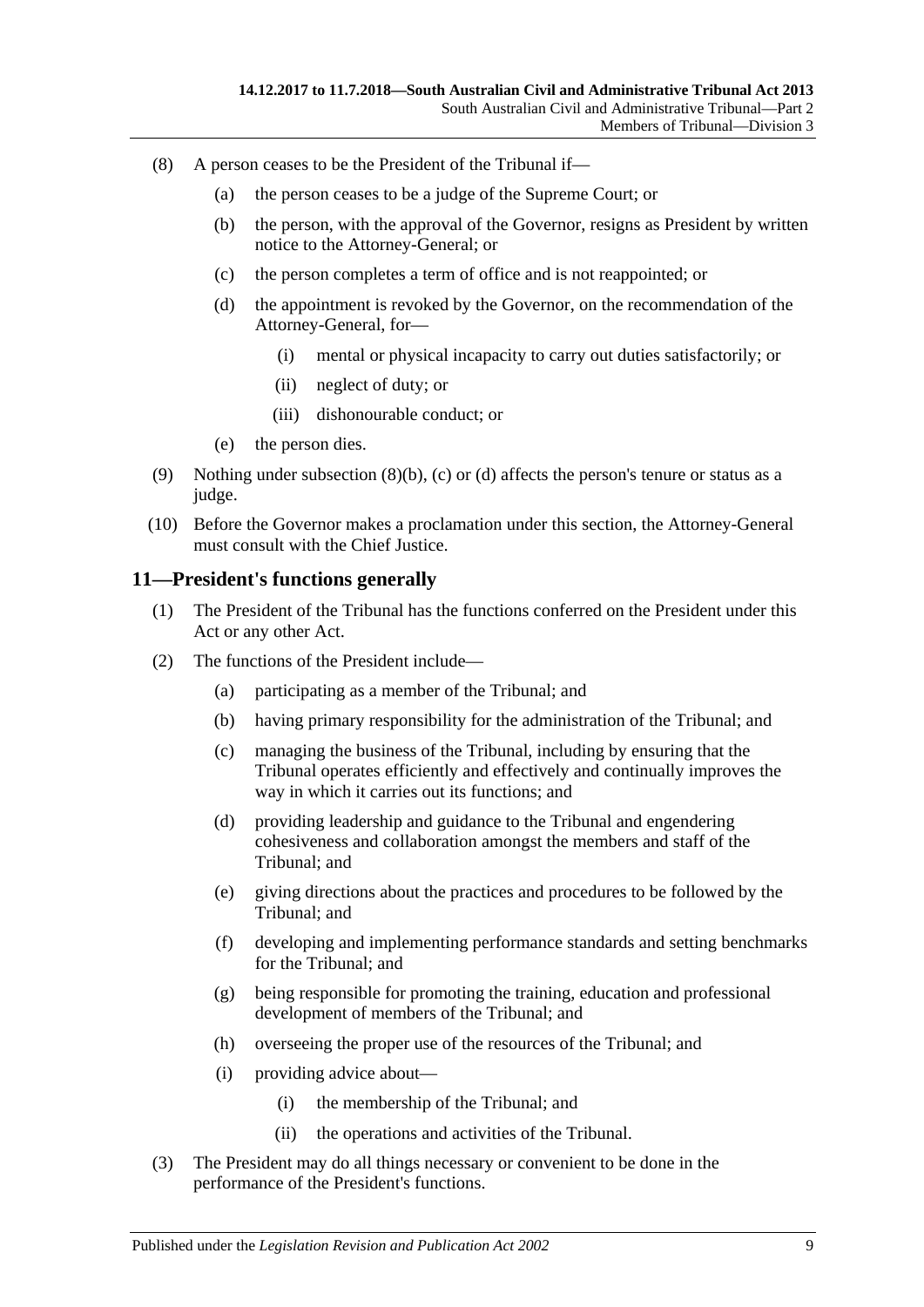(4) In the performance of the President's functions, the President is not subject to direction or control by the Minister.

# <span id="page-9-0"></span>**12—Acting President**

- (1) If there is a vacancy in the office of President or the President is absent or for any other reason is unable to perform the functions of office, the Governor may, by proclamation, appoint a person to act as President of the Tribunal for a period not exceeding 6 months.
- (2) The Governor may only appoint—
	- (a) a Deputy President; or
	- (b) a judge of the Supreme Court or the District Court,

to act as President.

- (3) However, the Governor may not appoint a person acting as a Deputy President to act as President unless the person is a judge of the District Court.
- (4) A person appointed to act as a President—
	- (a) has all the functions of the President; and
	- (b) is taken to be the President for all purposes related to this Act or a relevant Act.
- (5) A person appointed to act as President is, for the period of his or her appointment, entitled to be paid additional salary and allowances to ensure that his or her salary and allowances equal the salary and allowances payable to a President of the Tribunal.
- (6) The Governor may, by further proclamation—
	- (a) extend or renew an appointment under this section; or
	- (b) revoke an appointment under this section.
- (7) Before the Governor makes a proclamation under this section, the Attorney-General must consult with—
	- (a) the Chief Justice; and
	- (b) if the proclamation relates to a judge of the District Court—the Chief Judge.

# <span id="page-9-1"></span>**Subdivision 3—The Deputy Presidents**

### <span id="page-9-2"></span>**13—Number of Deputy Presidents**

There will be at least 1 Deputy President of the Tribunal.

# <span id="page-9-3"></span>**14—Appointment of Deputy Presidents**

- <span id="page-9-5"></span><span id="page-9-4"></span>(1) A Deputy President will be—
	- (a) a judge of the District Court appointed by the Governor, by proclamation, to be a Deputy President of the Tribunal; or
	- (b) a person who is eligible for appointment as a judge of the District Court appointed by the Governor to be a Deputy President of the Tribunal.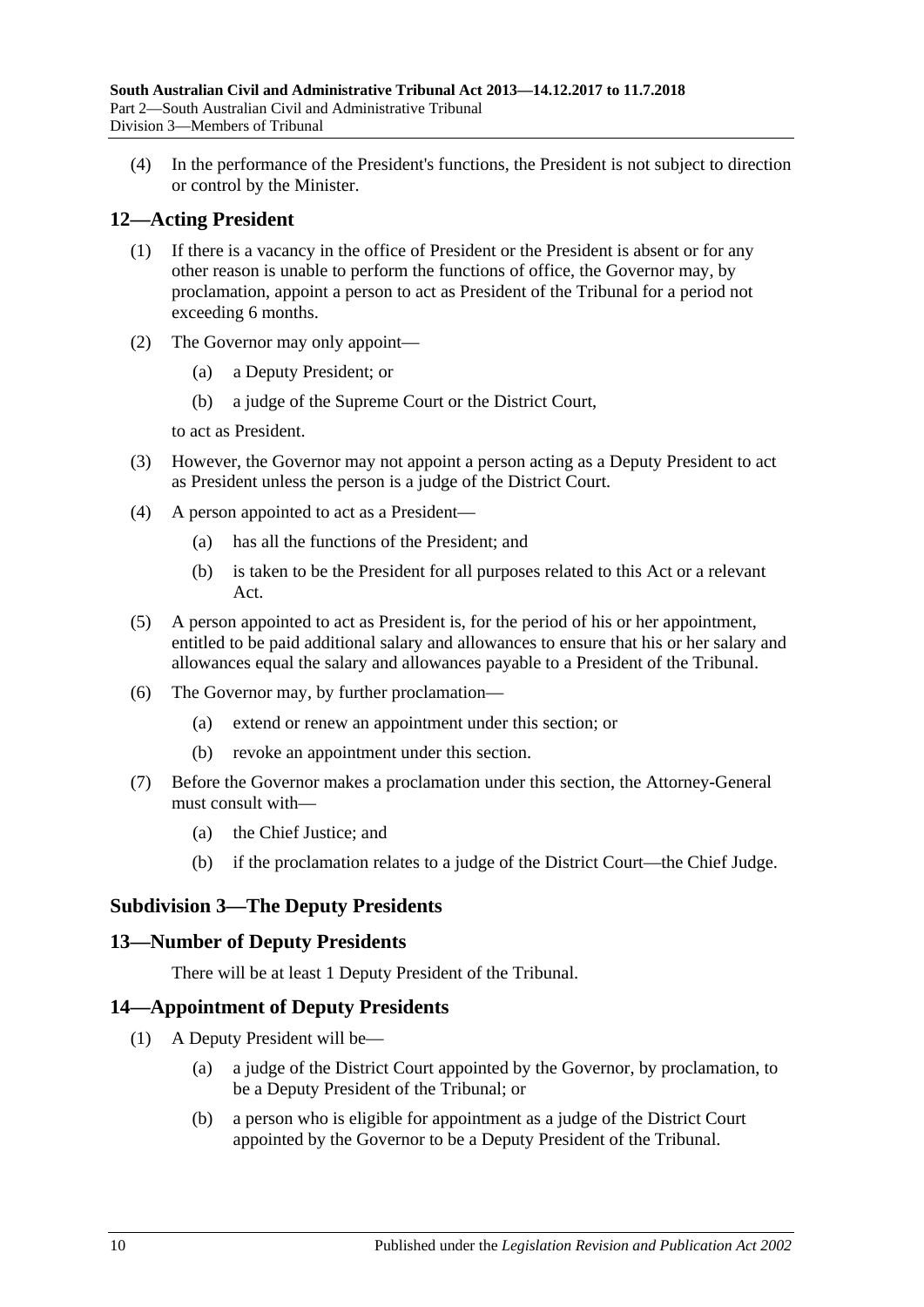- <span id="page-10-1"></span>(2) The appointment of a judge of the District Court as a Deputy President of the Tribunal under [subsection](#page-9-4) (1)(a) does not affect—
	- (a) the judge's tenure of office or status as a judge; or
	- (b) the payment of the judge's salary or allowances as a judge (subject to the operation of [subsection](#page-10-0) (6)); or
	- (c) the ability of the person to do anything in the person's capacity as a judge (including as to the exercise of the jurisdiction of the District Court); or
	- (d) any other right or privilege that the judge has as a judge of the District Court.
- <span id="page-10-2"></span>(3) Service in the office of Deputy President of the Tribunal by a judge of the District Court is taken, for all purposes, to constitute service as a judge of that Court.
- (4) The appointment of a judge as a Deputy President of the Tribunal will be for a period of 5 years (and the person is eligible for reappointment at the expiration of a term of office).
- <span id="page-10-3"></span>(5) Subject to [subsections \(2\)](#page-10-1) and [\(3\),](#page-10-2) an appointment under [subsection](#page-9-4) (1)(a) may be subject to conditions determined by the Governor.
- <span id="page-10-0"></span>(6) Without limiting [subsection](#page-9-4) (5), in the case of an appointment under subsection  $(1)(a)$ , the Remuneration Tribunal may determine that a Deputy President's salary or allowance as a judge will have an additional component on account of holding office under this Act (and the jurisdiction to make such a determination is conferred on the Remuneration Tribunal by this Act).
- (7) Any salary or allowances payable as an additional component of remuneration under [subsection](#page-10-0) (6) cannot be reduced during the person's term of office as a Deputy President of the Tribunal.
- (8) The appointment of a person as a Deputy President of the Tribunal under [subsection](#page-9-5)  $(1)(b)$ —
	- (a) will be for a term of 5 years (and the person is eligible for reappointment at the expiration of a term of office); and
	- (b) will be on a full-time or part-time basis (and this may be altered from time to time with the agreement of the Attorney-General and the President of the Tribunal).
- <span id="page-10-5"></span><span id="page-10-4"></span>(9) An appointment under [subsection](#page-9-5) (1)(b) may be subject to conditions determined by the Governor.
- (10) Without limiting [subsection](#page-10-4) (9), in the case of an appointment under [subsection](#page-9-5) (1)(b), the Remuneration Tribunal will determine the salary or allowances to be paid to the person on account of holding office under this Act (and the jurisdiction to make such a determination is conferred on the Remuneration Tribunal by this Act).
- (11) The remuneration of a Deputy President of the Tribunal appointed under [subsection](#page-9-5) (1)(b) (including any salary or allowances) cannot be reduced during the person's term of office as a Deputy President of the Tribunal (unless the reduction is related to a reduction in the person's hours of service over a particular period under an agreement entered into under [subsection](#page-10-5) (8)(b)).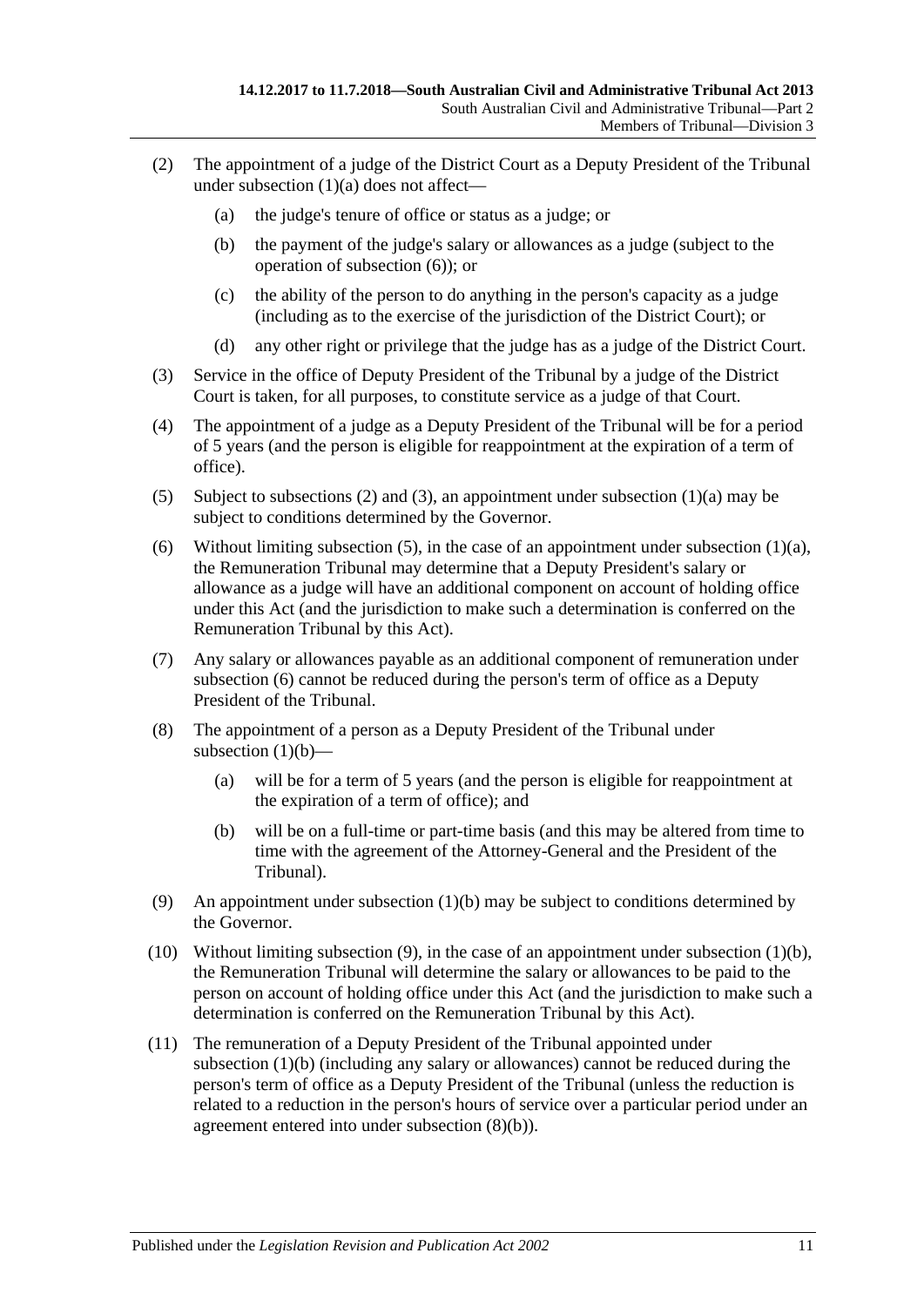- <span id="page-11-4"></span><span id="page-11-3"></span><span id="page-11-2"></span>(12) A person ceases to be a Deputy President of the Tribunal if
	- (a) in the case of an appointment under [subsection](#page-9-4)  $(1)(a)$ —the person ceases to be a judge of the District Court; or
	- (b) the person resigns as Deputy President by written notice to the Attorney-General; or
	- (c) the person completes a term of office and is not reappointed; or
	- (d) the appointment is revoked by the Governor, on the recommendation of the Attorney-General, for—
		- (i) mental or physical incapacity to carry out duties satisfactorily; or
		- (ii) neglect of duty; or
		- (iii) dishonourable conduct; or
	- (e) the person dies.
- (13) Nothing in [subsection](#page-11-2) (12)(b), [\(c\)](#page-11-3) or [\(d\)](#page-11-4) affects a person's tenure or status as a judge (in the case of an appointment under [subsection](#page-9-4)  $(1)(a)$ ).
- (14) A judge of the District Court may only act under [subsection](#page-11-2) (12)(b) with the approval of the Governor.
- (15) The Attorney-General must consult with the President of the Tribunal before making a recommendation under [subsection](#page-11-4) (12)(d).
- (16) Before the Governor makes a proclamation under this section, the Attorney-General must consult with the Chief Justice and the Chief Judge.

# <span id="page-11-0"></span>**15—Deputy President's functions generally**

- (1) A Deputy President of the Tribunal has the functions conferred on the Deputy President under this Act or any other Act.
- (2) The functions of a Deputy President include—
	- (a) participating as a member of the Tribunal; and
	- (b) assisting the President in the management of the business of the Tribunal; and
	- (c) assisting the President in managing the members of the Tribunal, including in connection with the training, education and professional development of members of the Tribunal; and
	- (d) other functions assigned by the President.
- (3) A Deputy President may do all things necessary or convenient to be done in the performance of the Deputy President's functions.
- (4) A Deputy President is subject to the direction of the President in performing the Deputy President's functions, other than adjudicating in the Tribunal.

# <span id="page-11-1"></span>**16—Acting Deputy Presidents**

(1) If there is a vacancy in an office of Deputy President or a Deputy President is absent or for any other reason is unable to perform the duties of office, the Attorney-General may appoint a person to act as a Deputy President for a period not exceeding 6 months.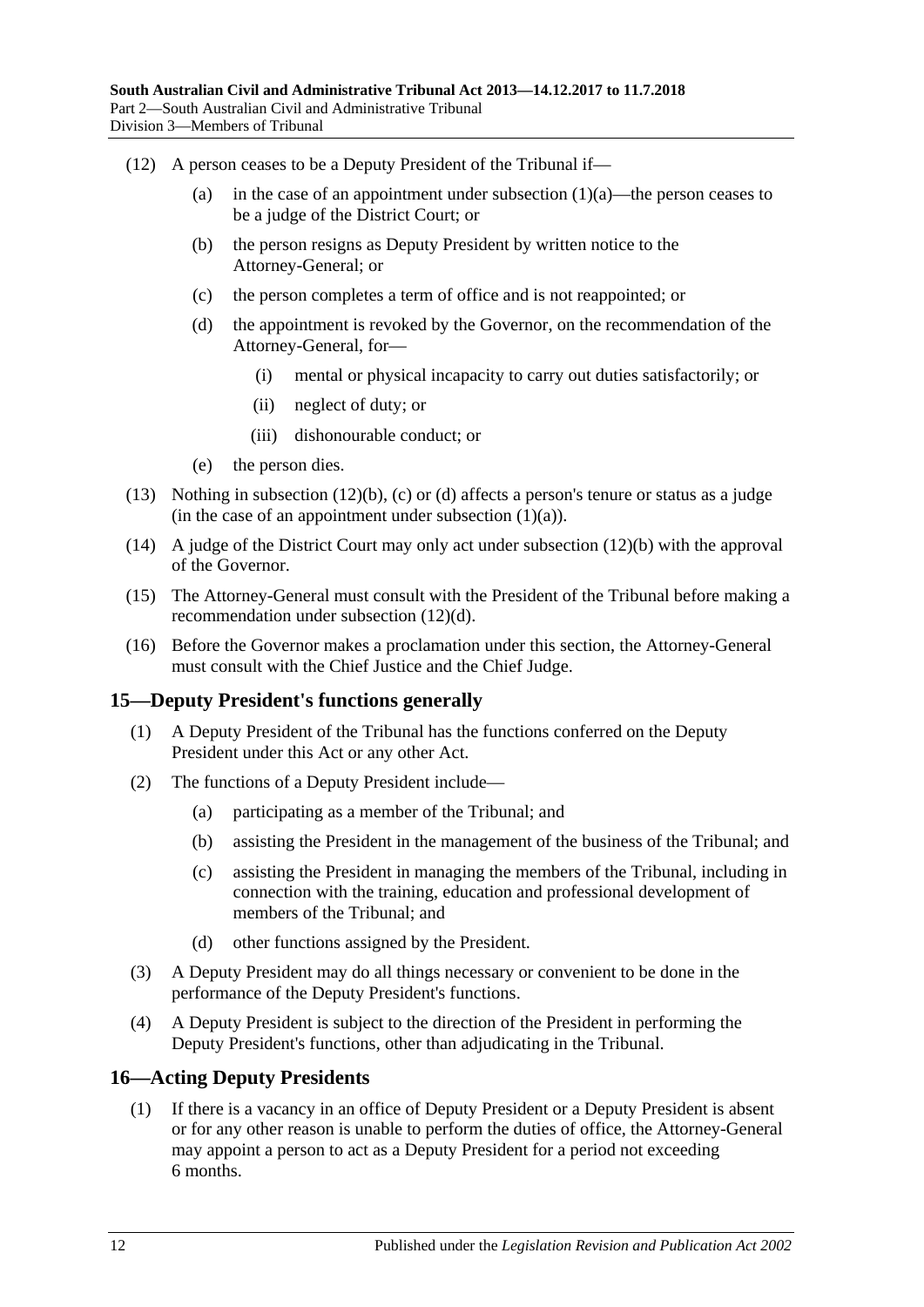- (2) An appointment under this section must be made in writing.
- <span id="page-12-2"></span><span id="page-12-1"></span>(3) The Attorney-General may only appoint—
	- (a) a judge of the District Court; or
	- (b) a person who is eligible for appointment as a judge of the District Court (who may already be a member of the Tribunal on some other basis),

to act as a Deputy President.

- (4) The Attorney-General must consult with the President of the Tribunal before making an appointment under [subsection](#page-12-1) (3) and with the Chief Judge before making an appointment under [subsection](#page-12-2) (3)(a).
- (5) A person appointed to act as a Deputy President—
	- (a) has all the functions of a Deputy President; and
	- (b) is taken to be a Deputy President for all purposes related to this Act or a relevant Act (and the other provisions of this Subdivision apply with any necessary modifications in relation to a person appointed under this section).
- (6) However, if the person appointed to act as a Deputy President is not a judge of the District Court, the person is, for the period of appointment, entitled to be paid any salary or allowances determined by the Attorney-General after consultation with the President of the Tribunal (with a judge of the District Court being paid any salary and allowances of a Deputy President).
- (7) A person appointed to act as a Deputy President may be appointed to act as a Deputy President for a further period—
	- (a) by the Attorney-General, if the appointment is continuous on 1 or more of the person's previous appointments as an acting Deputy President and the total period of continuous appointments does not exceed 6 months; or
	- (b) by the Governor in other circumstances.
- <span id="page-12-3"></span>(8) The Governor may at any time, on the recommendation of the Attorney-General, cancel the appointment of a person to act as a Deputy President.
- (9) Before the Governor acts under [subsection](#page-12-3) (8), the Attorney-General must consult with—
	- (a) the President of the Tribunal (unless the Attorney-General is acting at the request of the President); and
	- (b) if the relevant person is a judge of the District Court—the Chief Judge.

# <span id="page-12-0"></span>**17—Supplementary Deputy Presidents**

- (1) Even though there is no vacancy in an office of Deputy President (and any Deputy President is performing the duties of office), the Attorney-General may, on the request of the President of the Tribunal, temporarily appoint a person to act as a supplementary Deputy President of the Tribunal in relation to a particular matter or matters or for a specified period.
- <span id="page-12-4"></span>(2) The Attorney-General may only appoint—
	- (a) a judge of the District Court; or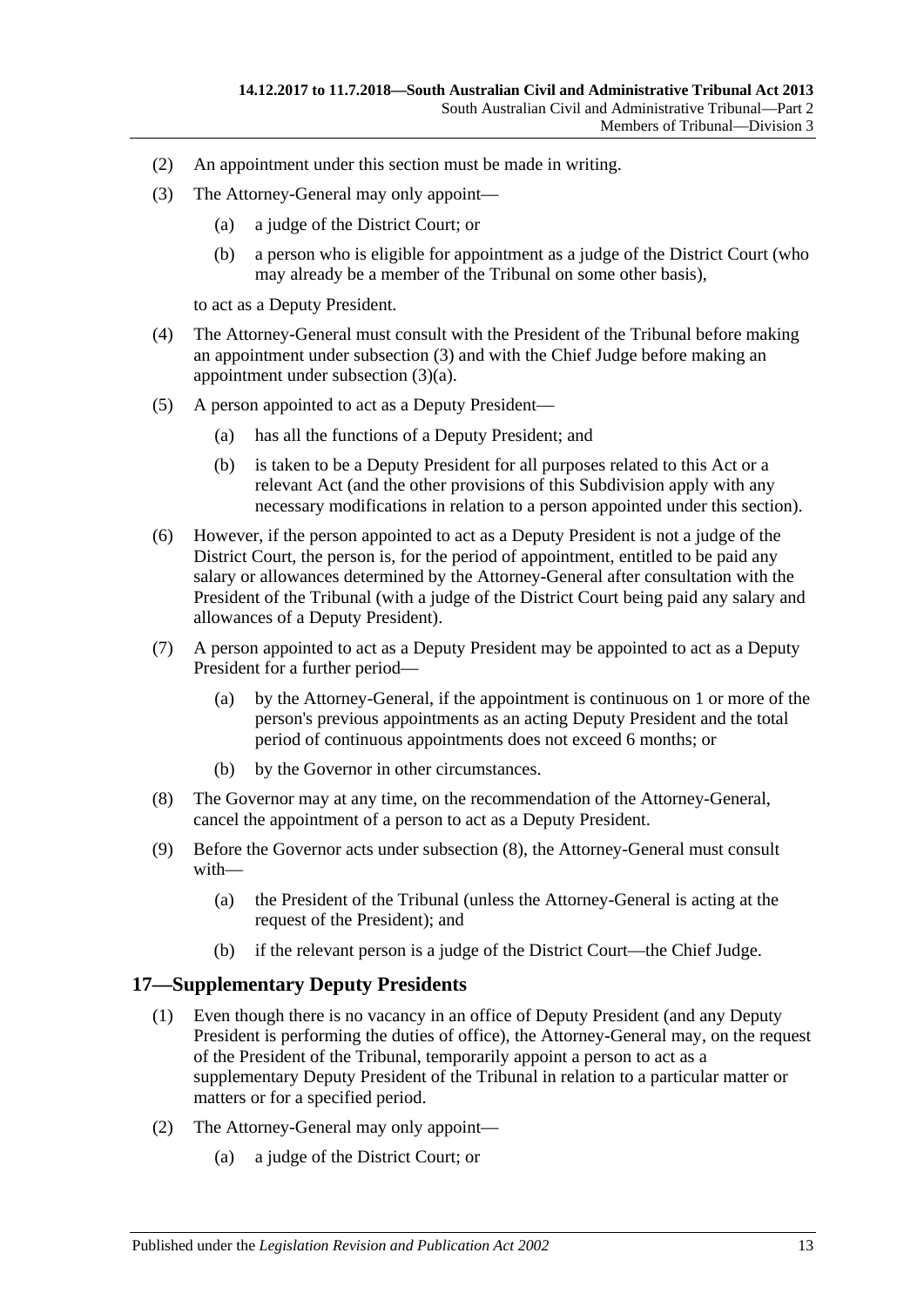- (b) a person who is eligible to act in a judicial office on an auxiliary basis under section 3(2) of the *[Judicial Administration \(Auxiliary Appointments and](http://www.legislation.sa.gov.au/index.aspx?action=legref&type=act&legtitle=Judicial%20Administration%20(Auxiliary%20Appointments%20and%20Powers)%20Act%201988)  [Powers\) Act](http://www.legislation.sa.gov.au/index.aspx?action=legref&type=act&legtitle=Judicial%20Administration%20(Auxiliary%20Appointments%20and%20Powers)%20Act%201988) 1988* (even though office under this Act is not a judicial office under that Act).
- (3) The Attorney-General must consult with the Chief Judge before making an appointment under [subsection](#page-12-4) (2)(a).
- (4) An appointment under this section must be made in writing.
- (5) The person may act as a Deputy President in relation to a matter, or for the period, for which the person is appointed, and when acting under the appointment the person is to be regarded as a Deputy President of the Tribunal for the purposes of this Act and any relevant Act (and the other provisions of this subdivision apply with any necessary modifications in relation to a person appointed under this section).
- (6) However, if a person appointed under this section is not a judge of the District Court, the person is, for the period of appointment, entitled to be paid any salary or allowances determined by the Attorney-General after consultation with the President of the Tribunal (with a judge of the District Court being paid any salary or allowances of a Deputy President).
- (7) A person appointed under this section for a particular period may be appointed to act for a further period by the Attorney-General after consultation with, or at the request of, the President of the Tribunal.
- <span id="page-13-2"></span>(8) The Governor may at any time, on the recommendation of the Attorney-General, cancel the appointment of a person under this section.
- (9) Before the Governor acts under [subsection](#page-13-2) (8), the Attorney-General must consult with—
	- (a) the President of the Tribunal (unless the Attorney-General is acting at the request of the President); and
	- (b) if the relevant person is a judge of the District Court—the Chief Judge.

# <span id="page-13-0"></span>**Subdivision 4—Magistrates**

### <span id="page-13-3"></span><span id="page-13-1"></span>**18—Magistrates**

- (1) Any magistrate holding office under the *[Magistrates Act](http://www.legislation.sa.gov.au/index.aspx?action=legref&type=act&legtitle=Magistrates%20Act%201983) 1983* who is designated by the Governor, by proclamation, as a member of the Tribunal on a recommendation of the Attorney-General will (while he or she continues to hold office as a magistrate) be a member of the Tribunal.
- (2) The Attorney-General must consult with the President of the Tribunal and the Chief Magistrate before making a recommendation under [subsection](#page-13-3) (1).
- (3) A magistrate appointed under this section will act as a full-time, part-time or sessional member of the Tribunal under an arrangement established by the President and the Chief Magistrate (being an arrangement that may be varied from time to time).
- (4) The designation of a magistrate under this section does not affect—
	- (a) the magistrate's tenure of office or status as a magistrate; or
	- (b) the payment of the magistrate's salary or allowances as a magistrate; or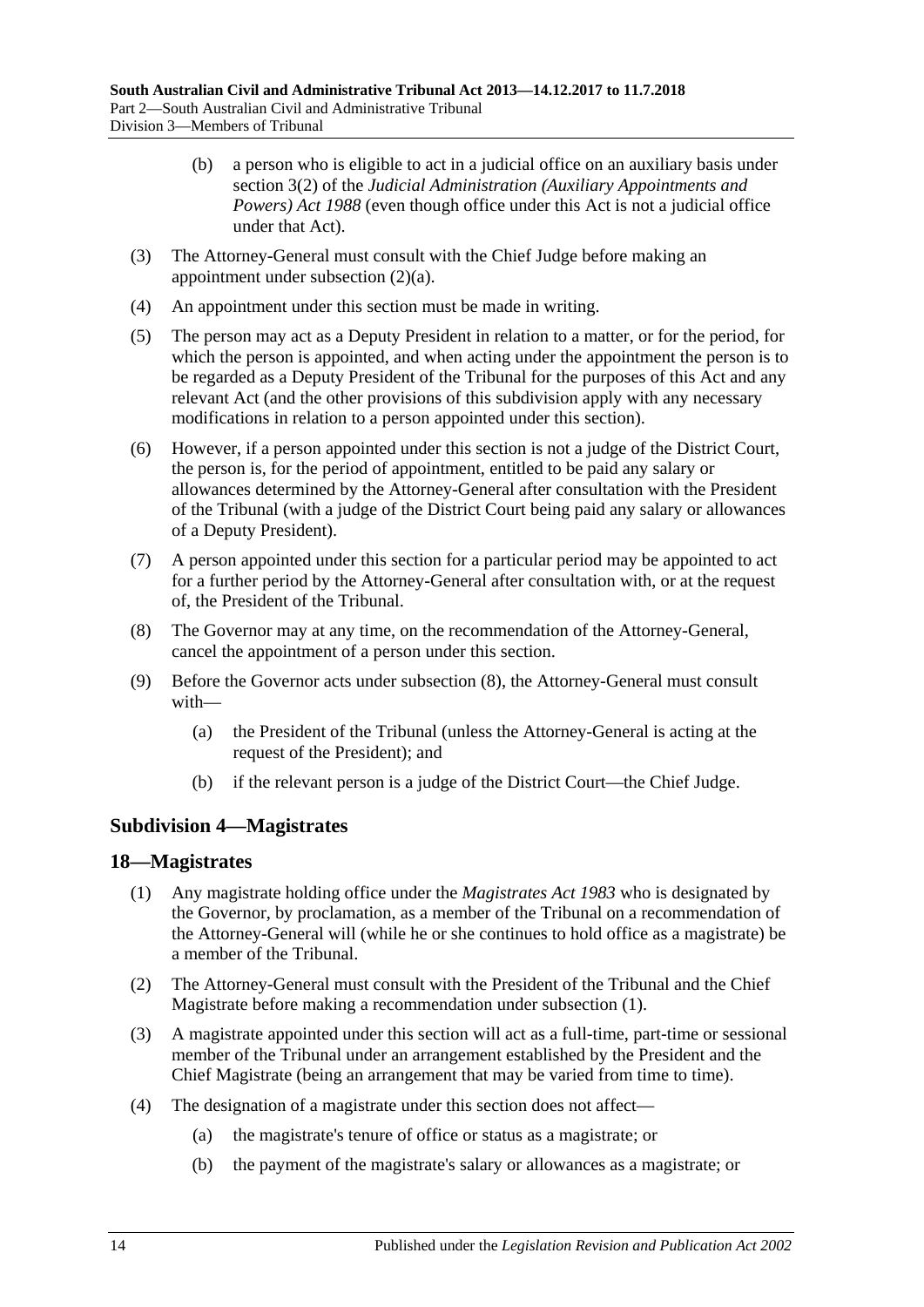- (c) the ability of the person from doing anything in the person's capacity as a magistrate; or
- (d) any other right or privilege that the magistrate has as a magistrate.

# <span id="page-14-0"></span>**Subdivision 5—Senior members and ordinary members**

### <span id="page-14-2"></span><span id="page-14-1"></span>**19—Appointment of senior members and ordinary members**

- (1) The Governor may, on the recommendation of the Minister, appoint a person as—
	- (a) a senior member of the Tribunal; or
	- (b) an ordinary member of the Tribunal.
- <span id="page-14-5"></span><span id="page-14-3"></span>(2) The Minister may from time to time appoint a panel of persons who will, at the request of the Minister—
	- (a) after consultation with the President, recommend the selection criteria for the senior members and ordinary members of the Tribunal;
	- (b) assess a candidate or candidates for appointment as a senior member or ordinary member of the Tribunal (and, as appropriate, to provide advice to the Minister for the purposes of [subsection](#page-14-2) (1)).
- <span id="page-14-4"></span>(3) A person is eligible for appointment as a senior member or ordinary member of the Tribunal only if the person—
	- (a) is a legal practitioner of at least 5 years standing (taking into account, for that purpose, periods of legal practice and judicial service within and outside the State); or
	- (b) has, in the Minister's opinion, extensive knowledge, expertise or experience relating to a class of matter for which functions may be exercised by the Tribunal.
- (4) In recommending persons for appointment as members, the Minister must have regard to
	- (a) any criteria applying under [subsection](#page-14-3)  $(2)(a)$ ; and
	- (b) any advice provided under [subsection](#page-14-4) (2)(b); and
	- (c) the following:
		- (i) the need for balanced gender representation in the membership of the Tribunal;
		- (ii) the need for the membership of the Tribunal to reflect social and cultural diversity;
		- (iii) the range of knowledge, expertise and experience required within the membership of the Tribunal.
- (5) The Minister must consult with the President of the Tribunal before making a recommendation under [subsection](#page-14-2) (1).
- (6) A senior member or ordinary member of the Tribunal will be appointed for a term of office, of between 3 and 5 years, specified in the instrument of appointment.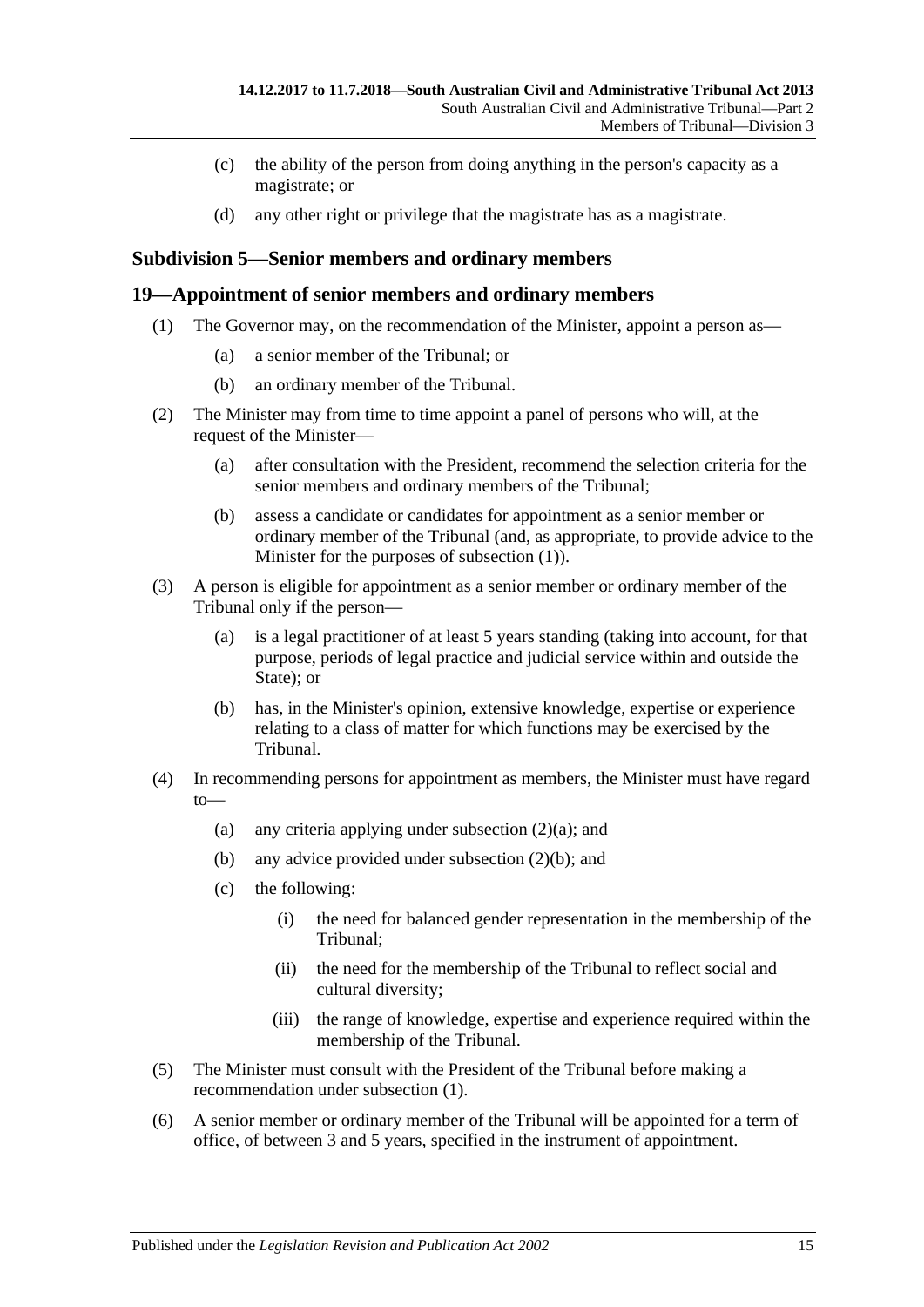- (7) A person appointed as a senior member or ordinary member of the Tribunal is eligible for reappointment at the expiration of a term of office (and without the need for seeking advice from a panel established under [subsection](#page-14-5) (2)).
- <span id="page-15-1"></span>(8) A senior member or ordinary member of the Tribunal is appointed on conditions specified in the instrument of appointment.
- <span id="page-15-2"></span>(9) A senior member or ordinary member of the Tribunal may be appointed on a full-time, part-time or sessional basis (and this may be altered from time to time with the agreement of the Minister).
- (10) A senior member or ordinary member of the Tribunal—
	- (a) must advise the President of the Tribunal of the nature of any paid employment or professional work undertaken outside his or her duties as a member of the Tribunal; and
	- (b) must not engage in any such employment or work if the President informs the member that, in the President's opinion, to do so would or may conflict with the proper performance of the member's duties of office.
- (11) The Minister must consult with the President about—
	- (a) the conditions of an appointment under [subsection](#page-15-1) (8); and
	- (b) the basis of an appointment under [subsection](#page-15-2) (9).

### <span id="page-15-3"></span><span id="page-15-0"></span>**20—Member ceasing to hold office and suspension**

- (1) The Governor may, on the recommendation of the Minister, remove a senior member or ordinary member of the Tribunal from office for—
	- (a) mental or physical incapacity to carry out official duties satisfactorily; or
	- (b) neglect of duty; or
	- (c) dishonourable conduct.
- (2) A person ceases to be a senior member or an ordinary member of the Tribunal if the person—
	- (a) dies; or
	- (b) completes a term of office and is not reappointed; or
	- (c) resigns by written notice to the Minister; or
	- (d) ceases to satisfy any qualification by virtue of which the person was eligible for appointment to the Tribunal; or
	- (e) is removed from office under [subsection](#page-15-3) (1).
- (3) The Minister must consult with the President before making a recommendation under [subsection](#page-15-3)  $(1)$ .
- <span id="page-15-4"></span>(4) The President may, on his or her own initiative or at the request of the Minister, suspend a senior member or ordinary member of the Tribunal from office if it appears that there may be grounds for the removal of the member from the member's office.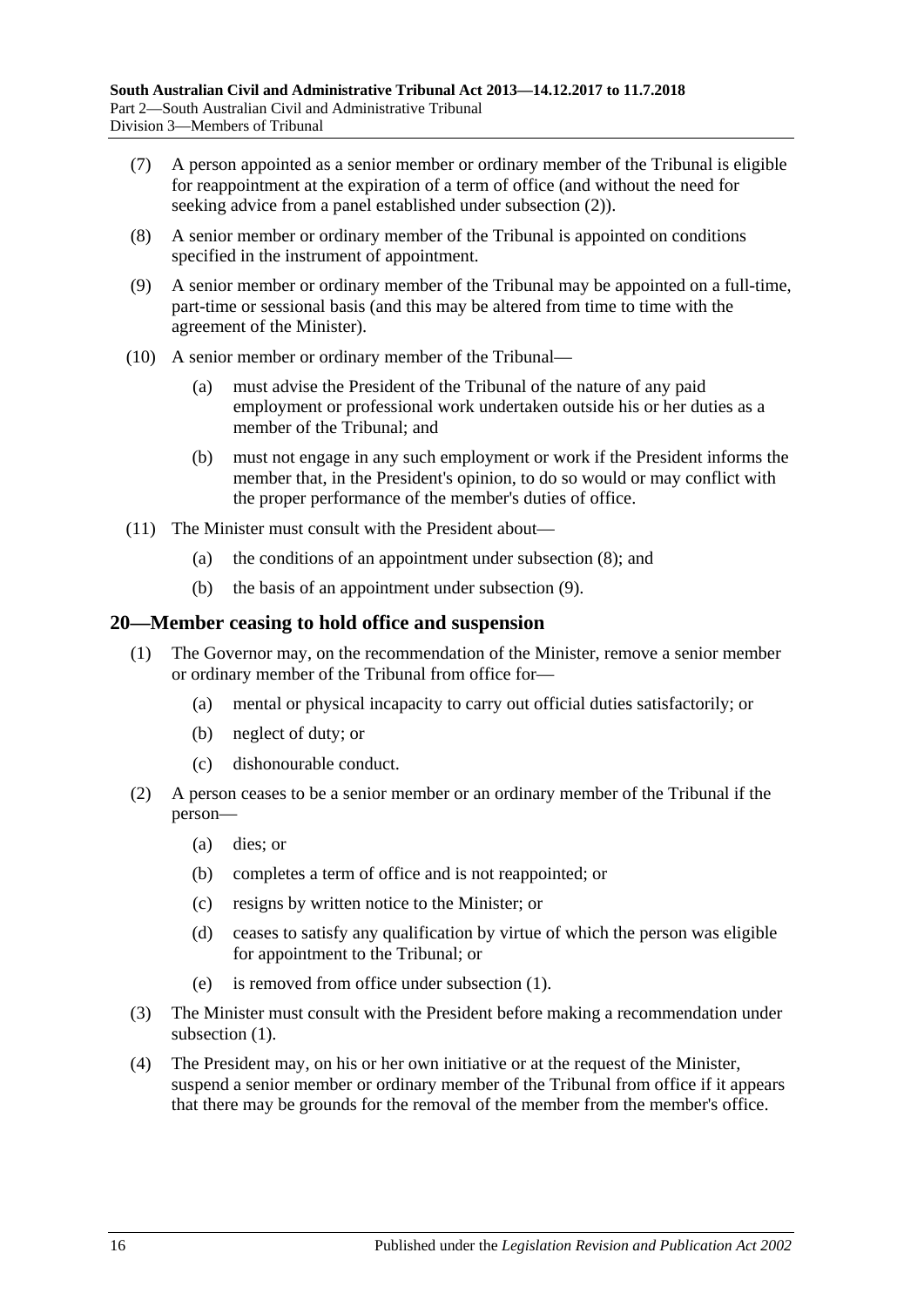(5) If a senior member or ordinary member of the Tribunal who is appointed on a full-time or part-time basis is suspended under [subsection](#page-15-4) (4), the member remains entitled to the member's usual remuneration and allowances during the period of suspension.

# <span id="page-16-0"></span>**21—Supplementary members**

- (1) The Attorney-General may, at the request or with the agreement of the President of the Tribunal, temporarily appoint a person to act as a supplementary senior member or a supplementary ordinary member of the Tribunal in relation to a particular matter or matters or for a specified period.
- (2) The Attorney-General may only appoint a person under this section if he or she is eligible for appointment as a senior member or an ordinary member of the Tribunal.
- (3) An appointment under this section must be made in writing.
- (4) The person may act as a member of the Tribunal in relation to a matter, or for the period, for which the person is appointed, and when acting under the appointment the person is to be regarded as a senior member or an ordinary member of the Tribunal (according to the basis on which the appointment was made) for the purposes of this Act and any relevant Act (and the other provisions of this subdivision apply with any necessary modifications in relation to a person appointed under this section).
- (5) A person appointed under this section is, for the period of appointment, entitled to be paid any salary or allowances determined by the Attorney-General after consultation with the President of the Tribunal.
- (6) A person appointed under this section for a particular period may be appointed to act for a further period by the Attorney-General after consultation with the President of the Tribunal.
- <span id="page-16-3"></span>(7) The Governor may at any time, on the recommendation of the Attorney-General, cancel the appointment of a person under this section.
- (8) Before the Governor acts under [subsection](#page-16-3) (7), the Attorney-General must consult with the President of the Tribunal (unless the Attorney-General is acting at the request of the President).

# <span id="page-16-1"></span>**Subdivision 6—Assessors**

# <span id="page-16-2"></span>**22—Assessors**

- (1) There will be such panels of assessors as may be necessary for the purposes of any relevant Act.
- <span id="page-16-4"></span>(2) An assessor will be appointed by the Governor on the recommendation of the Minister.
- (3) An assessor must be a person who, in the opinion of the Minister, is qualified, by reason of his or her knowledge, expertise and experience, to provide specialist knowledge in a field or fields in which the Tribunal exercises jurisdiction (after taking into account the provisions of any relevant Act).
- (4) The Minister must consult with the President of the Tribunal before making a recommendation under [subsection](#page-16-4) (2).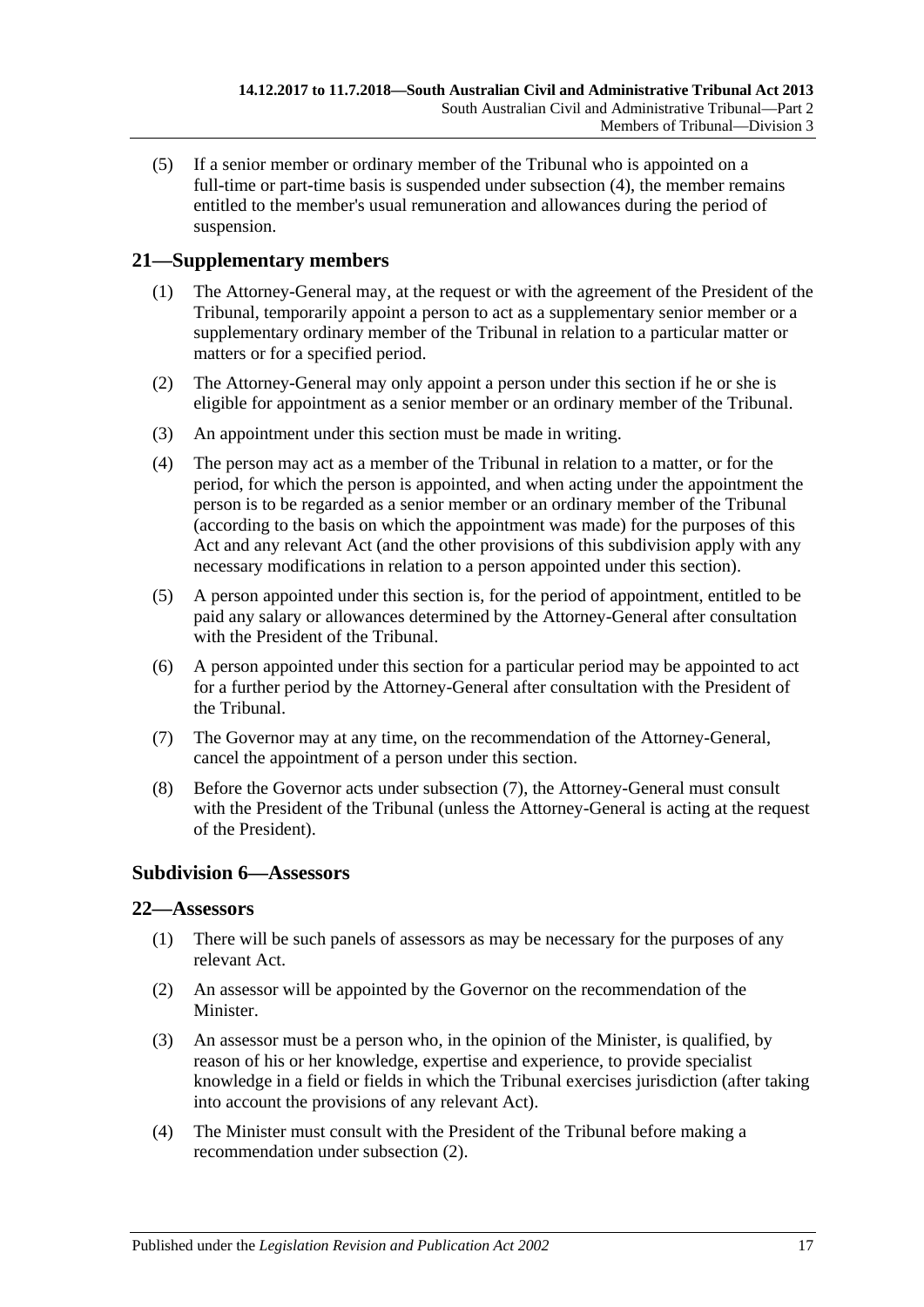- (5) An assessor will be appointed for a term of office, not exceeding 5 years, specified in the instrument of appointment and is eligible for reappointment at the expiration of a term of office.
- (6) An assessor is appointed on conditions specified in the instrument of appointment.
- (7) An assessor will sit on a sessional basis.
- (8) Subject to the conditions of appointment, an assessor may perform work outside the Tribunal.
- <span id="page-17-2"></span>(9) The Governor may, on the recommendation of the Minister, remove an assessor from office for—
	- (a) mental or physical incapacity to carry out official duties satisfactorily; or
	- (b) neglect of duty; or
	- (c) dishonourable conduct.
- (10) A person ceases to be an assessor if the person—
	- (a) dies; or
	- (b) completes a term of office and is not reappointed; or
	- (c) resigns by written notice to the Minister; or
	- (d) ceases to satisfy any qualification by virtue of which the person was eligible for appointment to the Tribunal; or
	- (e) is removed from office under [subsection](#page-17-2) (9).
- (11) The Minister must consult with the President of the Tribunal before making a recommendation under [subsection](#page-17-2) (9).
- (12) The Governor may make appointments from time to time for the purpose of maintaining or increasing the membership of panels established under this section.

# <span id="page-17-0"></span>**Division 4—Constitution of Tribunal and its decision-making processes**

### <span id="page-17-1"></span>**23—Constitution of Tribunal**

- (1) Subject to this section, the President may determine, in relation to a particular matter or matters, or particular classes of matters, which member or members of the Tribunal will constitute the Tribunal.
- (2) The Tribunal is not to be constituted by more than 3 members.
- (3) A person is not allowed to be a sitting member of the Tribunal, or perform any function as a member of the Tribunal, in relation to a matter in the review jurisdiction of the Tribunal if the person was—
	- (a) the decision-maker in relation to that matter; or
	- (b) a member of a body that was the decision-maker in relation to that matter.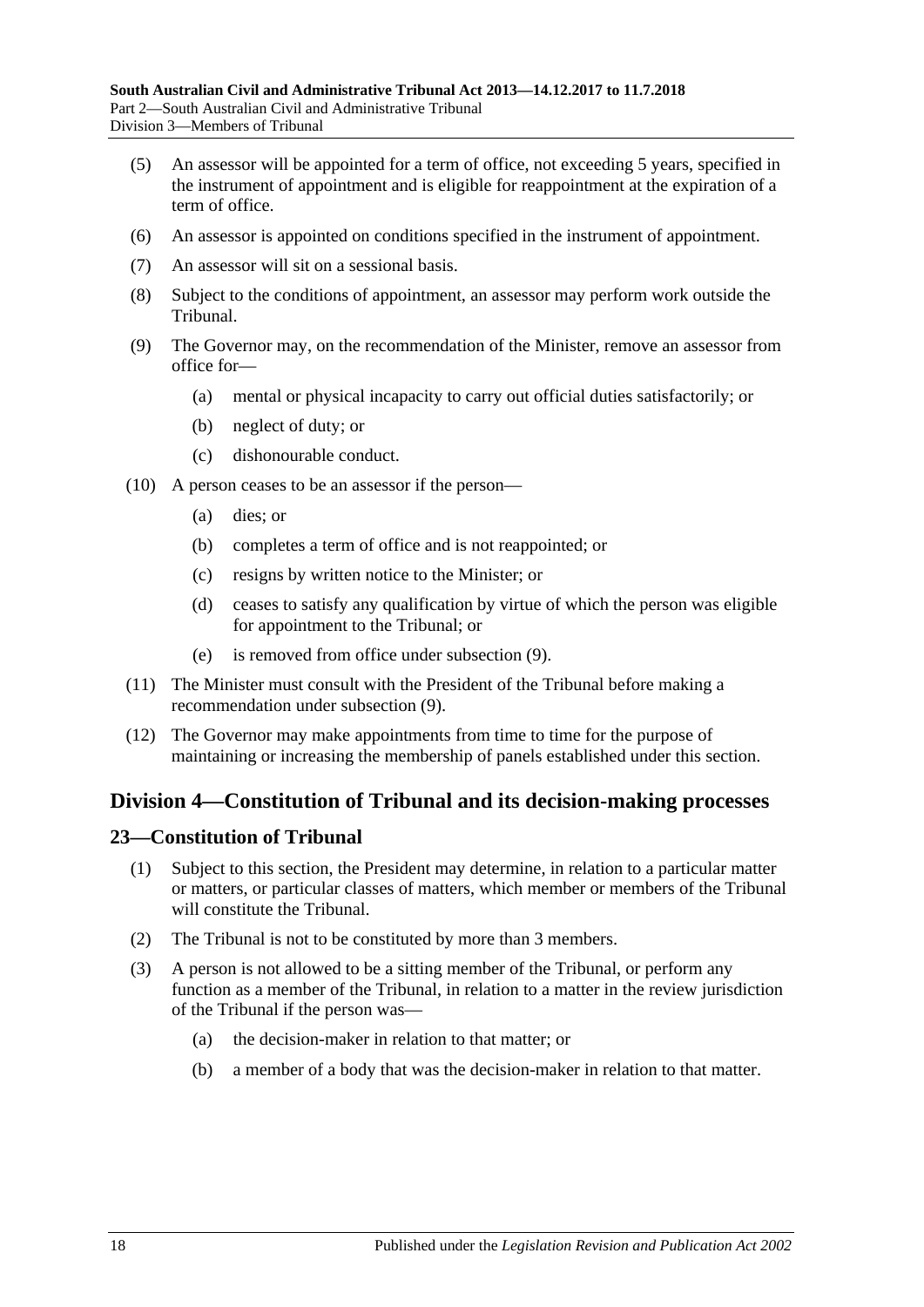- (4) The President may, as he or she thinks fit—
	- (a) alter who is to constitute the Tribunal for the purpose of dealing with a matter, or anything relating to a matter, and the Tribunal as constituted after the alteration can have regard to any record of the proceedings of the Tribunal in relation to the matter before the alteration or any evidence taken in the proceedings before the alteration;
	- (b) provide that different aspects of the same matter may be dealt with by different members of the Tribunal, and the members of the Tribunal may then come together and have regard to any evidence taken by the respective members of the Tribunal for the purposes of the proceedings of the Tribunal.
- (5) In addition, the Tribunal may be constituted of—
	- (a) a registrar for the purpose of adjourning proceedings; or
	- (b) a registrar or other member of the staff of the Tribunal for any other purpose specified by this Act or a relevant Act, prescribed by the rules of the Tribunal, or determined by the President.
- (6) The Tribunal may, at any one time, be separately constituted in accordance with this section for the hearing and determination of any number of separate matters.
- (7) The Tribunal may, if it considers it appropriate to do so, organise its business and regulate proceedings before the Tribunal in such a way that 2 or more proceedings in respect of the same matter are heard together.
- (8) Where a registrar or other member of the staff of the Tribunal exercises the jurisdiction of the Tribunal, the registrar or other member of the staff may, and must if the Tribunal or the President of the Tribunal so directs, refer the matter to the Tribunal for determination by the Tribunal.
- (9) If a provision of this Act and the provisions of a relevant Act deal with the manner in which the Tribunal is to be constituted for the purposes of proceedings or any other business under a relevant Act, this section applies subject to those provisions of the relevant Act.

# <span id="page-18-0"></span>**24—Who presides at proceedings of Tribunal**

- (1) If, for dealing with a particular matter, the Tribunal is constituted by 2 or more members, the most senior of them is to preside at the proceedings of the Tribunal.
- (2) The seniority of members of the Tribunal depends on which of the offices held takes precedence and, if that does not determine a member's seniority, the matter is to be resolved by the President of the Tribunal.
- (3) The order of precedence of offices is as follows:
	- (a) President;
	- (b) Deputy President;
	- (c) magistrate;
	- (d) senior member;
	- (e) ordinary member;
	- (f) assessor.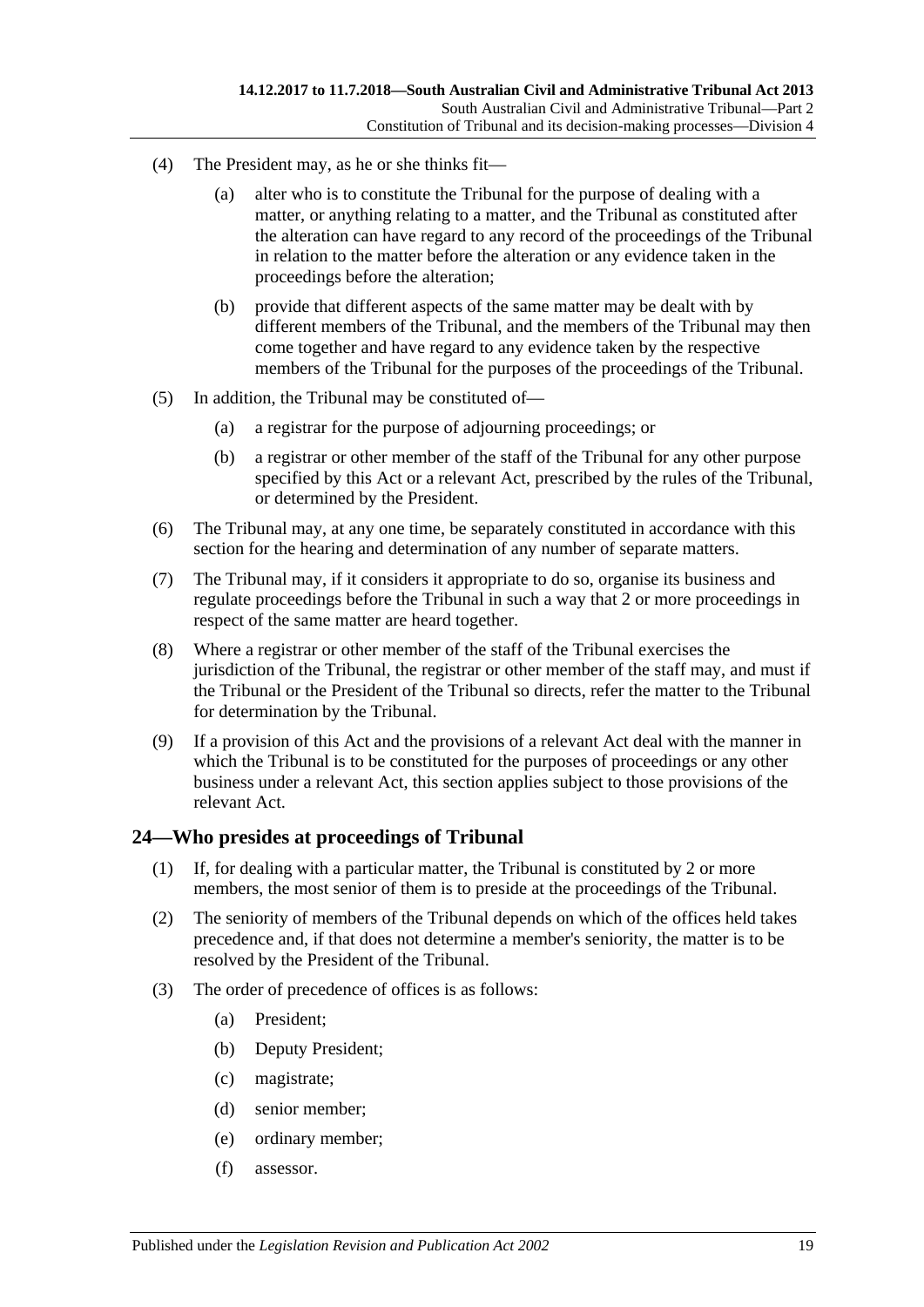# <span id="page-19-7"></span><span id="page-19-0"></span>**25—Decision if 2 or more members constitute Tribunal**

- (1) Subject to [subsection](#page-19-6) (2), if the Tribunal is constituted by 2 or more members, a question they are required to decide is resolved, unless [section](#page-19-1) 26 applies, according to the opinion of the majority of them but, if their opinions on the question are equally divided, the question is to be resolved according to the opinion of the presiding member.
- <span id="page-19-6"></span>(2) If the constitution of the Tribunal, as described in [subsection](#page-19-7) (1), includes 1 or more assessors, questions of law or procedure will be determined by the presiding member.

### <span id="page-19-1"></span>**26—Determination of questions of law**

- (1) The member of the Tribunal constituting the Tribunal or, if the Tribunal is constituted by 2 or more members, the presiding member, may refer a question of law to a Presidential member of the Tribunal.
- <span id="page-19-8"></span>(2) If a question of law is referred under this section—
	- (a) the question is decided by the Tribunal according to the opinion of the Presidential member of the Tribunal; or
	- (b) the Presidential member may refer the question to the Supreme Court for decision by the Full Court of the Supreme Court.
- (3) If a Presidential member of the Tribunal decides a question of law under [subsection](#page-19-8) (2), the Presidential member may, in addition—
	- (a) decide any other questions remaining between the parties; and
	- (b) make such orders that are necessary to dispose of the matter.

# <span id="page-19-2"></span>**Division 5—Related matters**

#### <span id="page-19-3"></span>**27—Streams**

Without limiting any other provisions, the President of the Tribunal may, in order to facilitate the expeditious conduct of its proceedings, and the proper and effective resolution of matters before the Tribunal, establish various streams or lists that reflect the areas of jurisdiction of the Tribunal.

# <span id="page-19-4"></span>**28—Validity of acts of Tribunal**

An act or proceeding of the Tribunal is not invalid by reason only of a vacancy in the membership of, or a defect in the appointment of a person to, the Tribunal or a panel from which members of the Tribunal are drawn, or a defect in the appointment of any other person to act on behalf of the Tribunal.

### <span id="page-19-5"></span>**29—Disclosure of interest by members of Tribunal**

If the Tribunal is constituted of, or includes, a member who has a pecuniary or other interest that could conflict with the proper performance of the member's functions in proceedings before the Tribunal, the member—

- (a) must disclose the interest to the parties to the proceedings and to the President of the Tribunal; and
- (b) must not take part in the proceedings or exercise powers affecting the proceedings—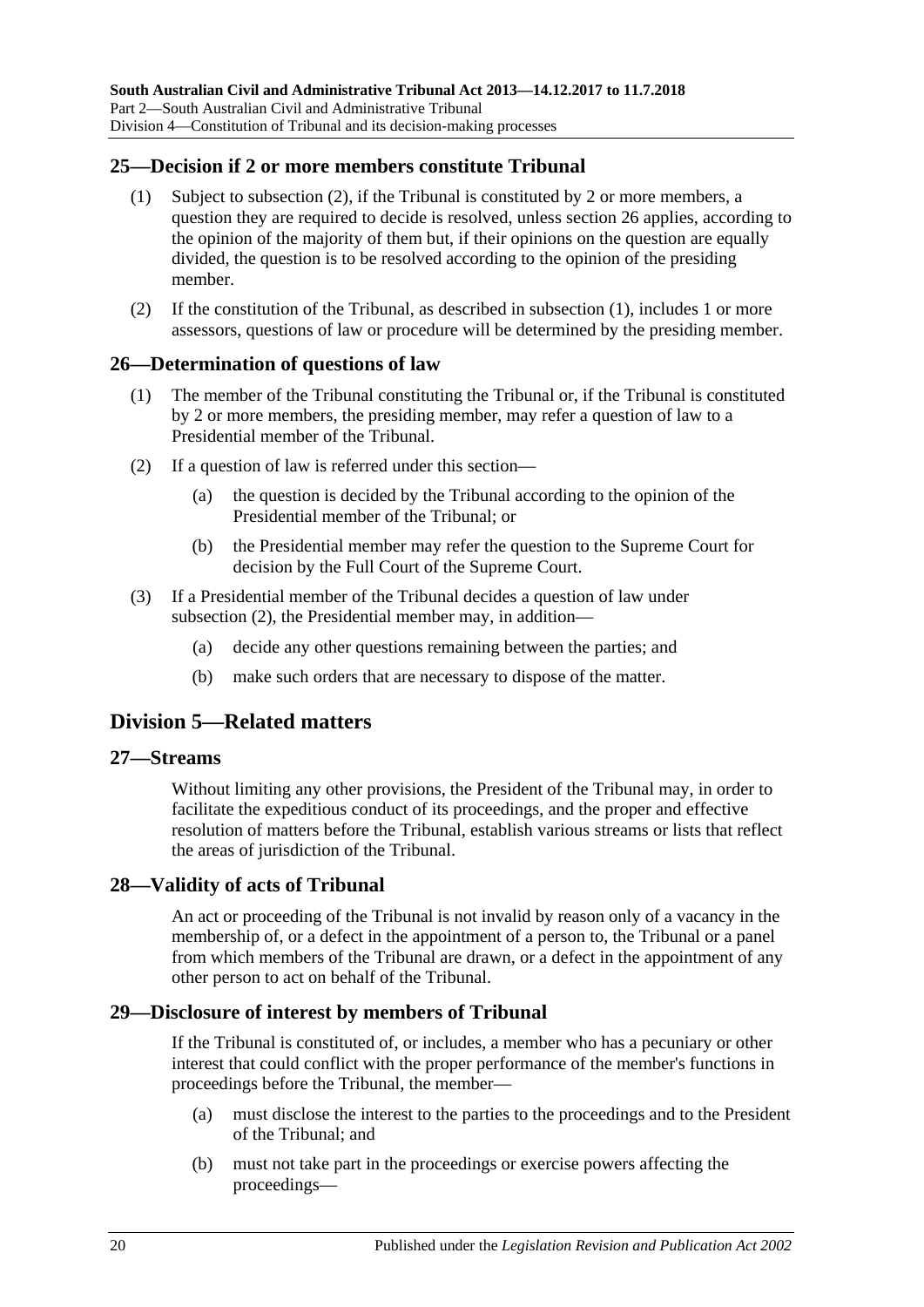- (i) if the President directs the member to withdraw from the proceedings; or
- (ii) if a party to the proceedings does not consent to the member hearing and determining, or participating in the hearing and determination of, the proceedings.

# <span id="page-20-5"></span><span id="page-20-0"></span>**30—Delegation**

- (1) The President of the Tribunal may delegate a function or power of the President under this or any other Act—
	- (a) to another member of the Tribunal; or
	- (b) to a member of the staff of the Tribunal; or
	- (c) to the person (being either a member of the Tribunal or a member of the staff of the Tribunal) for the time being performing particular duties or holding or acting in a particular position.
- (2) A delegation under [subsection](#page-20-5) (1)—
	- (a) must be made by instrument in writing; and
	- (b) may be conditional; and
	- (c) does not derogate from the ability of the President to act in any matter; and
	- (d) is revocable at will by the President.

# <span id="page-20-1"></span>**Part 3—Jurisdiction**

# <span id="page-20-2"></span>**Division 1—Preliminary**

# <span id="page-20-6"></span><span id="page-20-3"></span>**31—Sources of jurisdiction**

- (1) The Tribunal will have the jurisdiction conferred on it by or under this or any other Act.
- (2) Without limiting [subsection](#page-20-6) (1), if a provision of an Act enables an application, referral or appeal to be made to the Tribunal, or a claim to be brought before the Tribunal, the Act will be taken to confer jurisdiction on the Tribunal to deal with the matter concerned.

# <span id="page-20-4"></span>**32—Kinds of jurisdiction**

- (1) Subject to [subsection](#page-20-7) (2), a matter in which the Tribunal has jurisdiction comes within—
	- (a) its original jurisdiction; or
	- (b) its review jurisdiction.
- <span id="page-20-8"></span><span id="page-20-7"></span>(2) [Subsection](#page-20-8) (1)(b) does not encompass the internal review jurisdiction that is exercised under Part [5 Division](#page-38-3) 1.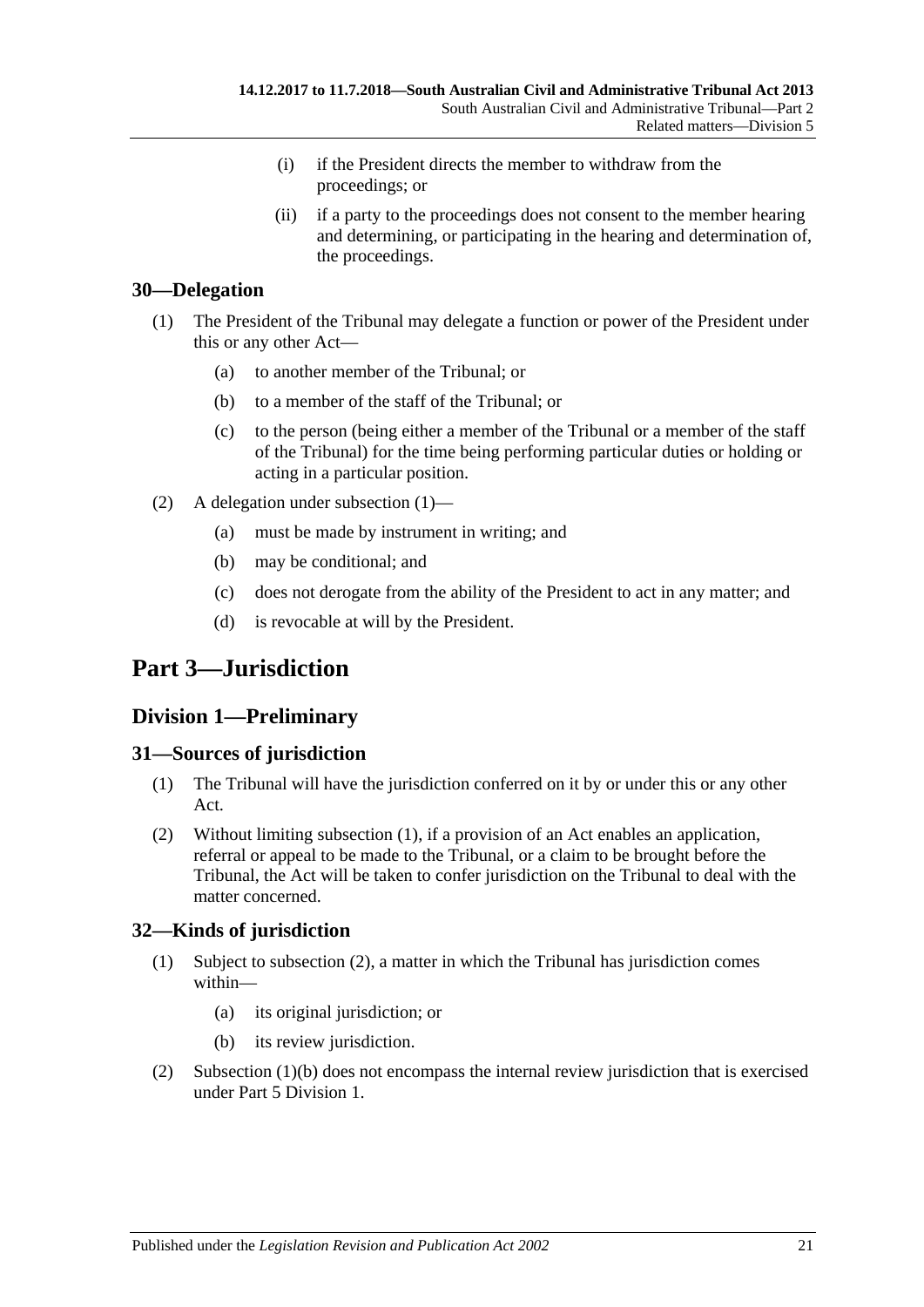# <span id="page-21-0"></span>**Division 2—Original jurisdiction**

# <span id="page-21-1"></span>**33—Original jurisdiction**

- (1) Subject to subsection (2), if the matter that a relevant Act gives the Tribunal to deal with does not involve a reviewable decision within the meaning of [section](#page-21-3) 34, the matter comes within the Tribunal's original jurisdiction.
- (2) Subject to [subsections](#page-21-4) (3) and [\(4\)](#page-21-5) the Tribunal will, in its original jurisdiction, depending on the nature of the matter—
	- (a) act as the original decision-maker in the matter (and accordingly apply those principles which, according to law, are to be applied to bodies that make such decisions pursuant to statute); or
	- (b) resolve a dispute between parties to the relevant proceedings; or
	- (c) adopt any other course of action that the Tribunal considers appropriate to deal with the matter.
- <span id="page-21-4"></span>(3) In exercising its original jurisdiction, the Tribunal is to deal with a matter in accordance with this Act and the relevant Act.
- <span id="page-21-5"></span>(4) Furthermore, the relevant Act may modify the operation of this Act in relation to a matter that comes within the Tribunal's original jurisdiction.

# <span id="page-21-2"></span>**Division 3—Review jurisdiction**

# <span id="page-21-6"></span><span id="page-21-3"></span>**34—Decisions within review jurisdiction**

- (1) If the matter that a relevant Act gives the Tribunal jurisdiction to deal with is a matter that expressly or necessarily involves a review of a decision (a *reviewable decision*), the matter comes within the Tribunal's review jurisdiction.
- (2) For the purposes of [subsection](#page-21-6) (1) (and the other sections of this Division), and subject to the provisions of a relevant Act, a reviewable decision is—
	- (a) a decision made by the Crown or an agency or instrumentality of the Crown; or
	- (b) a decision made by a prescribed person or body; or
	- (c) a prescribed decision or class of decision,

but does not include a decision made by a person or body or a decision, or class of decision, excluded by the regulations.

- <span id="page-21-8"></span><span id="page-21-7"></span>(2a) For the purposes of this Act—
	- (a) unless [paragraph](#page-21-7) (b) applies—the *decision-maker* for a reviewable decision is the person or body that made or is taken to have made the reviewable decision;
	- (b) the rules may provide—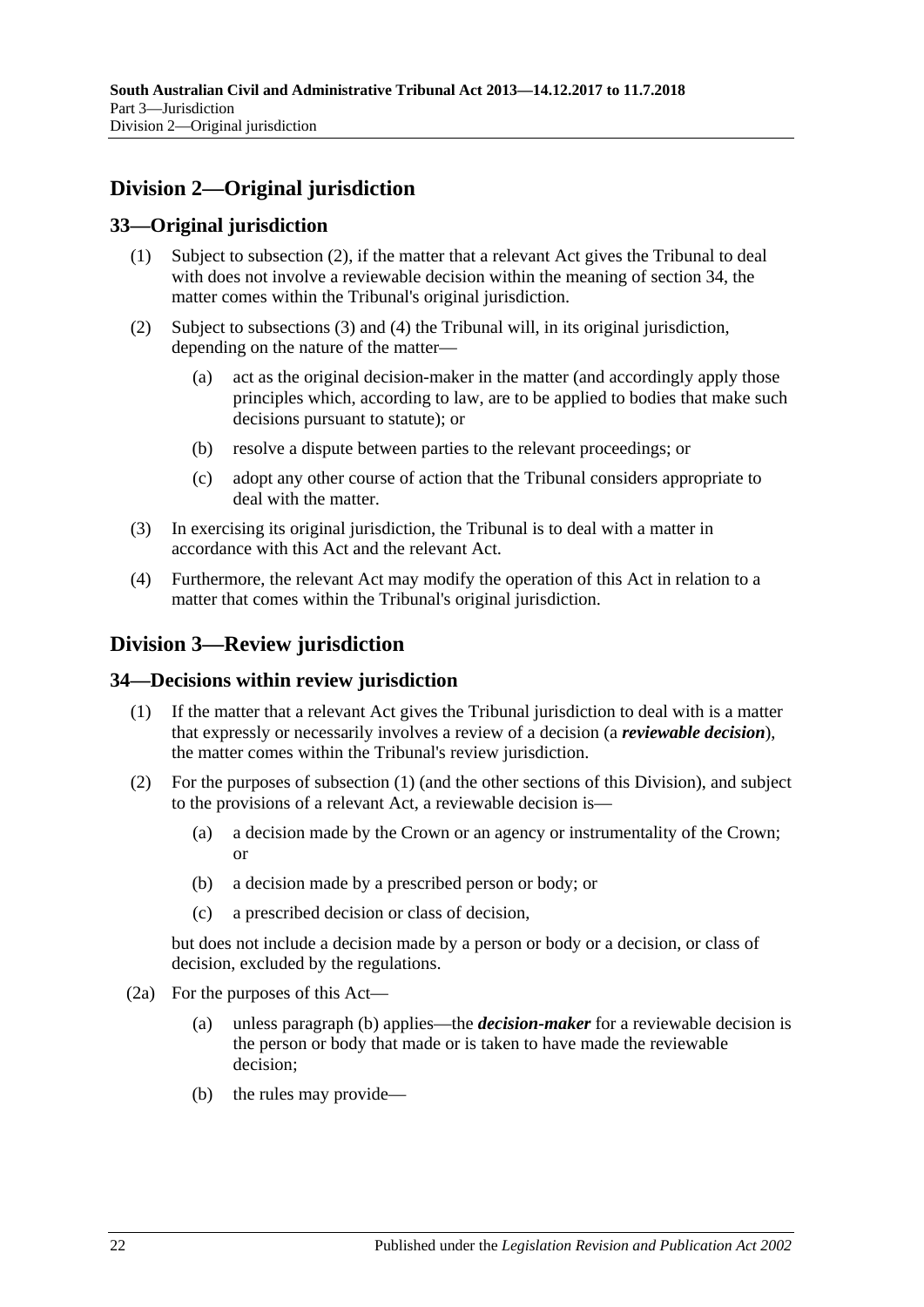- (i) that the decision-maker for a reviewable decision will, instead of being the person or body under [paragraph](#page-21-8) (a), be a person or body that is assigned by the rules as being a suitable entity to act as the decision-maker for the purposes of this Act (or specified provisions of this Act); or
- (ii) that a reference to the decision-maker for a reviewable decision in this Act (or specified provisions of this Act) will be taken to include a reference to a person or body that is designated by the rules as being a suitable entity to act jointly with the person or body under [paragraph](#page-21-8) (a) for the purposes of this Act (or specified provisions of this Act),

and rules made under this paragraph will then have effect in accordance with their terms.

- (3) Subject to [subsections \(4\),](#page-22-1) [\(5\)](#page-22-2) and [\(6\),](#page-22-3) the Tribunal will, in exercising its review jurisdiction, examine the decision of the decision-maker by way of rehearing.
- <span id="page-22-1"></span>(4) On a rehearing, the Tribunal must reach the correct or preferable decision but in doing so must have regard to, and give appropriate weight to, the decision of the original decision-maker.
- <span id="page-22-2"></span>(5) A procedure on a rehearing will include—
	- (a) an examination of the evidence or material before the decision-maker (unless any such evidence or material is to be excluded under another provision of this Act or under any other law); and
	- (b) a consideration of any further evidence or material that the Tribunal decides, in the circumstances of the particular case, to admit for the purposes of rehearing the matter.
- <span id="page-22-3"></span>(6) In exercising its review jurisdiction, the Tribunal is to deal with a matter in accordance with this Act and the relevant Act.
- (7) Furthermore, the relevant Act may modify the operation of this Act in relation to a matter that comes within the Tribunal's review jurisdiction.

# <span id="page-22-4"></span><span id="page-22-0"></span>**35—Decision-maker must assist Tribunal**

- (1) In proceedings for the review of a reviewable decision, the decision-maker for the reviewable decision must use his or her best endeavours to help the Tribunal so that it can make its decision on the review.
- <span id="page-22-6"></span><span id="page-22-5"></span>(2) Without limiting [subsection](#page-22-4) (1), the decision-maker must provide the following to the Tribunal within a reasonable period and in any event within the time prescribed by the regulations:
	- (a) a written statement of the reasons for the decision;
	- (b) any document or thing in the decision-maker's possession or control that may be relevant to the Tribunal's review of the decision.
- (3) The decision-maker must, in providing any document or thing under [subsection](#page-22-5) (2), take reasonable steps to identify the documents or things that were taken into account in making the relevant decision.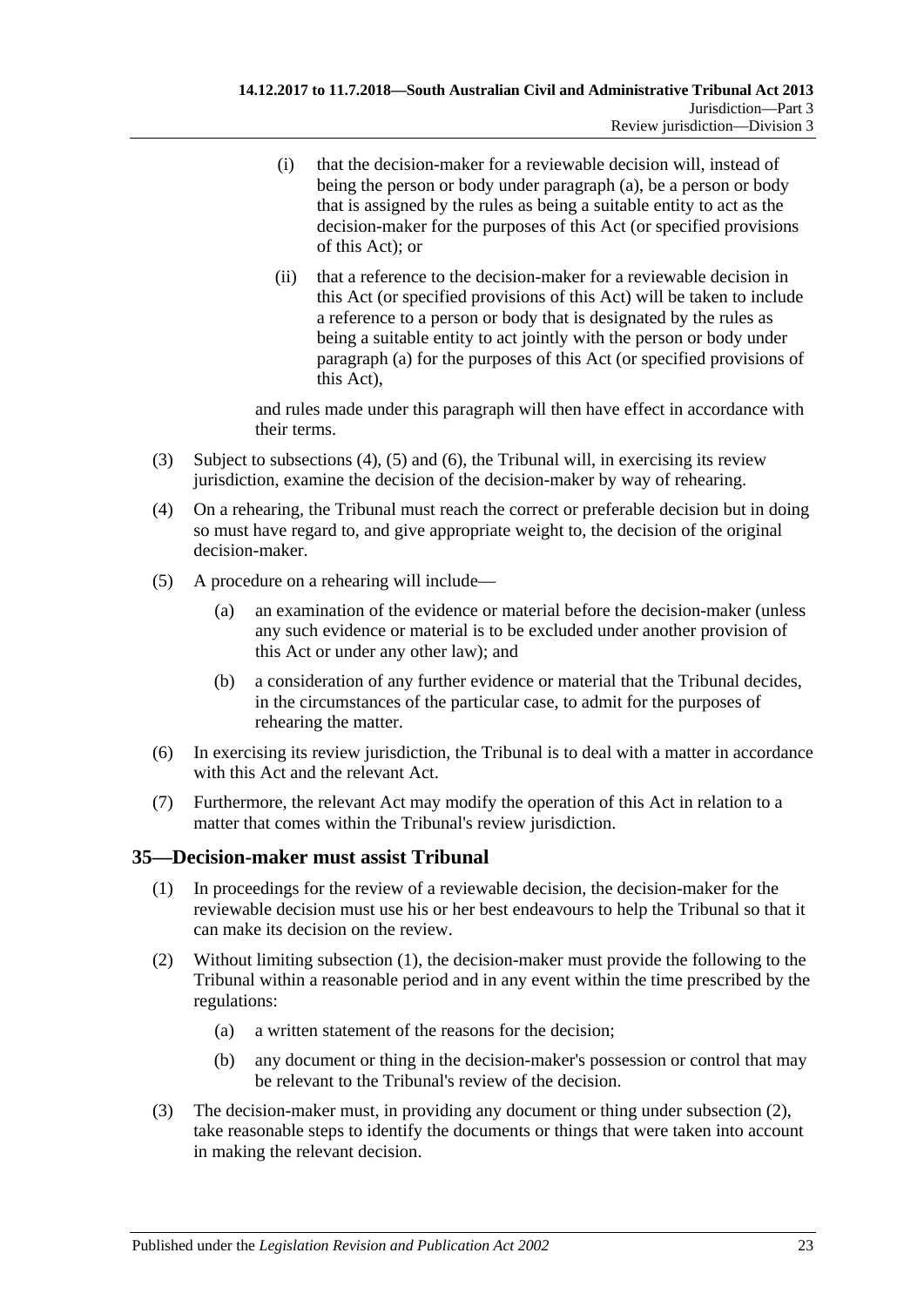- <span id="page-23-2"></span>(4) If the Tribunal considers that there are additional documents or things in the decision-maker's possession or control that may be relevant to the Tribunal's review of the reviewable decision, the Tribunal may, by written notice, require the decision-maker to provide the documents or things.
- <span id="page-23-3"></span>(5) If the Tribunal considers the statement of reasons given under [subsection](#page-22-6)  $(2)(a)$  is not adequate, the Tribunal may, by written notice, require the decision-maker to give the Tribunal an additional statement containing stated further particulars.
- (6) The decision-maker must comply with a notice given under [subsection](#page-23-2) (4) or [\(5\)](#page-23-3) within the period stated in the notice.
- (7) A requirement under this section that the decision-maker give the Tribunal information or a document or thing applies despite any provision in another Act prohibiting or restricting the disclosure of the information or the information contained in the document or thing.
- (8) The Tribunal may examine any document or thing provided under this section and draw any conclusions of fact it considers proper.

# <span id="page-23-0"></span>**36—Effect of review proceedings on decision being reviewed**

- (1) The commencement of proceedings for the review of a decision does not affect the operation of the decision or prevent the taking of action to implement the decision unless—
	- (a) the relevant Act states otherwise; or
	- (b) an order is made under [subsection](#page-23-4) (2).
- <span id="page-23-4"></span>(2) On or after the commencement of proceedings for the review of a decision, the Tribunal or the decision-maker may, on application or on its own initiative, make an order staying or varying the operation or the implementation of the whole or a part of the reviewable decision pending the determination of the matter, or until such time (whether before or after the determination of the matter) as the Tribunal or the decision-maker may specify, if the Tribunal, or the decision-maker, is satisfied that it is just and reasonable in the circumstances to make the order.
- (3) An order by the Tribunal or the decision-maker under this section—
	- (a) is subject to such conditions as are specified in the order; and
	- (b) may be varied or revoked—
		- (i) in any case—by further order of the Tribunal; or
		- (ii) if the order was made by the decision-maker—by further order by the decision-maker or the Tribunal.

# <span id="page-23-1"></span>**37—Decision on review**

- (1) The Tribunal may, on a review under this Division—
	- (a) affirm the decision that is being reviewed; or
	- (b) vary the decision that is being reviewed; or
	- (c) set aside the decision being reviewed and—
		- (i) substitute its own decision; or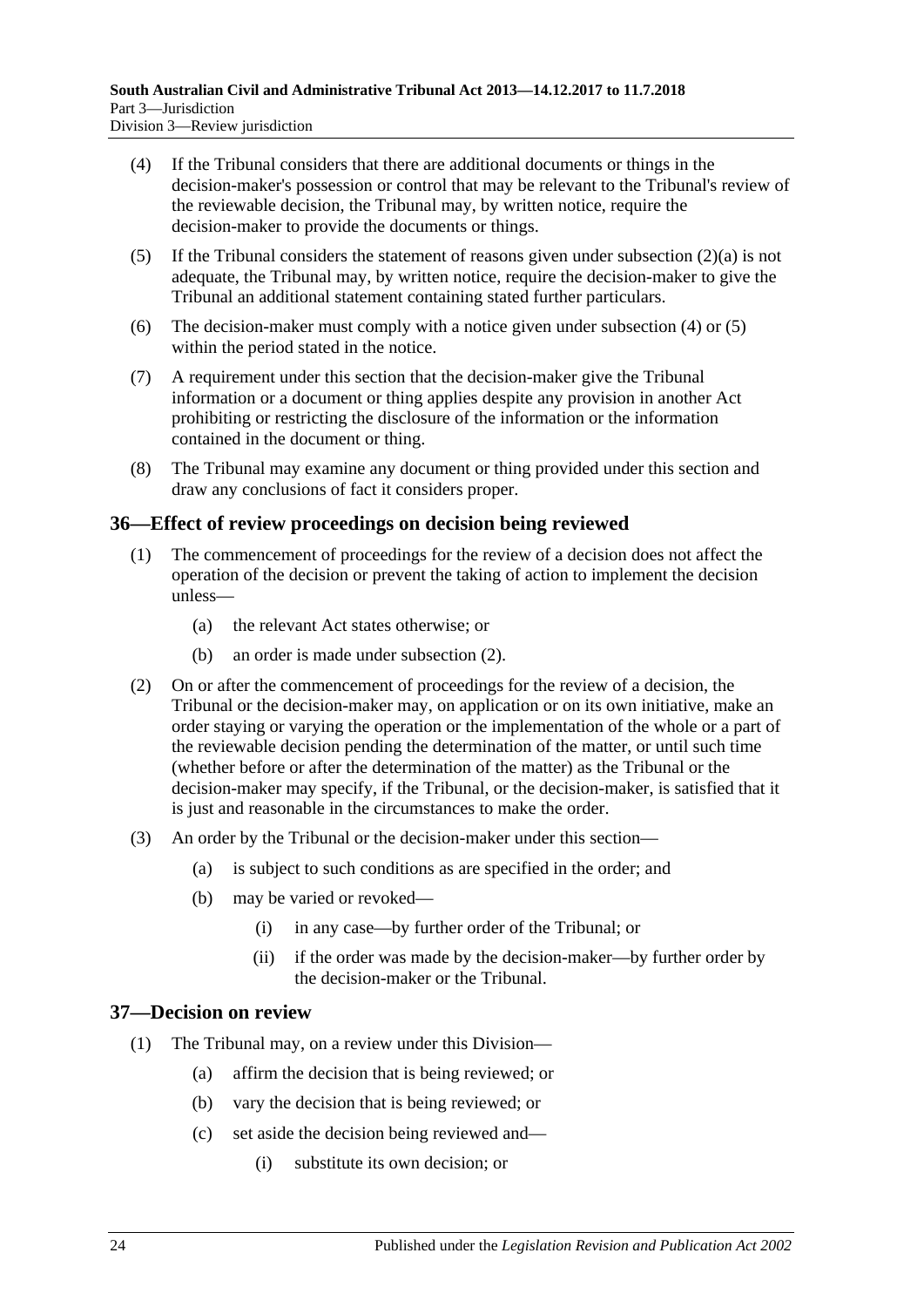(ii) send the matter back to the decision-maker for reconsideration in accordance with any directions or recommendations that the Tribunal considers appropriate,

<span id="page-24-1"></span>and, in any case, may make any order the Tribunal considers appropriate (including any interim order pending the reconsideration and determination of the matter by the decision-maker, or any ancillary or consequential order, that the Tribunal considers appropriate).

- (2) The fact that a decision is made on reconsideration under [subsection](#page-24-1)  $(1)(c)(ii)$  does not prevent the decision from being open to review by the Tribunal.
- <span id="page-24-2"></span>(3) The decision-maker's decision as affirmed or varied by the Tribunal or a decision that the Tribunal substitutes for the decision-maker's decision—
	- (a) is to be regarded as, and given effect as, a decision of the decision-maker; and
	- (b) unless the relevant Act states otherwise or the Tribunal orders otherwise, is to be regarded as having effect, from the time when the decision reviewed would have, or would have had, effect.
- (4) Without limiting [subsection](#page-24-2) (3)(a), the decision-maker has power to do anything necessary to implement the Tribunal's decision.
- $(5)$  Despite [subsection](#page-24-2)  $(3)(a)$ , the decision as affirmed, varied or substituted is not again open to review before the Tribunal as a decision of the decision-maker (but may be subject to appeal under this Act).

# <span id="page-24-0"></span>**38—Tribunal may invite decision-maker to reconsider decision**

- (1) At any stage of proceedings for the review of a reviewable decision, the Tribunal may invite the decision-maker to reconsider the decision.
- (2) On being invited by the Tribunal to reconsider the reviewable decision, the decision-maker may—
	- (a) affirm the decision; or
	- (b) vary the decision; or
	- (c) set aside the decision and substitute a new decision.
- (3) If the decision-maker varies the decision or sets it aside and substitutes a new decision, unless the proceedings for a review are withdrawn, the proceedings will then be taken to be for—
	- (a) the review of the decision as varied; or
	- (b) the review of the substituted decision.
- (4) The Tribunal may specify a period within which the decision-maker should act under this section (and if the decision-maker does not take action within that period then the Tribunal may resume its proceedings under this Division in such manner as it thinks fit).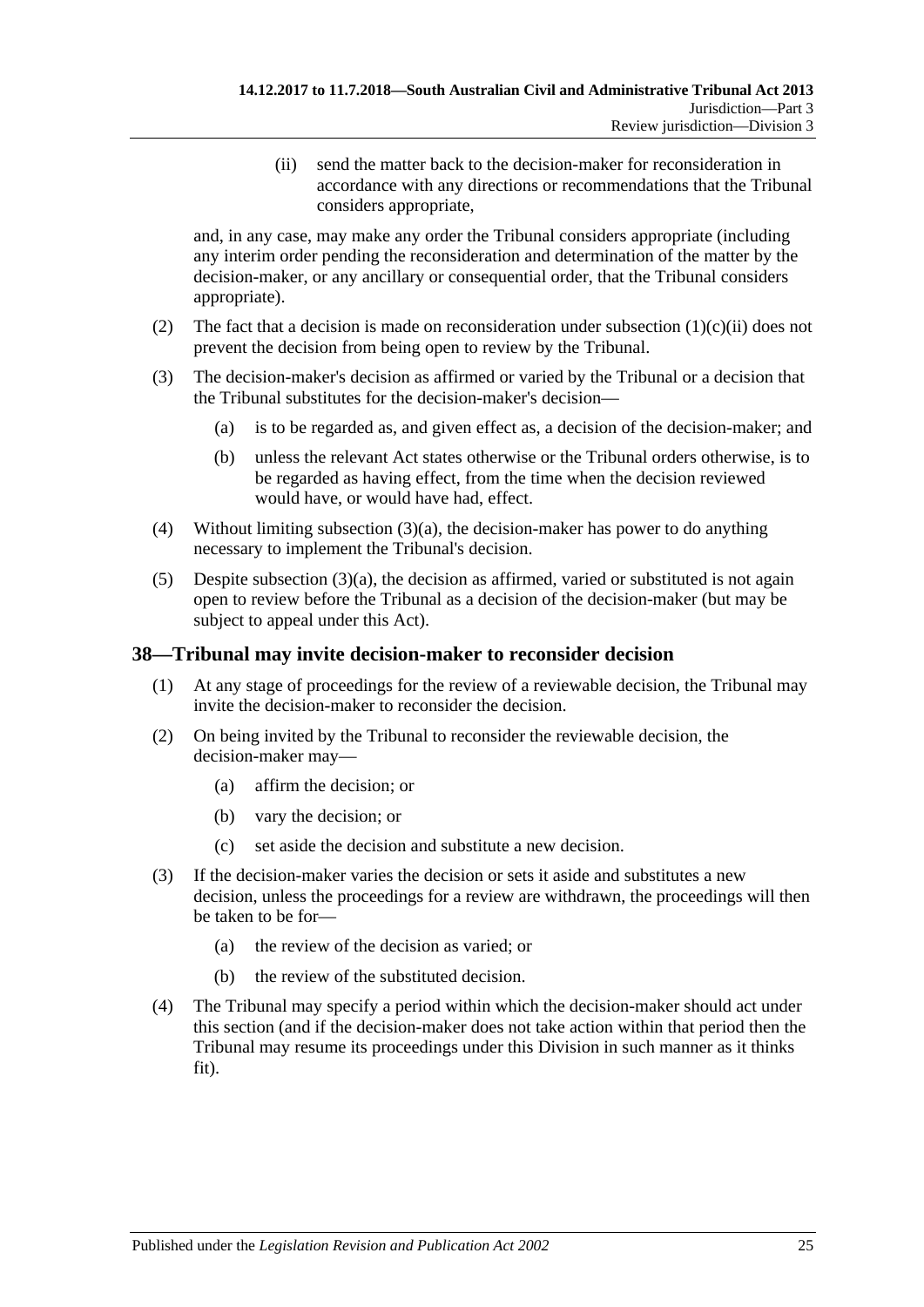# <span id="page-25-0"></span>**Part 4—Principles, powers and procedures**

# <span id="page-25-1"></span>**Division 1—Principles governing hearings**

# <span id="page-25-2"></span>**39—Principles governing hearings**

- (1) On the hearing of any proceedings, but subject to the provisions of a relevant Act—
	- (a) the procedure of the Tribunal will, subject to this Act, be conducted with the minimum of formality; and
	- (b) the Tribunal is not bound by the rules of evidence, may adopt, as in its discretion it considers appropriate, any findings, decision or judgment of a court or other tribunal (insofar as may be relevant to the proceedings before the Tribunal), and may otherwise inform itself as it thinks fit; and
	- (c) the Tribunal must act according to equity, good conscience and the substantial merits of the case and without regard to legal technicalities and forms.
- (2) Nothing in this Act affects any rule or principle of law relating to—
	- (a) legal professional privilege; or
	- (b) "without prejudice" privilege; or
	- (c) public interest immunity.
- (3) This section does not limit the operation of [section](#page-38-1) 69.

# <span id="page-25-3"></span>**Division 2—Evidentiary powers**

# <span id="page-25-4"></span>**40—Power to require person to give evidence or to produce evidentiary material**

- (1) The Tribunal may, on the application of a party to proceedings or on its own initiative, issue a summons requiring a person to appear before the Tribunal at a specified time and place to give evidence or to produce evidentiary material (or both).
- (2) A summons to produce evidentiary material may, instead of providing for production of the material before the Tribunal, provide for production of the material to an officer of the Tribunal, or to any person nominated in the summons.
- (3) The Tribunal may—
	- (a) retain any document, object or substance produced before it for such reasonable period as it thinks fit, and make copies of any document; and
	- (b) require a person to make an oath or affirmation (which may be administered by any member or officer of the Tribunal) to answer truthfully questions put by any member of the Tribunal or any person appearing before the Tribunal; and
	- (c) require any person to answer any questions put by any member of the Tribunal or any person appearing before the Tribunal that are determined by the Tribunal to be relevant to the proceedings before the Tribunal.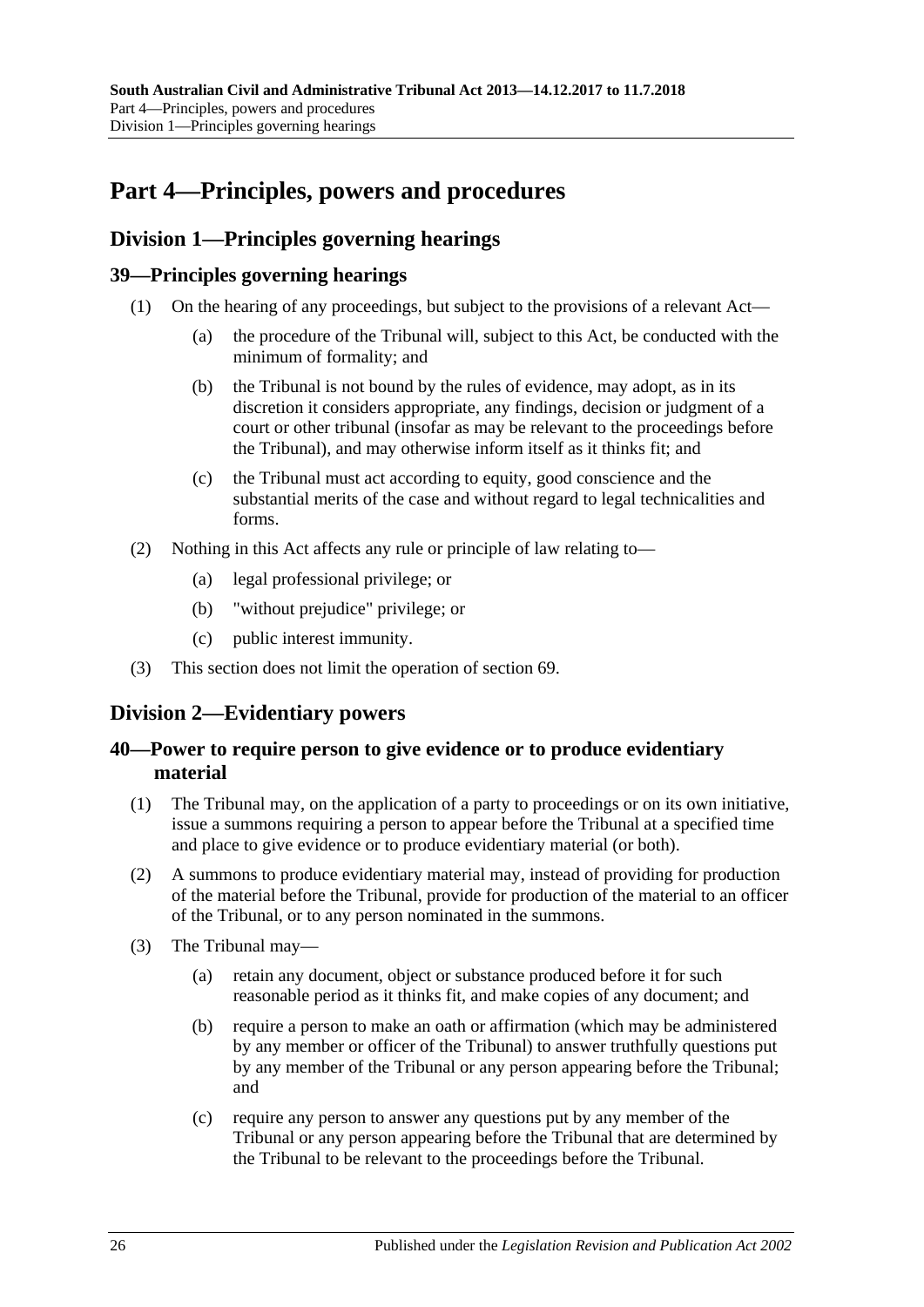- (4) A person who is called to give evidence or to produce evidentiary material before the Tribunal and—
	- (a) refuses or fails to make an oath or affirmation when required to do so under this section; or
	- (b) refuses or fails without reasonable excuse to produce evidentiary material that the person is required by the Tribunal to produce; or
	- (c) refuses or fails without reasonable excuse to appear before the Tribunal in response to a summons; or
	- (d) refuses or fails without reasonable excuse to give evidence before the Tribunal or otherwise refuses or fails without reasonable excuse to answer any question put in proceedings before the Tribunal or otherwise required under this Act; or
	- (e) gives false or misleading evidence to the Tribunal; or
	- (f) misbehaves before the Tribunal, wilfully insults the Tribunal or 1 or more members or officers of the Tribunal in the exercise of official duties, or wilfully interrupts the proceedings of the Tribunal,

is guilty of an offence.

Maximum penalty: \$25 000 or imprisonment for 1 year.

- (5) A summons under this section may be issued on behalf of the Tribunal by—
	- (a) any member of the Tribunal; or
	- (b) a registrar; or
	- (c) any other officer authorised under the rules or by the President of the Tribunal to issue such summonses.

### <span id="page-26-0"></span>**41—Entry and inspection of property**

- (1) A member of the Tribunal may enter any land or building and carry out any inspection that the Tribunal considers relevant to any proceedings before the Tribunal.
- (2) A member of the Tribunal may authorise an officer of the Tribunal to enter any land or building and carry out an inspection that the member considers relevant to any proceedings before the Tribunal.
- (3) A person who obstructs a member of the Tribunal, or a person authorised by the Tribunal, in the exercise of a power of entry or inspection under this section is guilty of an offence.

Maximum penalty: \$10 000 or imprisonment for 6 months.

# <span id="page-26-1"></span>**42—Expert reports**

- (1) The Tribunal may refer any question arising in any proceedings for investigation and report by an expert in the relevant field.
- (2) The Tribunal must seek submissions from the parties to the proceedings before making a reference under this section.
- (3) A person to whom a question is referred under this section becomes an officer of the Tribunal and may exercise such powers of the Tribunal as the Tribunal delegates.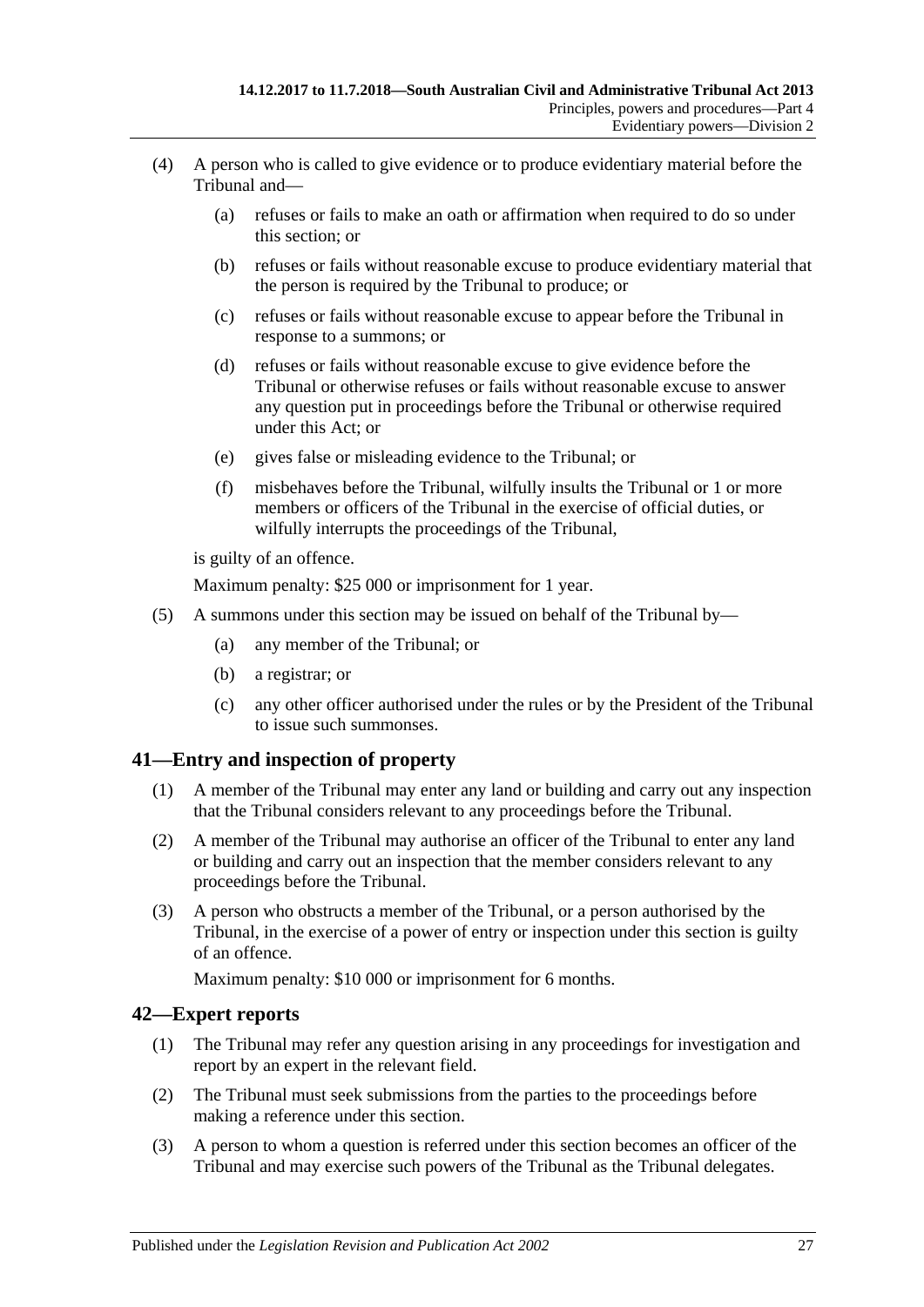- <span id="page-27-3"></span>(4) The Tribunal may adopt a report obtained under this section in whole or in part (or may reject it).
- (5) Any action taken under [subsection](#page-27-3) (4) does not prevent the Tribunal from making a further reference to an expert.
- (6) The Tribunal may order a party to pay or contribute to the costs of an expert's investigation and report under this section.

# <span id="page-27-0"></span>**Division 3—Procedures**

# <span id="page-27-1"></span>**43—Practice and procedure generally**

- (1) The Tribunal is to take measures that are reasonably practicable—
	- (a) to ensure that the parties to any proceedings have a reasonable opportunity to understand the nature of the matter under consideration; and
	- (b) to ensure that the parties to any proceedings understand the nature of any assertions made in the proceedings and the legal implications of those assertions; and
	- (c) to explain to the parties, if requested to do so, any aspect of the procedure of the Tribunal, or any decision or ruling made by the Tribunal; and
	- (d) to ensure that the parties have the opportunity in any proceedings to be heard or otherwise have their submissions received.
- (2) The Tribunal—
	- (a) is to take all practicable steps to ensure that all relevant material is disclosed to the Tribunal so as to enable it to determine all the relevant facts in issue in any proceedings; and
	- (b) may require evidence or argument to be presented in writing and decide on the matters on which it will hear oral evidence or argument; and
	- (c) may limit the time available for presenting the respective cases of parties before it at a hearing to an extent that it considers would not impede the fair and adequate presentation of the cases; and
	- (d) may require a document to be served outside the State; and
	- (e) may adjourn any proceedings at any time and to any place (including for the purpose of enabling the parties to negotiate a settlement or for the purpose of reconsideration of a decision by the decision-maker); and
	- (f) may proceed to hear and determine proceedings in the absence of a party.
- (3) To the extent that the practice or procedure of the Tribunal is not prescribed by or under this Act or a relevant Act, it is to be as the Tribunal determines.

# <span id="page-27-2"></span>**44—Directions for conduct of proceedings**

- (1) The Tribunal may give directions at any time in any proceedings and do whatever is necessary for the speedy and fair conduct of the proceedings.
- (2) The Tribunal may give directions on its own initiative or at the request of a party.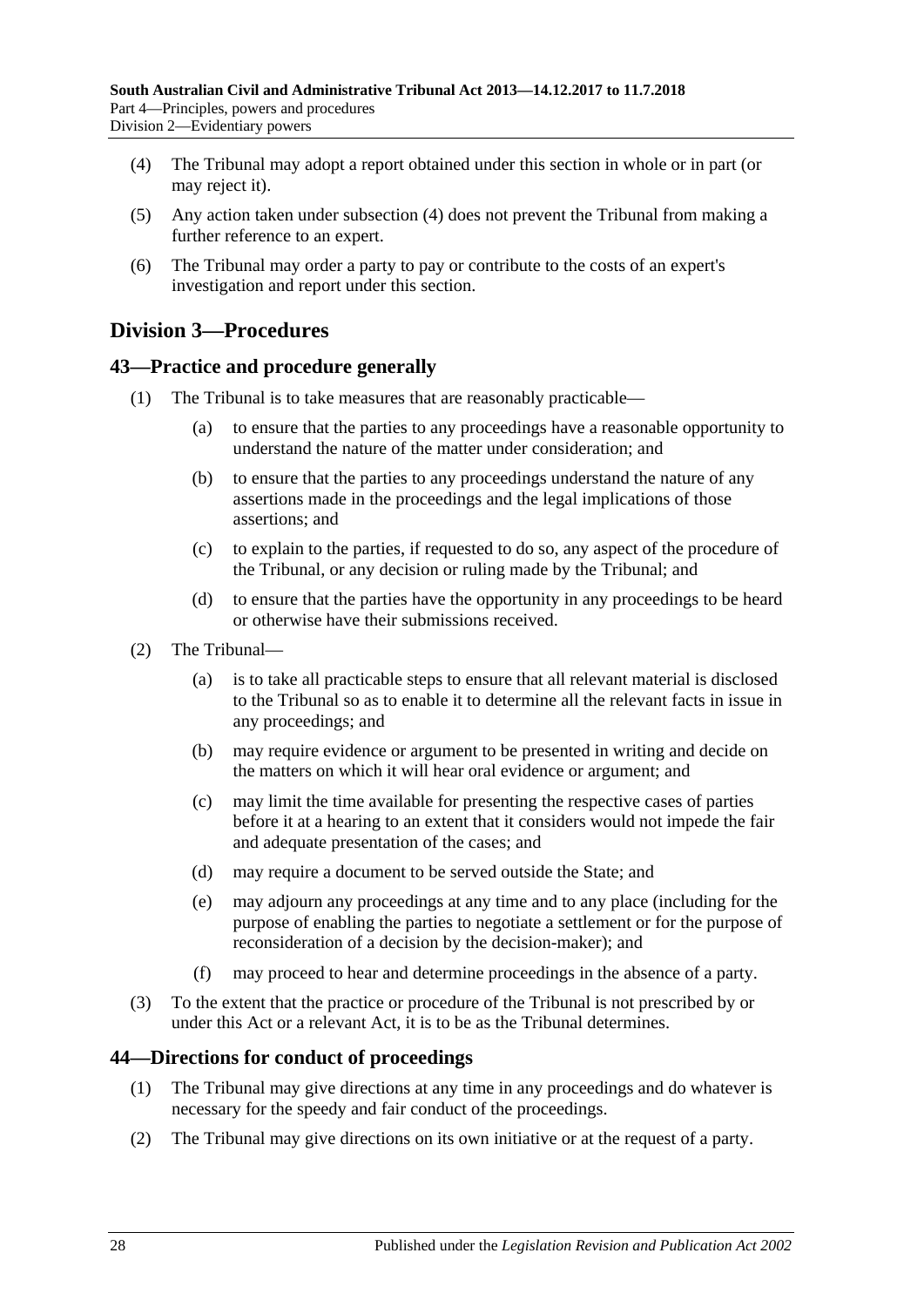- (3) A directions hearing may be held for the purposes of this section before any other hearing in any proceedings.
- (4) The Tribunal may give a direction requiring a party to produce a document or other material, or to provide information, to the Tribunal or another party.

# <span id="page-28-0"></span>**45—Consolidating and splitting proceedings**

- (1) The Tribunal may direct that 2 or more proceedings that concern the same or related facts or circumstances—
	- (a) be consolidated into 1 proceeding; or
	- (b) remain as separate proceedings but be heard and determined together.
- (2) If proceedings are consolidated, evidence given in the consolidated proceedings is admissible in relation to matters involved in either of the proceedings that were consolidated.
- (3) The Tribunal may direct—
	- (a) that any aspect of any proceedings be heard and determined separately;
	- (b) that proceedings commenced by 2 or more persons jointly be split into separate proceedings.

# <span id="page-28-1"></span>**46—More appropriate forum**

The Tribunal may, at any time, make an order striking out all, or any part, of any proceedings if it considers that the matter, or any aspect of it, would be more appropriately dealt with by another tribunal, a court, or any other person.

# <span id="page-28-4"></span><span id="page-28-2"></span>**47—Dismissing proceedings on withdrawal or for want of prosecution**

- (1) The applicant in any proceedings may withdraw or agree to the withdrawal of the proceedings or a part of the proceedings.
- (2) Unless otherwise provided by the rules, an applicant can only act under [subsection](#page-28-4) (1) with the leave of the Tribunal.
- (3) The Tribunal may make an order dismissing or striking out all, or any part, of any proceedings if the applicant withdraws or agrees to the withdrawal of the proceedings or that part of it.
- <span id="page-28-5"></span>(4) At any time, the Tribunal may make an order dismissing or striking out all, or any part, of any proceedings for want of prosecution.
- (5) The Tribunal's power to make an order under [subsection](#page-28-5) (4) is exercisable only by a legally qualified member of the Tribunal or a registrar who is authorised in writing by the President of the Tribunal to make such an order (whether generally or in relation to particular classes of matters or otherwise).
- (6) The Tribunal may make an order under this section on the application of a party or on its own initiative.

# <span id="page-28-3"></span>**48—Frivolous, vexatious or improper proceedings**

- (1) This section applies if the Tribunal believes that a proceeding—
	- (a) is frivolous, vexatious, misconceived or lacking in substance or involves a trivial matter or amount; or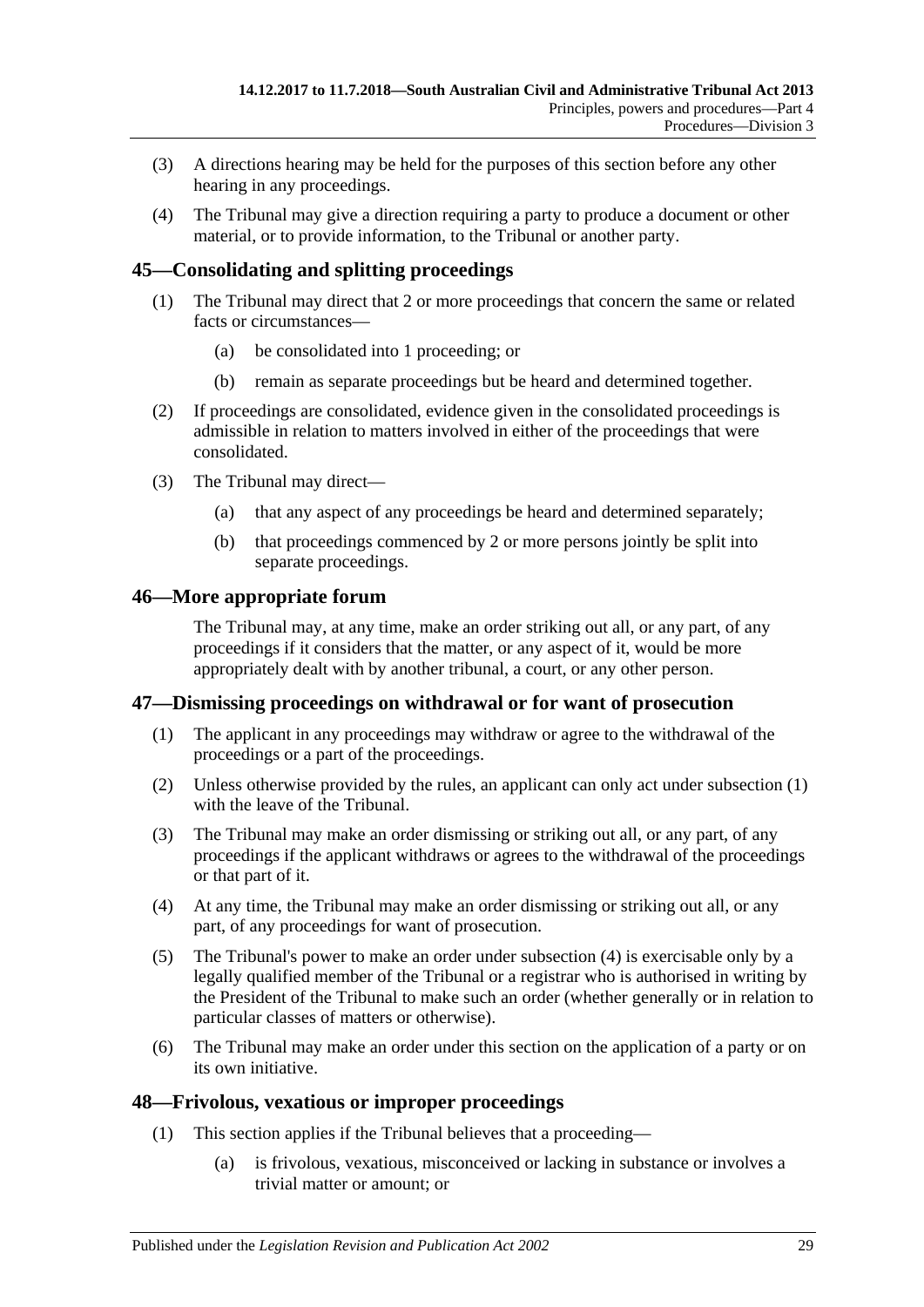- (b) is being used for an improper purpose; or
- (c) is otherwise an abuse of process.
- <span id="page-29-3"></span>(2) If this section applies, the Tribunal may order that the proceeding be dismissed or struck out and may make any related or ancillary order.
- (3) The Tribunal may act under [subsection](#page-29-3) (2) on the application of a party or on its own initiative.
- (4) If a proceeding is dismissed or struck out under this section, another proceeding of the same kind in relation to the same matter cannot be commenced before the Tribunal without the leave of a Presidential member.

### <span id="page-29-0"></span>**49—Proceedings being conducted to cause disadvantage**

- <span id="page-29-5"></span><span id="page-29-4"></span>(1) This section applies if the Tribunal believes that a party to any proceedings is conducting the proceedings in a way that unnecessarily disadvantages another party to the proceedings by conduct such as—
	- (a) failing to comply with an order or direction of the Tribunal without reasonable cause; or
	- (b) failing to comply with this Act or a relevant Act; or
	- (c) asking for an adjournment the need for which is attributable to a failure described in [paragraph](#page-29-4) (a) or [\(b\);](#page-29-5) or
	- (d) attempting to deceive another party or the Tribunal; or
	- (e) vexatiously conducting the proceedings; or
	- (f) failing to attend any hearing in the proceedings.
- <span id="page-29-6"></span>(2) If this section applies, the Tribunal may—
	- (a) if the party causing the disadvantage is the applicant, order that the proceedings be dismissed or struck out; and
	- (b) if the party causing the disadvantage is not the applicant—
		- (i) determine the proceedings in favour of the applicant and make any appropriate orders; or
		- (ii) order that the party causing the disadvantage be struck out of the proceedings.
- (3) The Tribunal may act under [subsection](#page-29-6) (2) on the application of a party or on its own initiative.
- (4) If any proceedings are dismissed or struck out under this section, another proceeding of the same kind in relation to the same matter cannot be commenced before the Tribunal without the leave of a Presidential member.

# <span id="page-29-1"></span>**Division 4—Conferences, mediation and settlement**

### <span id="page-29-2"></span>**50—Conferences**

(1) The Tribunal may, at an initial directions hearing or at any other time, require parties to any proceedings to attend a compulsory conference.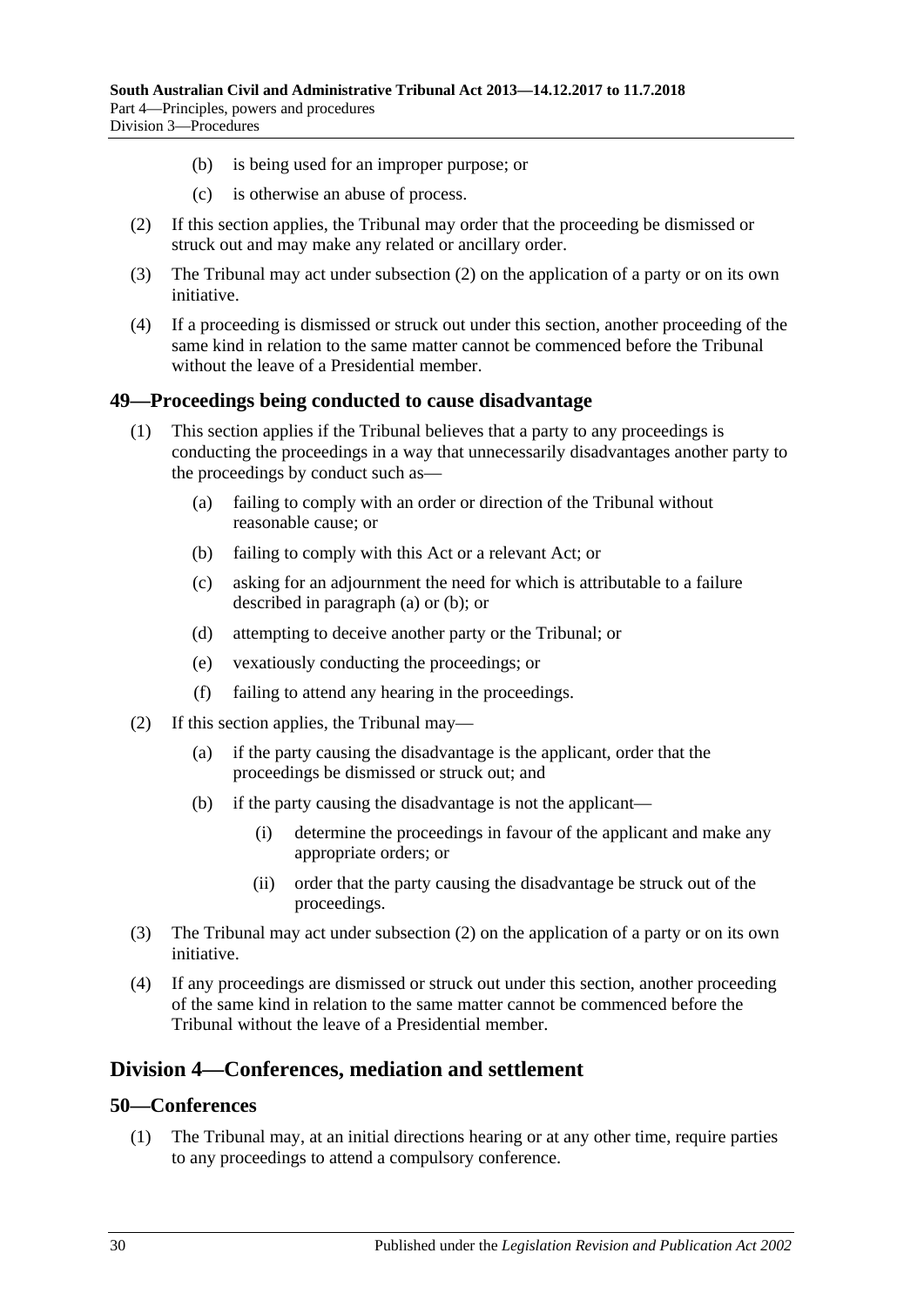- <span id="page-30-0"></span>(2) The Tribunal must, if so required by the rules or a relevant Act, require parties to attend a compulsory conference.
- (3) Despite [subsection](#page-30-0) (2) (and [section](#page-5-0) 4), the Tribunal may dispense with a conference if it is of the opinion that—
	- (a) no useful purpose would be served by a conference between the parties; or
	- (b) there is some other reason that justifies dispensing with the conference.
- (4) The purpose of a compulsory conference is to identify and clarify the issues in the proceedings and to promote the resolution of the matters by a settlement between the parties.
- (5) A compulsory conference may, at the discretion of the member of the Tribunal presiding at the conference, be adjourned or reconvened from time to time.
- (6) Unless the member of the Tribunal presiding at the conference directs otherwise, a compulsory conference is to be held in private.
- (7) Subject to this section and except to the extent to which the rules may specify the procedure for a compulsory conference, the member of the Tribunal presiding at a compulsory conference may determine the procedure for the conference.
- <span id="page-30-1"></span>(8) The member of the Tribunal presiding at a compulsory conference may—
	- (a) if that member is not a Presidential member—refer any question of law to a Presidential member of the Tribunal for determination;
	- (b) require a party to the proceedings to furnish particulars of his or her case;
	- (c) determine who, apart from the parties to the proceedings (and their representatives), may be present at the conference;
	- (d) subject to [subsection](#page-31-1) (11), record any settlement reached at a conference and make any determination or order (including an order under, or for the purposes of, a relevant Act) necessary to give effect to a settlement;
	- (e) on his or her own initiative, close the conference at any time if, in his or her opinion, settlement cannot be reached;
	- (f) advise the Tribunal if the conference does not reach a settlement within a reasonable time;
	- (g) permit a party to withdraw from the proceedings (and make any consequential order that is appropriate in the circumstances);
	- (h) determine a matter against any party who obstructs or delays the conference, fails to attend the conference, or fails to comply with a rule or order of the Tribunal and, in so doing, make any order as the member of the Tribunal thinks fit (including an order as to costs);
	- (i) do such other things as the rules of the Tribunal so provide.
- (9) If a question of law is referred to a Presidential member of the Tribunal under [subsection](#page-30-1) (8)(a), the Presidential member may refer the question to the Supreme Court for decision by the Full Court of the Supreme Court.
- (10) Evidence of anything said or done in the course of a compulsory conference under this section is inadmissible in proceedings before the Tribunal except by consent of all parties to the proceedings.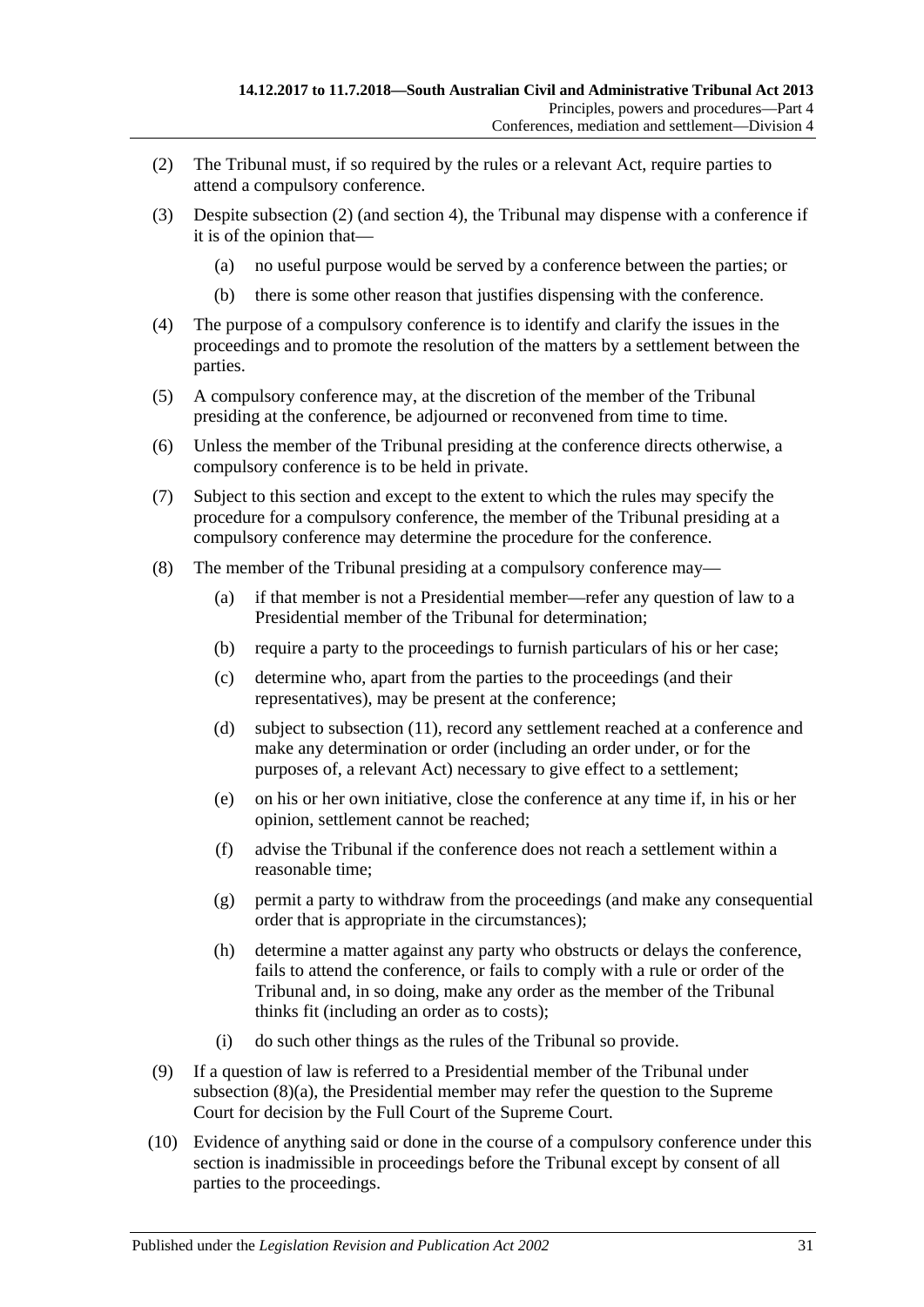- <span id="page-31-1"></span>(11) The member of the Tribunal presiding at a compulsory conference—
	- (a) must not accept a settlement that appears to be inconsistent with a relevant Act (but he or she may adjourn the proceedings to enable the parties to explore the possibility of varying the settlement to comply with a relevant Act); and
	- (b) may decline to accept a settlement on the basis that the settlement may materially prejudice any person who was not represented at the conference but who has a direct or material interest in the matter.
- (12) If the member of the Tribunal presiding at a conference is unable to continue with the conference, another member of the Tribunal may be appointed to continue and complete the conference.
- (13) Unless all parties to the proceedings agree to his or her continued participation, the member of the Tribunal who presided at the conference is disqualified from sitting as a member of the Tribunal for the purpose of hearing and determining the matter.
- (14) A registrar is expressly authorised to constitute the Tribunal for the purposes of this section.
- (15) The rules may set out circumstances where the outcome of any proceedings under this section (including details of a settlement) are to be available to members of the public.

### <span id="page-31-0"></span>**51—Mediation**

- (1) The Tribunal may, at an initial directions hearing or at any other time, refer the matter, or any aspect of the matter, for mediation by a person specified as a mediator by the Tribunal.
- (2) The person specified as a mediator must be a person who has been approved by the President of the Tribunal to act as a mediator.
- (3) The referral may be made with or without the consent of the parties.
- (4) The purpose of a mediation is to achieve the resolution of the matters by a settlement between the parties.
- (5) The rules may specify how notice of the mediation is to be given, how the mediation is to be conducted, and the fees to be paid by a party to the mediation.
- (6) Unless the mediator directs otherwise, the mediation is to be held in private.
- (7) Subject to this section and except to the extent to which the rules may specify the procedure for a mediation, the mediator may determine the procedure for the mediation.
- (8) If the mediator is a member of the Tribunal and a settlement is reached at the mediation, the mediator may reduce the terms of the settlement to writing and make any determination or order (including an order under, or for the purposes of, a relevant Act) necessary to give effect to the settlement.
- (9) If a settlement is not reached at the mediation or the mediator is not a member of the Tribunal, the mediator is to report on the outcome of the mediation to the Tribunal as constituted when it made the referral.
- (10) Any settlement under this section—
	- (a) must not be inconsistent with a relevant Act; and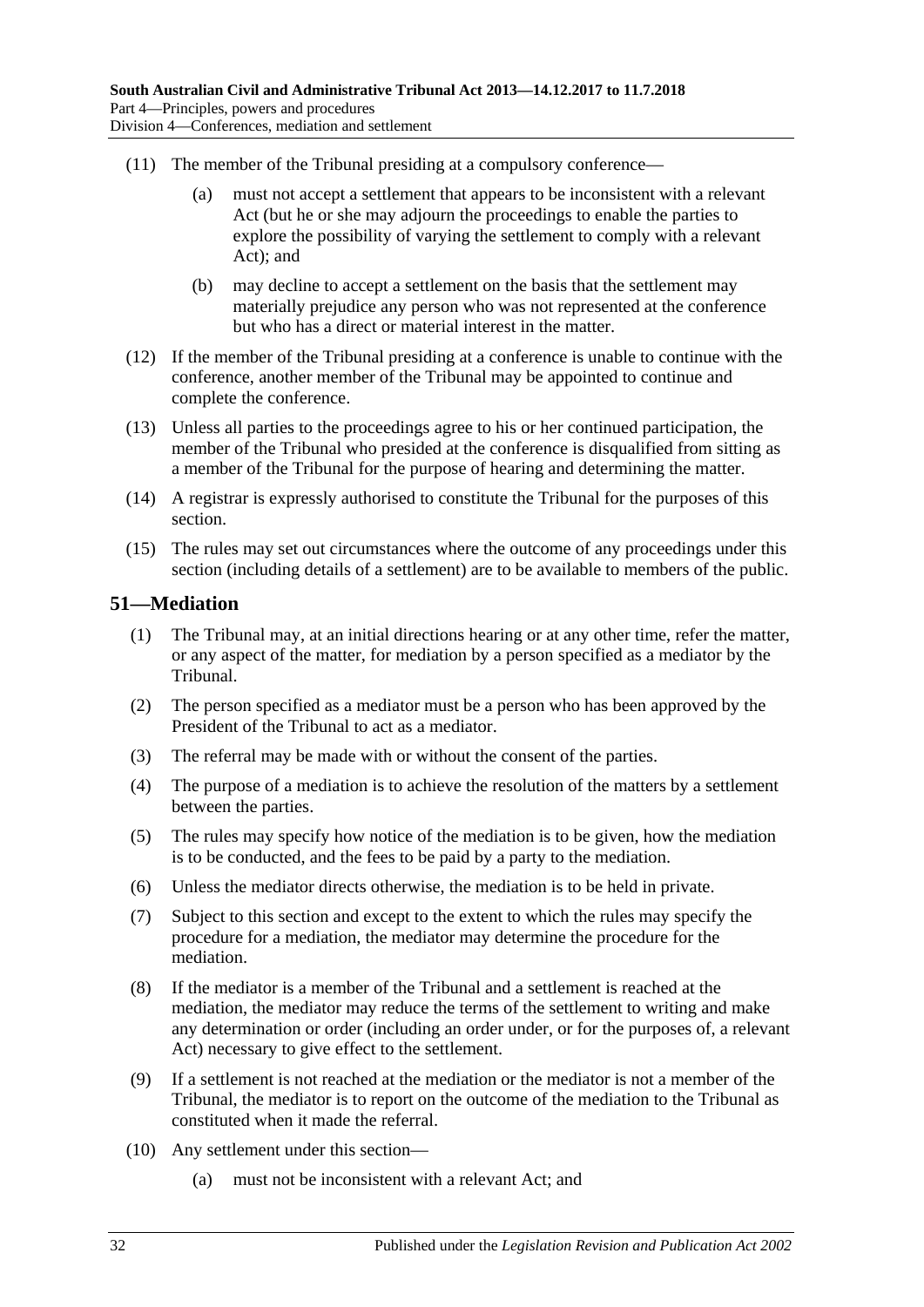- (b) may be rejected by the Tribunal on the basis that the settlement may materially prejudice any person who has not participated in the mediation but who has a direct or material interest in the matter.
- (11) Evidence of anything said or done in the course of a mediation under this section is inadmissible in proceedings before the Tribunal except by consent of all parties to the proceedings.
- (12) If the mediator is a member of the Tribunal, the member cannot take any further part in dealing with the proceedings after the mediation, unless all parties to the proceedings agree to his or her continued participation.
- (13) The rules may set out circumstances where the outcome of any proceedings under this section (including details of a settlement) are to be available to members of the public.

# <span id="page-32-0"></span>**52—Settling proceedings**

- (1) The Tribunal may itself endeavour to achieve a negotiated settlement of a matter before the Tribunal.
- <span id="page-32-3"></span>(2) If the parties agree in writing to settle a matter before the Tribunal, the Tribunal may make any determination or order (including an order under, or for the purposes of, a relevant Act) necessary to give effect to the settlement.
- (3) A settlement under this section must not be inconsistent with a relevant Act and the Tribunal may reject a settlement under [subsection](#page-32-3) (2) on the basis that the settlement may materially prejudice any person who is not a party to the settlement but who has a direct or material interest in the matter or that the terms of the settlement are inappropriate.

# <span id="page-32-1"></span>**Division 5—Parties**

# <span id="page-32-2"></span>**53—Parties**

- <span id="page-32-4"></span>(1) A person is a party to proceedings before the Tribunal if the person is—
	- (a) the applicant; or
	- (b) in the case of any disciplinary proceedings or any proceedings constituted by any inquiry into a person—the person who is the subject of the proceedings; or
	- (c) in the case of proceedings involving the review of a decision—the decision-maker; or
	- (ca) without limiting a preceding paragraph, a respondent to an application before the Tribunal, a person against whom a claim is made by proceedings brought before the Tribunal, or a party to a dispute before the Tribunal; or
	- (d) a person joined in the proceedings by order of the Tribunal; or
	- (e) a person lawfully intervening in the proceedings; or
	- (f) a person specified by another provision of this Act or a relevant Act to be a party to the proceedings.
- (2) [Subsection](#page-32-4) (1) applies subject to any provision or exclusion made by the rules of the Tribunal.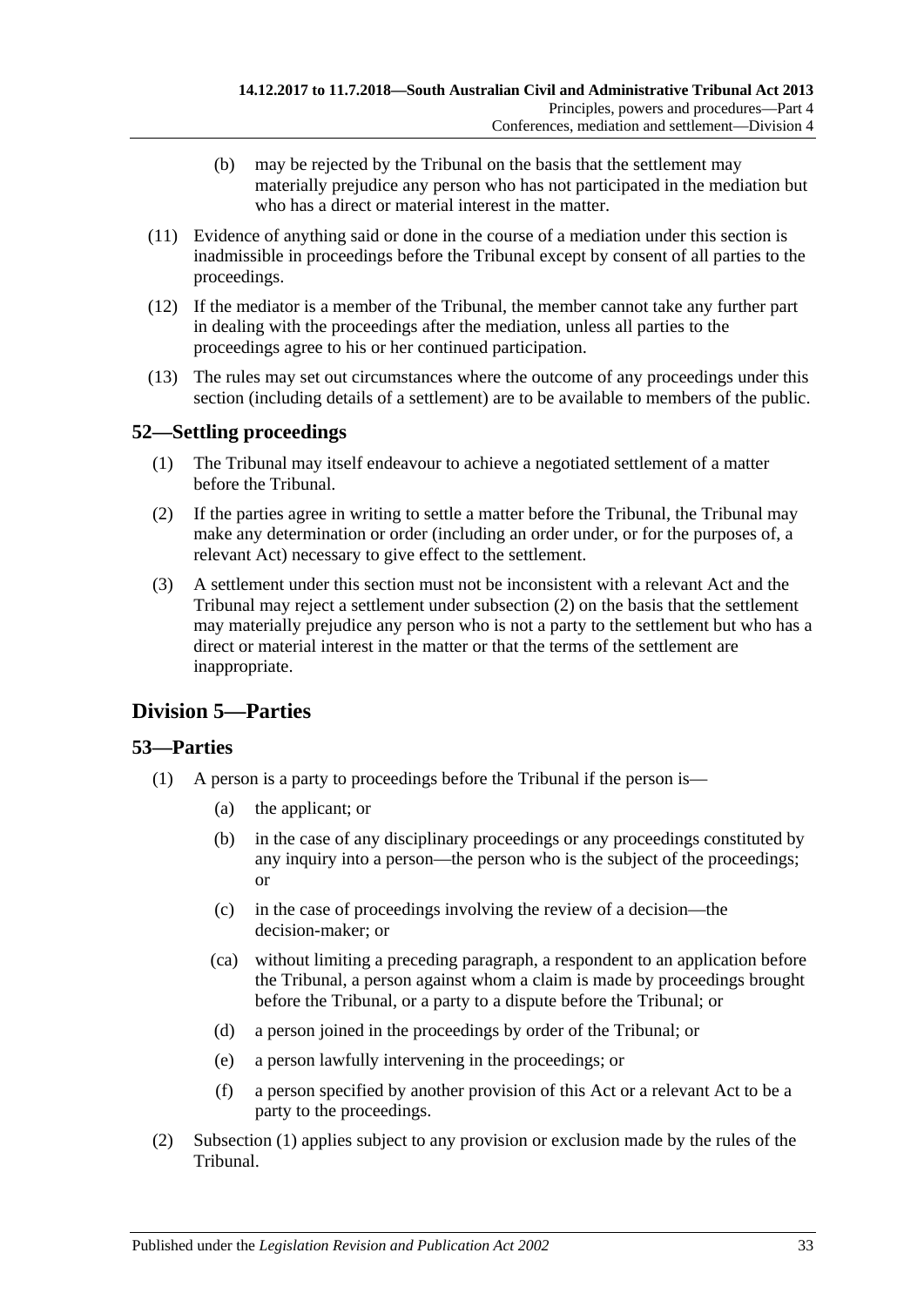(3) In any proceedings where a decision-maker is a party, the official description rather than the personal name of the decision-maker is to be used so far as is practicable.

# <span id="page-33-0"></span>**54—Person may be joined as party**

- (1) The Tribunal may order that a person be joined as a party to proceedings before the Tribunal if the Tribunal considers that—
	- (a) the person should be bound by, or have the benefit of, a decision of the Tribunal in the proceedings; or
	- (b) the person's interests are affected by the proceedings; or
	- (c) for any other reason it is desirable that the person be joined as a party.
- (2) The Tribunal may make an order under this section—
	- (a) on the application of any person or on its own initiative; and
	- (b) without notice to the person to whom the order relates.

### <span id="page-33-1"></span>**55—Intervening**

- (1) The Attorney-General may, on behalf of the State, intervene in any proceedings before the Tribunal at any time.
- (2) The Tribunal may give leave at any time for any other person to intervene in proceedings before the Tribunal on conditions, if any, that the Tribunal thinks fit.

# <span id="page-33-2"></span>**Division 6—Representation**

### <span id="page-33-3"></span>**56—Representation**

- (1) A party to proceedings before the Tribunal is entitled to appear (subject to the provisions of a relevant Act)—
	- (a) personally; or
	- (b) by counsel; or
	- (c) with the leave of the Tribunal and subject to the rules—by other representative.
- (2) Unless otherwise determined by the Tribunal, a person appearing before the Tribunal may be assisted by another person as a friend.
- (4) A person may not act as a representative in proceedings before the Tribunal if—
	- (a) the person is a legal practitioner whose practising certificate has been suspended; or
	- (b) the person's name has been struck off the roll of legal practitioners; or
	- (c) the person would be acting in any other manner that is inconsistent with disciplinary proceedings that have been taken under the *[Legal Practitioners](http://www.legislation.sa.gov.au/index.aspx?action=legref&type=act&legtitle=Legal%20Practitioners%20Act%201981)  Act [1981](http://www.legislation.sa.gov.au/index.aspx?action=legref&type=act&legtitle=Legal%20Practitioners%20Act%201981)*.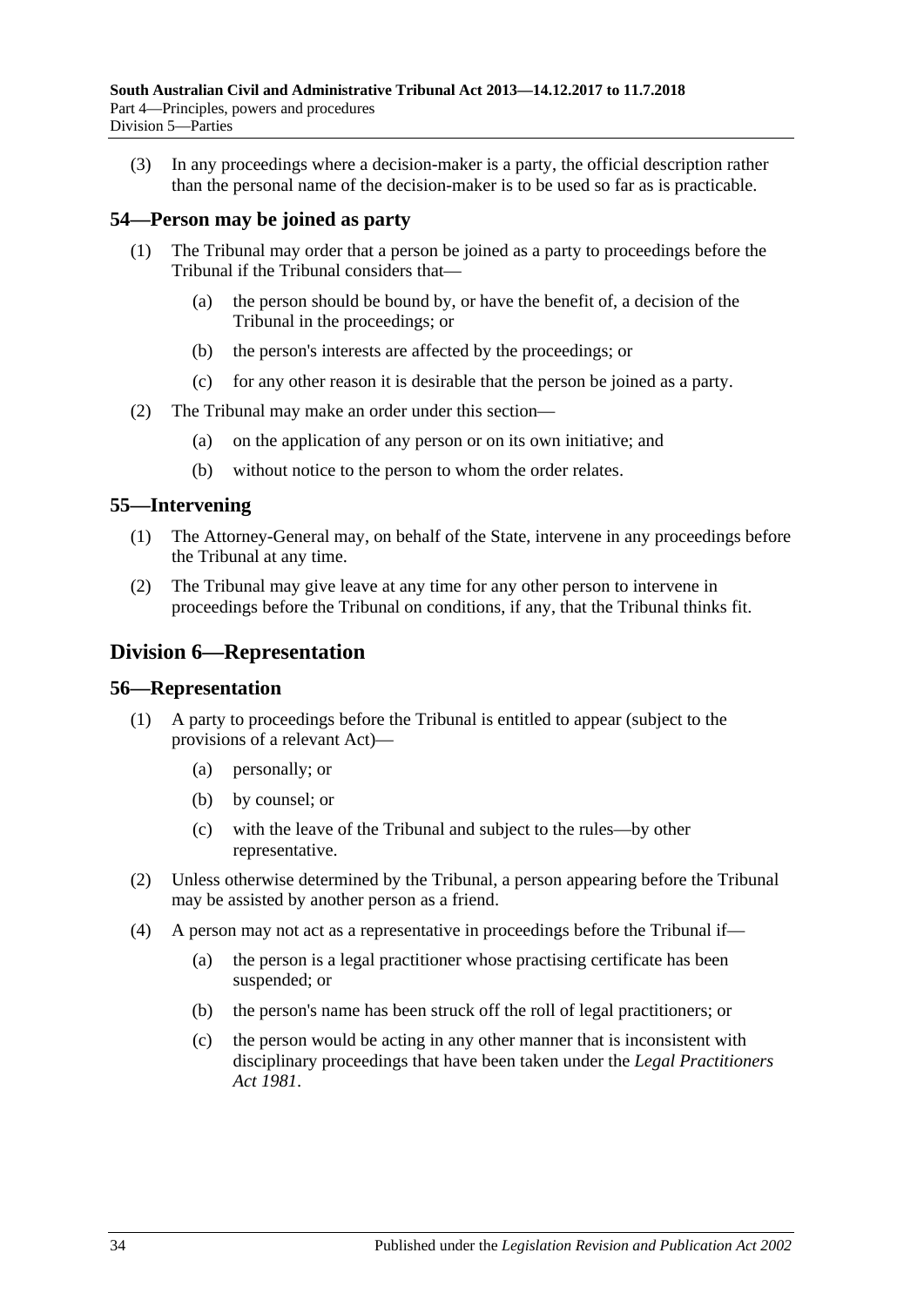# <span id="page-34-0"></span>**Division 7—Costs**

# <span id="page-34-1"></span>**57—Costs**

- (1) Unless otherwise specified in this Act, a relevant Act, or an order of the Tribunal under this section, parties bear their own costs in any proceedings before the Tribunal.
- <span id="page-34-3"></span>(2) Unless otherwise specified in a relevant Act, the Tribunal may make an order for the payment by a party of all or any of the costs of another party, or of a person required to appear before the Tribunal or to produce evidential material, if the Tribunal thinks that it is appropriate to do so after taking into account—
	- (a) the main objectives of the Tribunal that are relevant to simplifying proceedings and issues before the Tribunal and to keeping costs to parties in proceedings before the Tribunal to a minimum insofar as is just and appropriate; and
	- (b) the need to ensure that proceedings are fair and that parties are not disadvantaged by proceedings that have little or no merit; and
	- (c) any provision made by the rules; and
	- (d) any other matter considered relevant by the Tribunal.
- (3) Without limiting [subsection](#page-34-3) (2), if the Tribunal dismisses or strikes out any proceedings in any prescribed circumstances, the Tribunal should also make an order for costs against the party against whom the action is directed unless the Tribunal is of the opinion that there is a good reason for not making an order in the circumstances of the particular case.
- (4) If the Tribunal makes an order for the payment of costs and does not fix the amount of costs, that amount is to be assessed and settled in accordance with the rules.

# <span id="page-34-2"></span>**58—Costs—related matters**

- (1) The power of the Tribunal to make an order for the payment by a party of the costs of another party includes the power to make an order for the payment of an amount to compensate the other party for any expenses or loss resulting from any proceedings or matter.
- (2) Without limiting anything else that may be considered in making an order for the payment by a party of the costs of another party, where the matter that is the subject of any proceedings comes within the Tribunal's review jurisdiction, the Tribunal is to have regard to—
	- (a) whether the party genuinely attempted to enable and assist the decision-maker to make a decision on its merits;
	- (b) whether the party (being the decision-maker) genuinely attempted to make a decision on its merits.
- (3) The rules may deal with the effect of certain offers to settle, and the response, if any, to the offer, on the making of an order for the payment by a party of the costs of another party.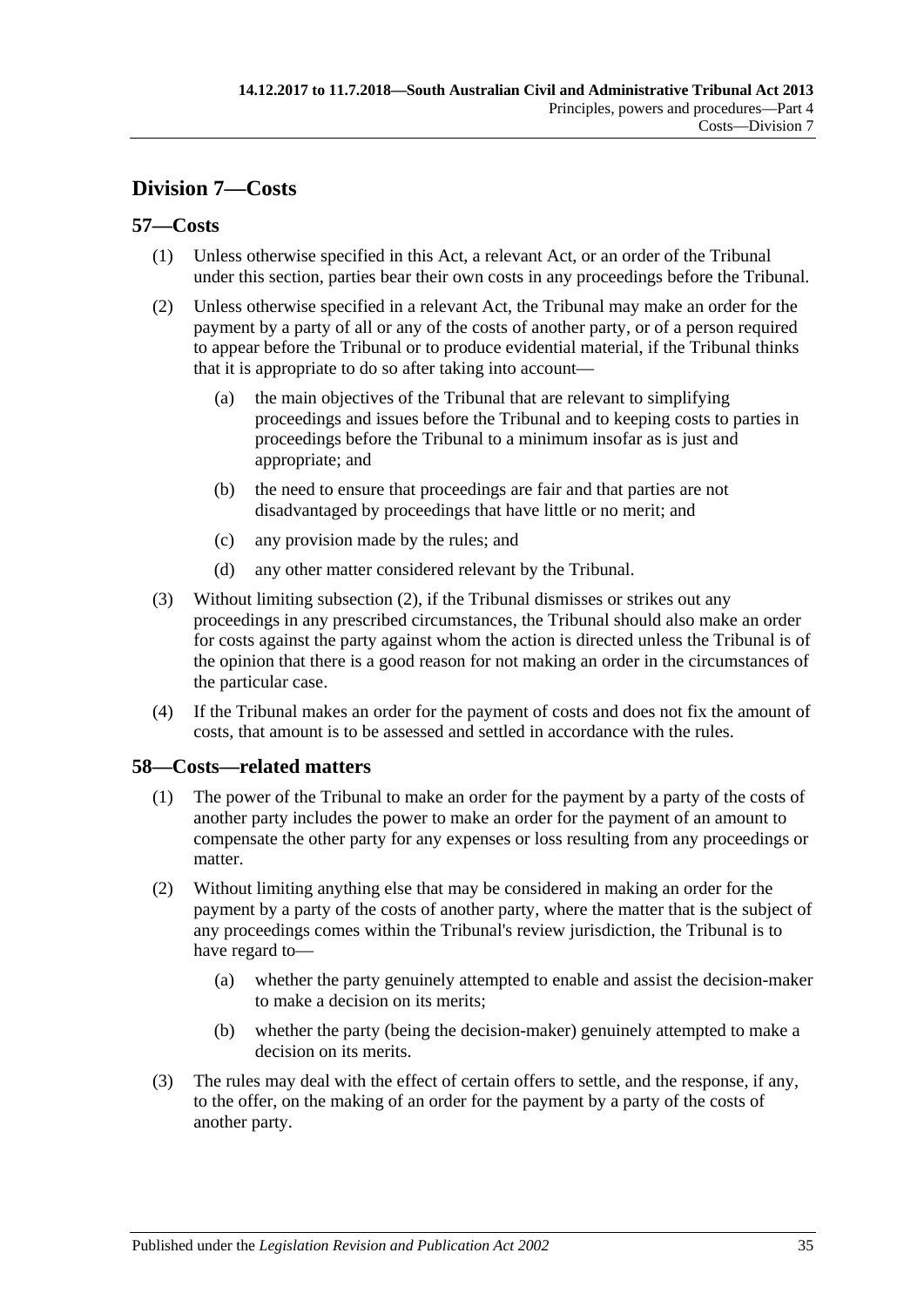(4) The Tribunal may order that the representative of a party, rather than the party, in the representative's own capacity compensate that or any other party for costs incurred because the representative acted in, or delayed, any proceedings in a way that resulted in unnecessary costs.

# <span id="page-35-0"></span>**Division 8—Other procedural and related provisions**

### <span id="page-35-1"></span>**59—Sittings**

The Tribunal will sit at such times and places as the President of the Tribunal may direct (including at different places at the same time).

### <span id="page-35-2"></span>**60—Hearings in public**

- (1) Subject to this or any other Act, proceedings before the Tribunal must be heard in public.
- <span id="page-35-4"></span>(2) The Tribunal may, where it is satisfied that it is desirable to do so—
	- (a) in the interest of justice; or
	- (b) by reason of the confidential nature of the evidence to be given before the Tribunal; or
	- (c) in order to expedite proceedings of the Tribunal; or
	- (d) for any other reason that the Tribunal thinks sufficient,

give directions—

- (e) requiring that a hearing, or part of a hearing, be held in private; or
- (f) prohibiting or restricting the publication of the name and address of a witness appearing before the Tribunal; or
- (g) prohibiting or restricting the publication of evidence given before the Tribunal or of the contents of any document produced to the Tribunal; or
- (h) prohibiting or restricting the disclosure to some or all of the parties to proceedings before the Tribunal of evidence given before the Tribunal or of the contents of any document produced to the Tribunal; or
- (i) excluding any person from the hearing before the Tribunal of any part of the proceedings.
- (3) A person must comply with a direction of the Tribunal under [subsection](#page-35-4) (2). Maximum penalty: \$10 000.

# <span id="page-35-5"></span><span id="page-35-3"></span>**61—Preserving subject matter of proceedings**

- (1) The Tribunal may, on such terms as appear just, make any order that may be necessary to preserve the subject matter of proceedings, or to otherwise protect the interests of a party, until questions arising in the proceedings have been finally determined.
- (2) The Tribunal's power to make an order under [subsection](#page-35-5) (1) is exercisable by—
	- (a) a Presidential member of the Tribunal; or
	- (b) any other legally qualified member of the Tribunal who is authorised by the President of the Tribunal to make orders under this section.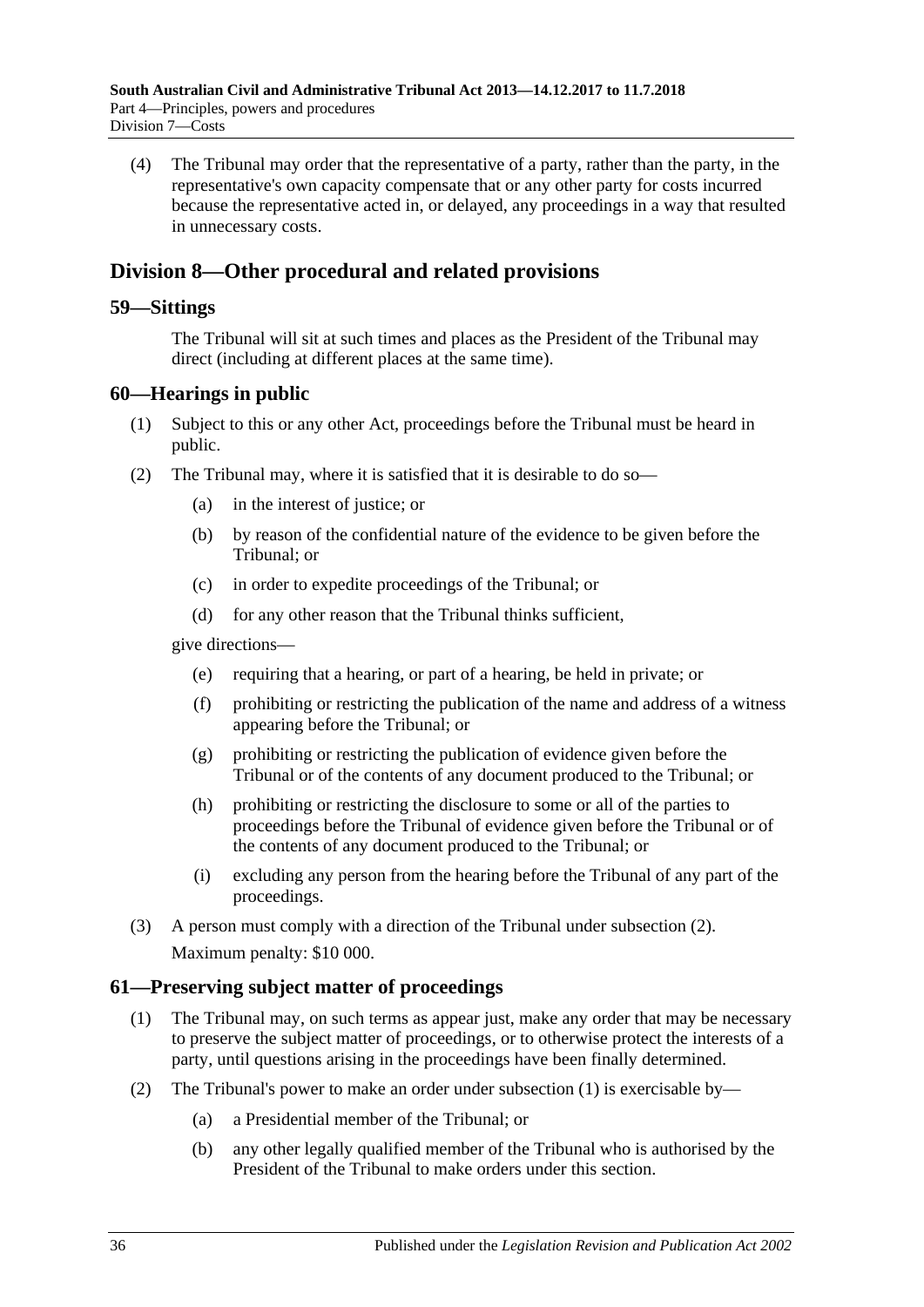- (3) The Tribunal may make the order on the application of a party or on its own initiative.
- (4) An order may be made under this section whether or not a person whose interests may be affected—
	- (a) is a party; or
	- (b) has been given an opportunity to be heard.
- (5) An order may be made under this section—
	- (a) for a specified period; or
	- (b) until a specified event or stage in the proceedings.
- <span id="page-36-1"></span>(6) In making an order under this section, the Tribunal—
	- (a) may require an undertaking as to costs or damages as it considers appropriate; and
	- (b) may provide for the revocation of the order if specified conditions are met.
- (7) The Tribunal may assess any costs or damages referred to in [subsection](#page-36-1) (6)(a) and any amount so assessed is recoverable as a debt in a court of competent jurisdiction.
- (8) The rules may place conditions on the Tribunal's power to make an order under this section.
- (9) The Tribunal's power under this section is in addition to, and does not limit, any power of the Tribunal under a relevant Act to make an order in the nature of an injunction or interim injunction.

### <span id="page-36-2"></span><span id="page-36-0"></span>**62—Security as to costs etc**

- (1) The Tribunal may order a party to proceedings before the Tribunal to give security for the payment of costs or to give an undertaking as to the payment of other monetary amounts that may be awarded against the party.
- (2) The security referred to in [subsection](#page-36-2) (1) will be of such amount, and given at such time and in such manner and form, as the Tribunal directs.
- (3) The Tribunal may reduce or increase the amount of security ordered under [subsection](#page-36-2) (1) to be given and may vary the time at which, or the manner or form in which, the security is to be given.
- (4) If security, or further security, or an undertaking, is not given in accordance with an order under this section, the Tribunal may order that the proceedings be dismissed (with costs), or that a determination (with costs) be made against the party.
- (5) The provisions of this section relating to security, or the giving of an undertaking, do not affect the operation of any provision made by or under a relevant Act or by the rules for or in relation to the furnishing of security, the giving of an undertaking or the imposition of costs.
- (6) A member of the Tribunal who is not a legally qualified member of the Tribunal may not make an order under this section except with the concurrence of a legally qualified member.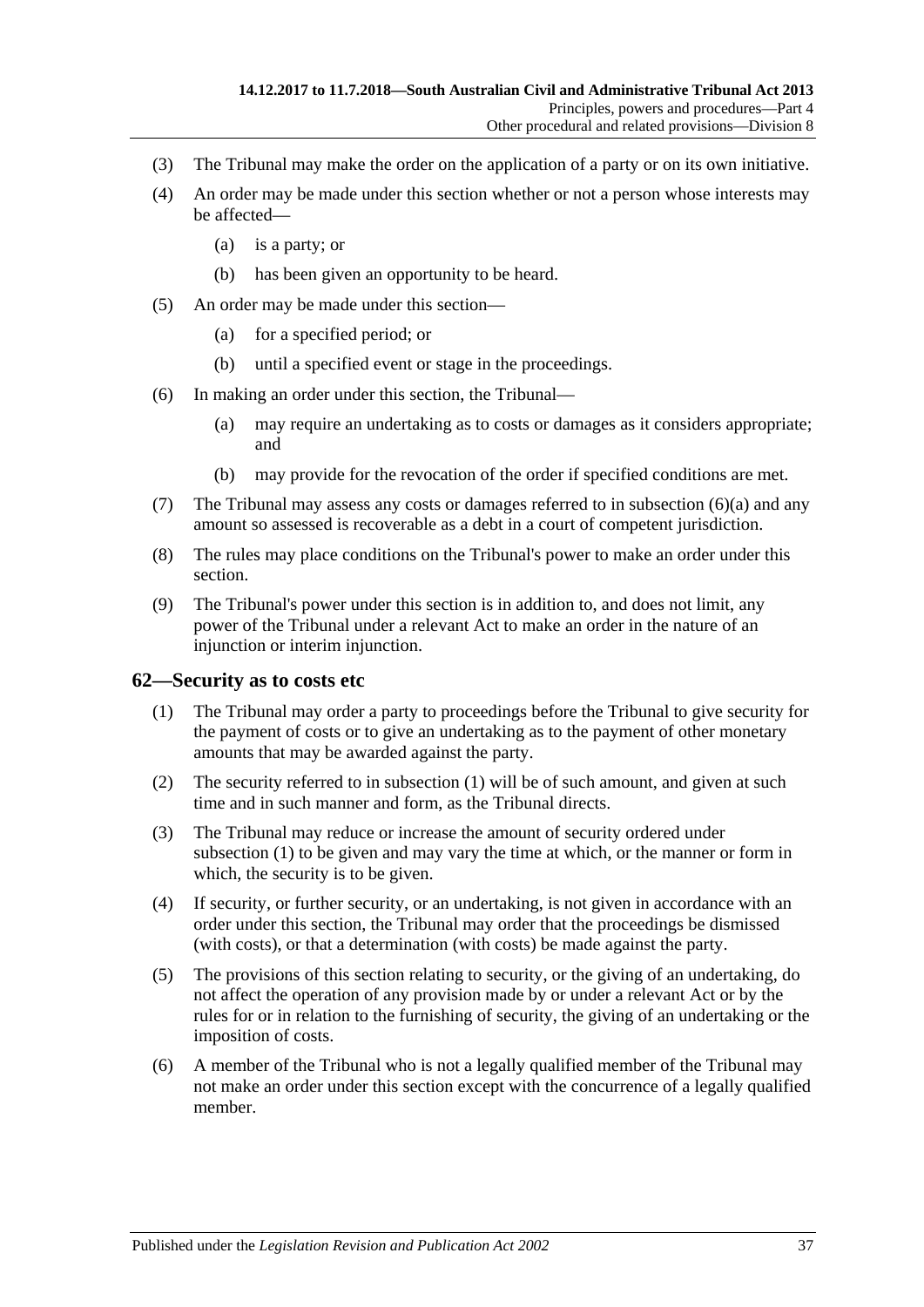### <span id="page-37-0"></span>**63—Interlocutory orders**

The Tribunal has power, in relation to matters within its jurisdiction, to make interlocutory orders.

### <span id="page-37-1"></span>**64—Conditional, alternative and ancillary orders and directions**

- (1) The Tribunal may make orders and give directions on conditions the Tribunal considers appropriate.
- (2) The Tribunal may make orders in the alternative so that a particular order takes effect, or does not take effect, according to whether stipulated conditions are complied with.
- (3) The Tribunal may, when making an ancillary order, provide that a decision of the Tribunal is to be implemented by a person who is not a party to the relevant proceedings.

### <span id="page-37-2"></span>**65—Special referees**

- (1) The Tribunal may refer any question arising in any proceedings to a special referee for the special referee—
	- (a) to decide the question; or
	- (b) to give his or her opinion in relation to it.
- (2) The Tribunal may adopt a special referee's decision or opinion, in whole or in part, or reject it.

### <span id="page-37-3"></span>**66—Relief from time limits**

- (1) The rules may provide for the Tribunal to extend or abridge a time limit for doing anything in connection with any proceedings, or the commencement of any proceedings, even though the limit is imposed under this Act or a relevant Act.
- (2) The extension—
	- (a) may be authorised even though the time for complying has passed; and
	- (b) may be given on conditions specified by the Tribunal.

### <span id="page-37-4"></span>**67—Electronic hearings and proceedings without hearings**

- (1) If the Tribunal thinks it appropriate, it may allow the parties and their representatives and any witnesses (or 1 or more of them) to participate in a hearing in any proceedings by means of telephone, video link, or any other system or method of communication.
- (2) If the Tribunal thinks it appropriate, it may conduct all or part of any proceedings entirely on the basis of documents without the parties or their representatives or any witnesses attending or participating in a hearing.
- (3) If the Tribunal acts under this section, the Tribunal is to take steps to ensure that the public has access to, or is precluded from access to, matters disclosed in the proceedings to the same extent as if the proceedings had been heard before the Tribunal with the attendance in person of all persons involved in the proceedings.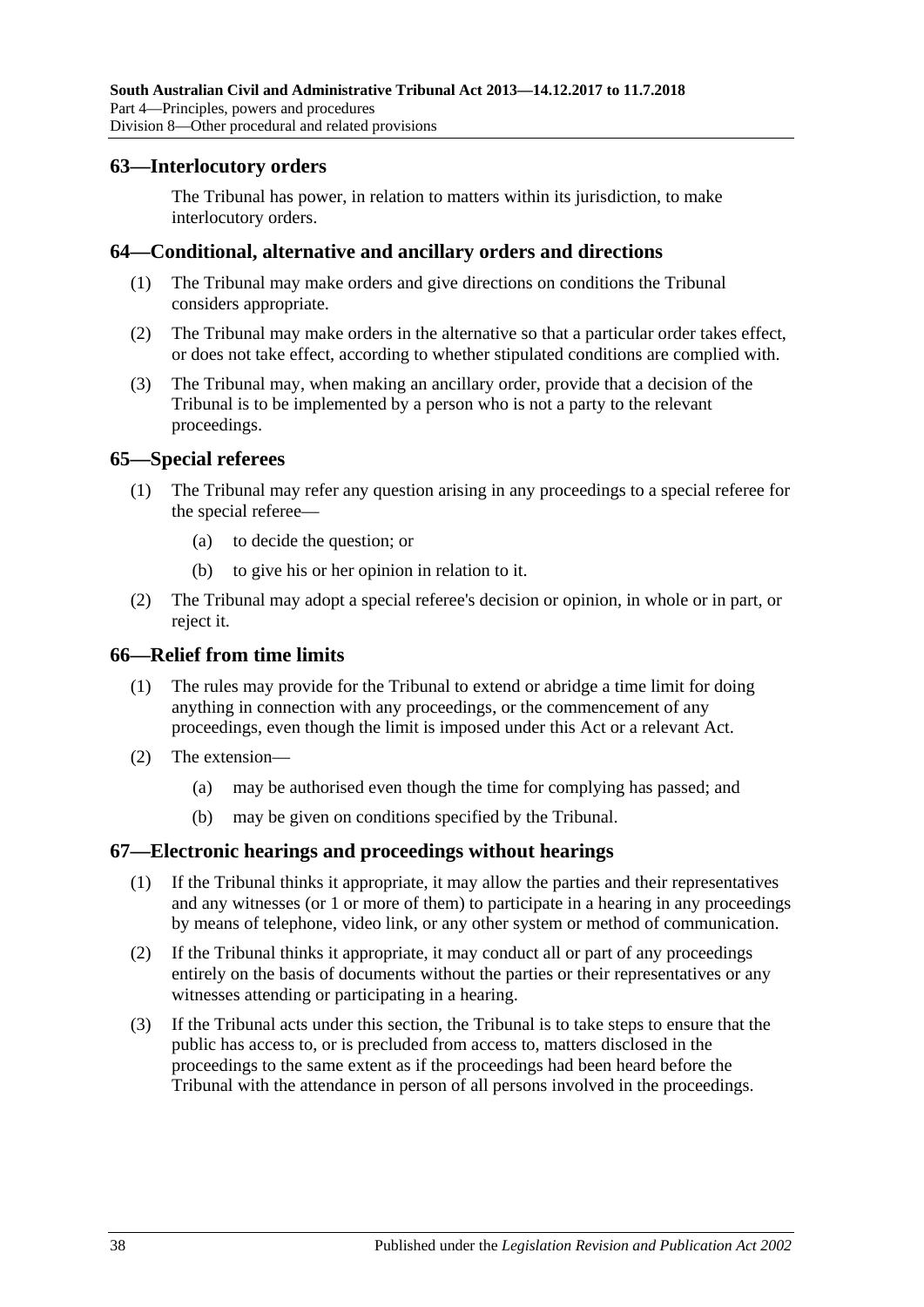# <span id="page-38-0"></span>**68—Completion of part-heard matters**

A person who ceases to hold office as a member of the Tribunal (other than on account of having his or her appointment revoked or being removed from office) may nevertheless continue to act in the relevant office for the purpose of completing the hearing and determination of proceedings part-heard by the person when he or she ceased to hold that office.

# <span id="page-38-1"></span>**69—Other claims of privilege**

- (1) A person is excused from answering a question or producing a document or other material in any proceedings if the person could not be compelled to answer the question or produce the document or material in proceedings in the Supreme Court.
- (2) The Tribunal may require a person to produce a document or other material to it for the purpose of determining whether or not it is a document or material that the Tribunal has power to compel the person to produce.

# <span id="page-38-2"></span>**Part 5—Reviews and appeals**

# <span id="page-38-3"></span>**Division 1—Internal reviews**

# <span id="page-38-4"></span>**70—Internal reviews**

- <span id="page-38-5"></span>(1) Subject to this section, an application for a review of a decision of the Tribunal—
	- (a) in the exercise of its original jurisdiction; or
	- (b) as constituted by a registrar or other member of the staff of the Tribunal,

may be made under this section.

- (1a) An application for review under [subsection](#page-38-5)  $(1)(b)$  is only by leave of a Presidential member of the Tribunal.
- (2) An application for review must be instituted within 1 month of the making of the decision to which the application relates but the Tribunal may, if it is satisfied that it is just and reasonable in the circumstances to do so, dispense with the requirement that the application should be instituted within that period (even if the time for instituting the application has expired).
- (3) The President may determine, in relation to a particular matter, or particular class of matters, how the Tribunal will be constituted for the purposes of this section.
- (4) On a review, the Tribunal will examine the decision of the Tribunal at first instance on the evidence or material before the Tribunal at that time but the Tribunal may, as it thinks fit, allow further evidence or material to be presented to it.
- (5) The Tribunal must, in acting under this section, reach the correct or preferable decision but in so doing must have regard to, and give appropriate weight to, the decision of the Tribunal at first instance.
- (6) The Tribunal may, on a review under this section—
	- (a) affirm the decision that is being reviewed; or
	- (b) vary the decision that is being reviewed; or
	- (c) set aside the decision being reviewed and—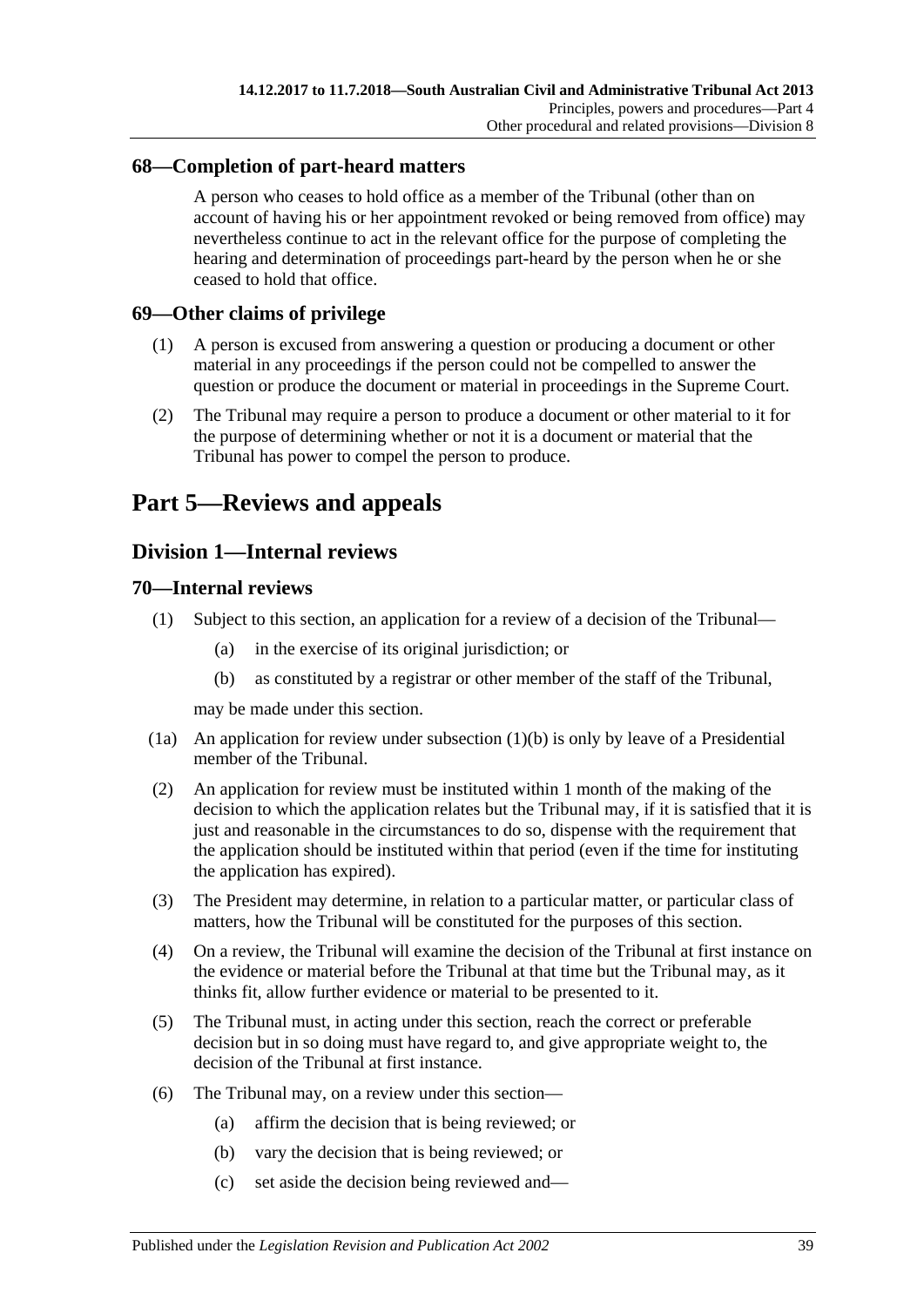- (i) substitute a new decision; or
- (ii) return the matter to the Tribunal as constituted at first instance for reconsideration in accordance with any directions or recommendations that the Tribunal acting on review considers appropriate.
- (7) The Tribunal may, on a review, make any interim order pending any review, or any reconsideration and determination of the matter, under this section, or any ancillary or consequential order, that the Tribunal considers appropriate.

# <span id="page-39-0"></span>**Division 2—Appeals**

### <span id="page-39-2"></span><span id="page-39-1"></span>**71—Appeals**

- (1) Subject to this section and to any provision of a relevant Act as to the review of, or appeal against, a decision of the Tribunal, an appeal lies—
	- (a) in the case of a decision of the Tribunal—
		- (i) constituted of a Presidential member of the Tribunal; or
		- (ii) constituted of 2 or 3 members including a Presidential member,

to the Full Court of the Supreme Court; or

- (b) in any other case—to the Supreme Court constituted of a single Judge.
- (1a) The Rules of the Supreme Court may provide that a matter that would otherwise go to the Full Court under [subsection](#page-39-2) (1) will instead go to a single Judge, and vice versa.
- <span id="page-39-3"></span>(2) An appeal under this section is only by leave of the Supreme Court (but this principle may be displaced or modified by the provisions of a relevant Act).
- <span id="page-39-4"></span>(2a) Without limiting [subsection](#page-39-3) (2), an appeal against a decision of the Tribunal in the exercise of its original jurisdiction, or in a case where the Tribunal is constituted by a registrar or other member of the staff of the Tribunal, may not be instituted under this section unless or until a review of the decision has been conducted under [section](#page-38-4) 70.
- (2b) However
	- (a) the operation of [subsection](#page-39-4)  $(2a)$  may be—
		- (i) displaced by the Rules of the Supreme Court in specified classes of cases; or
		- (ii) displaced by regulations under this Act; or
		- (iii) displaced or modified by the provisions of a relevant Act; and
	- (b) [subsection](#page-39-4) (2a) does not apply if the President of the Tribunal determines that a decision (or class of decision) should not be subject to a requirement for review under [section](#page-38-4) 70.
- (3) An appeal must be instituted within 1 month of the making of the decision to which the appeal relates but the Supreme Court may, if it is satisfied that it is just and reasonable in the circumstances to do so, dispense with the requirement that the appeal should be instituted within that period (even if the time for instituting the appeal has expired).
- (3a) An appeal under this section will be by way of rehearing.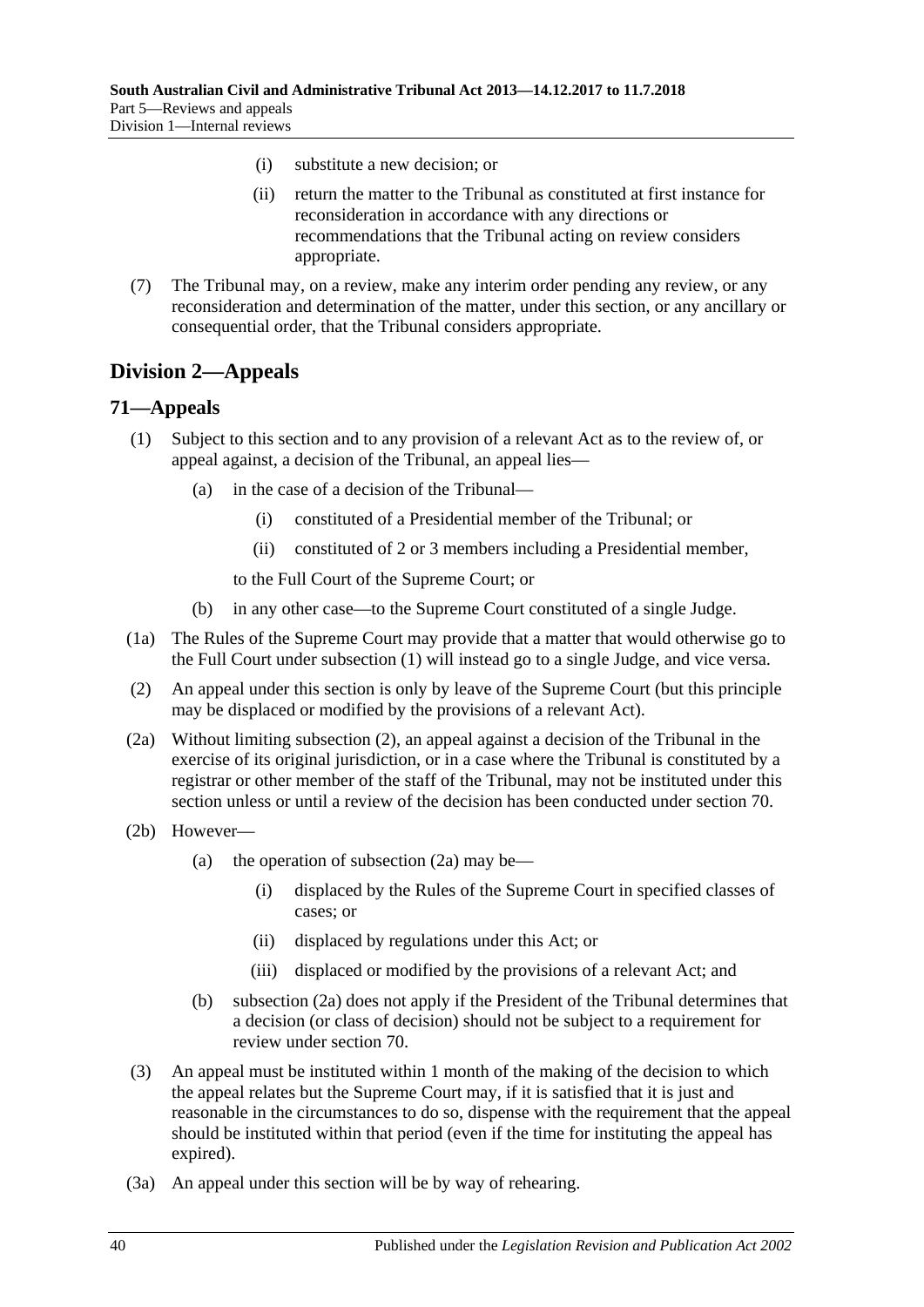- (3b) The Supreme Court may, in conducting an appeal, draw inferences of fact from evidence or material before the Tribunal and may, as it thinks fit, allow further evidence or material to be presented to it.
- (4) The Supreme Court may, on an appeal under this section—
	- (a) affirm the decision appealed against; or
	- (b) vary the decision appealed against; or
	- (c) set aside the decision appealed against and, if it thinks fit, return the matter to the Tribunal for reconsideration in accordance with any directions that the Court considers appropriate.
- (5) The Supreme Court may, on an appeal, make any interim, ancillary or consequential order that the Court considers appropriate.
- (6) The regulations may prescribe scales of costs that are payable in respect of proceedings before the Supreme Court on an appeal under this section (and if a regulation is made under this section then the costs so prescribed will apply in substitution for any costs under the *[Supreme Court Act](http://www.legislation.sa.gov.au/index.aspx?action=legref&type=act&legtitle=Supreme%20Court%20Act%201935) 1935*).

# <span id="page-40-0"></span>**Division 3—Related matters**

# <span id="page-40-1"></span>**72—Reservation of questions of law**

- (1) A Presidential member of the Tribunal may reserve any question of law arising in any proceedings (including on referral to the Presidential member) for determination by the Full Court of the Supreme Court.
- (2) If a question of law is reserved, the Supreme Court may determine the question and give any consequential orders or directions considered by the Court to be appropriate to the circumstances of the case.

# <span id="page-40-2"></span>**73—Effect of review or appeal on decision**

- (1) The commencement of proceedings under this Part does not affect the operation of a decision to which the proceedings relate or prevent the taking of action to implement such a decision.
- <span id="page-40-6"></span>(2) However, the Tribunal or the Supreme Court may make an order staying the operation of a relevant decision (including a decision of a relevant decision-maker) until the proceedings are finally decided (on such conditions as may be specified in the order).
- (3) The Tribunal or the Supreme Court may act under [subsection](#page-40-6) (2) on application or on its own initiative.
- (4) The Tribunal's power to act under [subsection](#page-40-6) (2) is exercisable only by a legally qualified member of the Tribunal.

# <span id="page-40-3"></span>**Part 6—Staff**

# <span id="page-40-4"></span>**Division 1—Registrars**

# <span id="page-40-5"></span>**74—Registrars**

(1) There is to be a principal registrar of the Tribunal (to be known as the *Registrar*).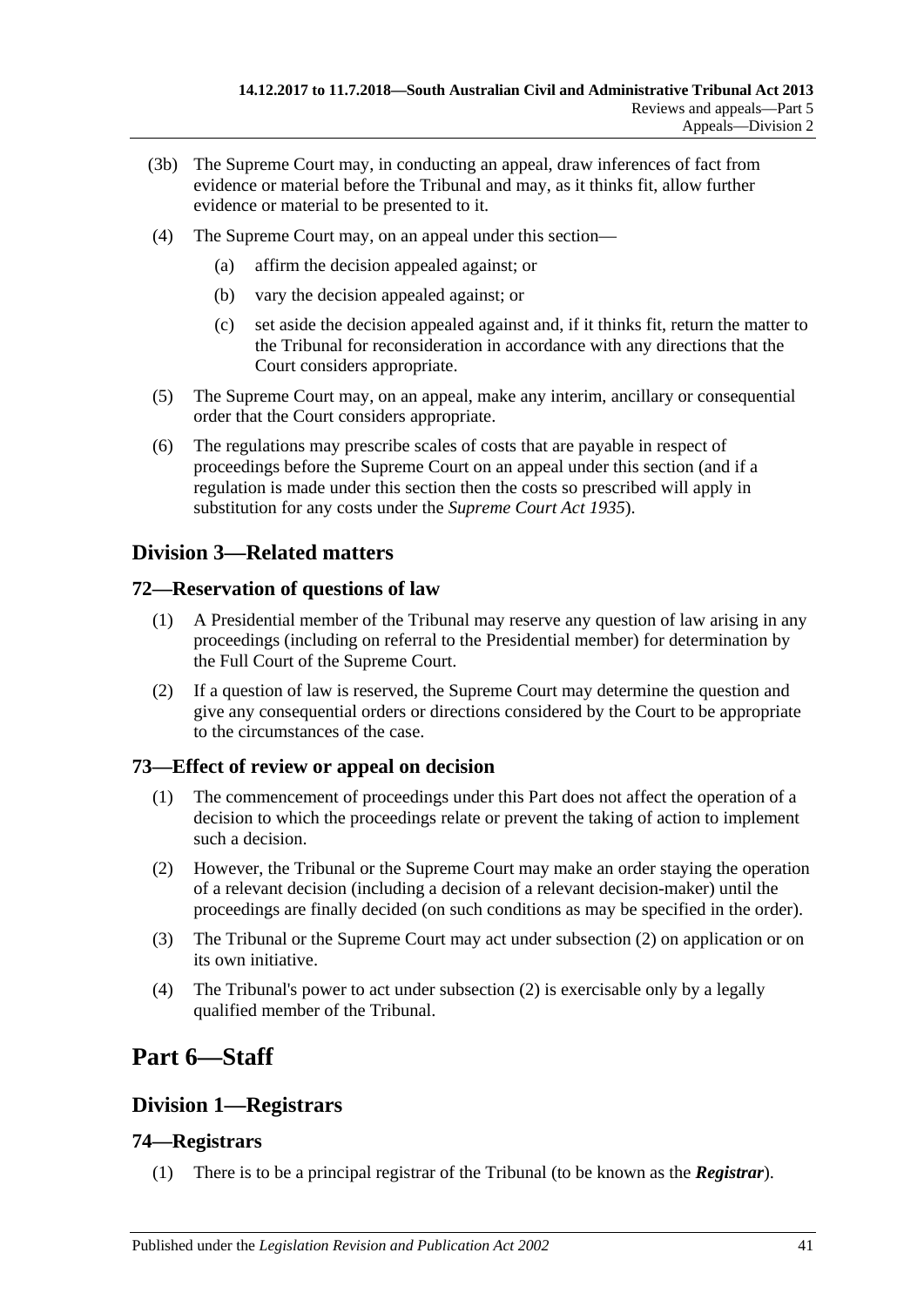- (2) There will be 1 or more other registrars of the Tribunal (to be known as *Deputy Registrars*).
- (3) A registrar will be appointed by the Governor on terms and conditions determined by the Governor for a term, not exceeding 5 years, specified in the instrument of appointment (and is, on the expiration of a term of office, eligible for reappointment).
- <span id="page-41-1"></span>(4) The Governor may remove a person from the office of registrar for—
	- (a) mental or physical incapacity to carry out official duties satisfactorily; or
	- (b) neglect of duty; or
	- (c) dishonourable conduct.
- (5) A person ceases to be a registrar if the person—
	- (a) dies; or
	- (b) completes a term of office and is not reappointed; or
	- (c) resigns by written notice to the Minister; or
	- (d) is removed from office under [subsection](#page-41-1) (4).
- (6) If there is a vacancy in the office of a registrar or a registrar is absent or for any other reason is unable to perform the duties of the office, the Minister may appoint a person to act in the relevant position.
- (7) The Minister must consult with the President of the Tribunal before an appointment is made under this section.
- (8) The office of the Registrar or of a Deputy Registrar may be held in conjunction with another office in the public service of the State.

# <span id="page-41-0"></span>**75—Functions of registrars**

- (1) The functions of the Registrar are—
	- (a) to assist, or act on behalf of, the President of the Tribunal in the administration of the Tribunal; and
	- (b) to be responsible for the registry and records of the Tribunal; and
	- (c) to undertake responsibility for the day-to-day case management of the Tribunal; and
	- (d) to constitute the Tribunal to the extent specified under this Act; and
	- (e) other functions assigned to the Registrar by the President or under the rules of the Tribunal.
- (2) The functions of a Deputy Registrar are—
	- (a) to assist the Registrar in the performance of the Registrar's functions; and
	- (b) to constitute the Tribunal to the extent specified under this Act; and
	- (c) other functions assigned to the Deputy Registrar by the Registrar or under the rules of the Tribunal.
- (3) A registrar is, in the performance of any function or the exercise of any power, subject to the direction of the President of the Tribunal.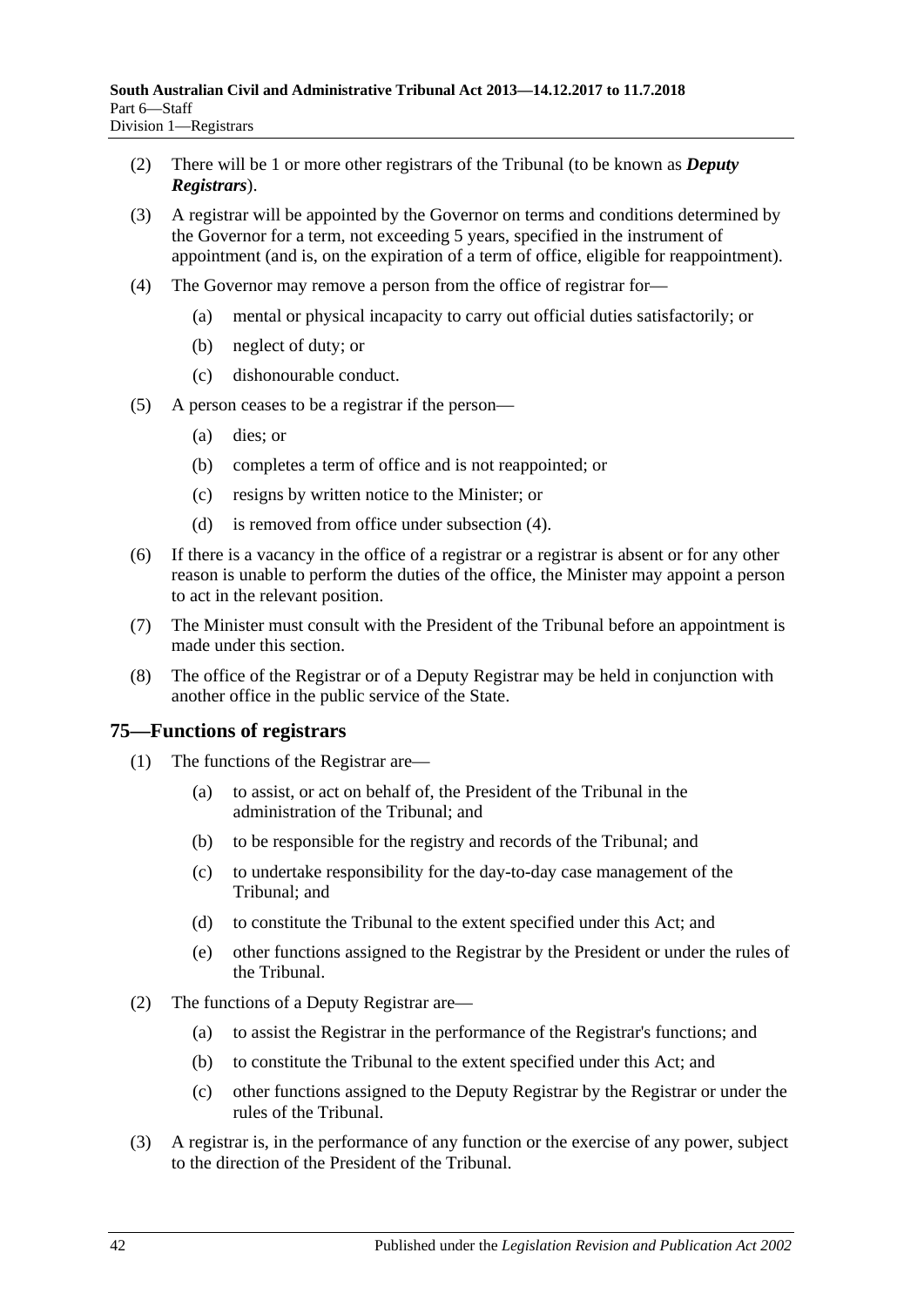# <span id="page-42-7"></span><span id="page-42-0"></span>**76—Delegation**

- (1) A registrar may delegate a function of the registrar under this Act—
	- (a) to a particular person or committee; or
	- (b) to the person for the time being performing particular duties or holding or acting in a particular position.
- (2) A delegation under [subsection](#page-42-7) (1)—
	- (a) must be made by instrument in writing; and
	- (b) may be conditional; and
	- (c) does not derogate from the ability of the registrar to act in any matter; and
	- (d) is revocable at will by the registrar.

# <span id="page-42-1"></span>**Division 2—Other staff of Tribunal**

# <span id="page-42-2"></span>**77—Other staff of Tribunal**

There will be other staff of the Tribunal consisting of persons employed in a public sector agency and selected by the Registrar with the concurrence of the Chief Executive of the Department.

# <span id="page-42-3"></span>**Division 3—Use of services or staff**

# <span id="page-42-4"></span>**78—Use of services or staff**

The Tribunal may, by arrangement with the relevant body, make use of the facilities, staff or equipment of—

- (a) an administrative unit in the Public Service; or
- (b) the State Courts Administration Council; or
- (c) another public agency or authority.

# <span id="page-42-5"></span>**Part 7—Miscellaneous**

# <span id="page-42-6"></span>**79—Immunities**

- (1) A member of the Tribunal, mediator, expert or special referee has the same protections, privileges and immunities from liability as a Judge of the Supreme Court.
- (2) A member of the staff of the Tribunal incurs no civil or criminal liability for an honest act or omission in carrying out or purportedly carrying out official functions.
- (3) A person representing a party to proceedings before the Tribunal has the same protection and immunity as a legal practitioner has in representing a party in proceedings in the Supreme Court.
- (4) A party to proceedings before the Tribunal has the same protection and immunity as a party to proceedings in the Supreme Court.
- (5) A person who appears as a witness before the Tribunal or produces books, papers or documents to the Tribunal has the same protection as a witness in proceedings before the Supreme Court.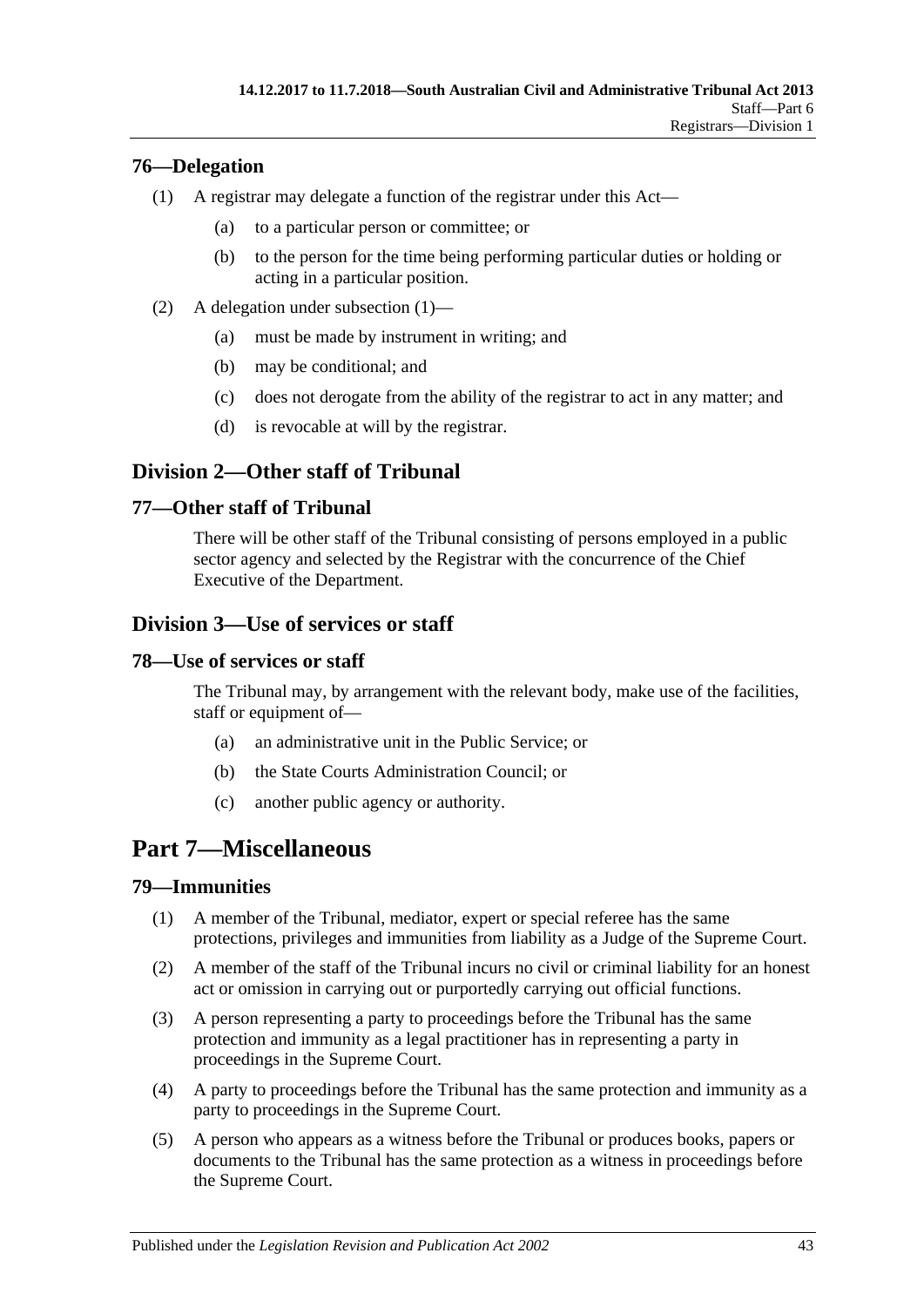(6) A person taking evidence on behalf of the Tribunal has, in doing so, the same protections, privileges and immunities as a member of the Tribunal.

### <span id="page-43-4"></span><span id="page-43-0"></span>**80—Protection from liability for torts**

- (1) An action in tort does not lie against a person for anything that the person has done, in good faith, in the performance or purported performance of a function under this Act or a relevant Act as a member of the Tribunal or as a member of staff or an officer of the Tribunal.
- (2) The Crown is also relieved of any liability that it might otherwise have had for a person having done anything as described in [subsection](#page-43-4) (1).
- (3) The protection given by this section applies even though the thing done as described in [subsection](#page-43-4) (1) may have been capable of being done whether or not this Act or a relevant Act had been enacted.
- (4) In this section, a reference to the doing of anything includes a reference to an omission to do anything.

### <span id="page-43-1"></span>**81—Protection for compliance with Act**

- (1) No civil or criminal liability attaches to a person for compliance, or purported compliance, in good faith, with a requirement of this Act.
- (2) In particular, if a person produced a document or other material as required under this Act, no civil liability attaches to the person for producing the document or material, whether the liability would arise under a contract or otherwise.

### <span id="page-43-2"></span>**82—Alternative orders and relief**

Although a particular form of order or relief is sought by an applicant in proceedings before the Tribunal, the Tribunal may make any other form of order or grant any other form of relief that it considers more appropriate in the circumstances of the case.

### <span id="page-43-3"></span>**83—Power to cure irregularities**

- (1) Where in proceedings before the Tribunal or on appeal from the Tribunal to the Supreme Court it appears to the Tribunal or the Court—
	- (a) that some irregularity has occurred affecting the proceedings or any matter to which the proceedings relate; and
	- (b) that it would be conducive to the expeditious resolution of the questions of substance at issue between the parties if the powers conferred by this section were exercised,

the Tribunal or the Court may cure the irregularity by ordering that, subject to the fulfilment of such conditions as may be stipulated by the Tribunal or the Court, a requirement of this Act, or of any other Act or law, be dispensed with to the extent necessary for the purpose.

(2) An order under this section does not affect the rights or liabilities of persons who are not parties to the proceedings.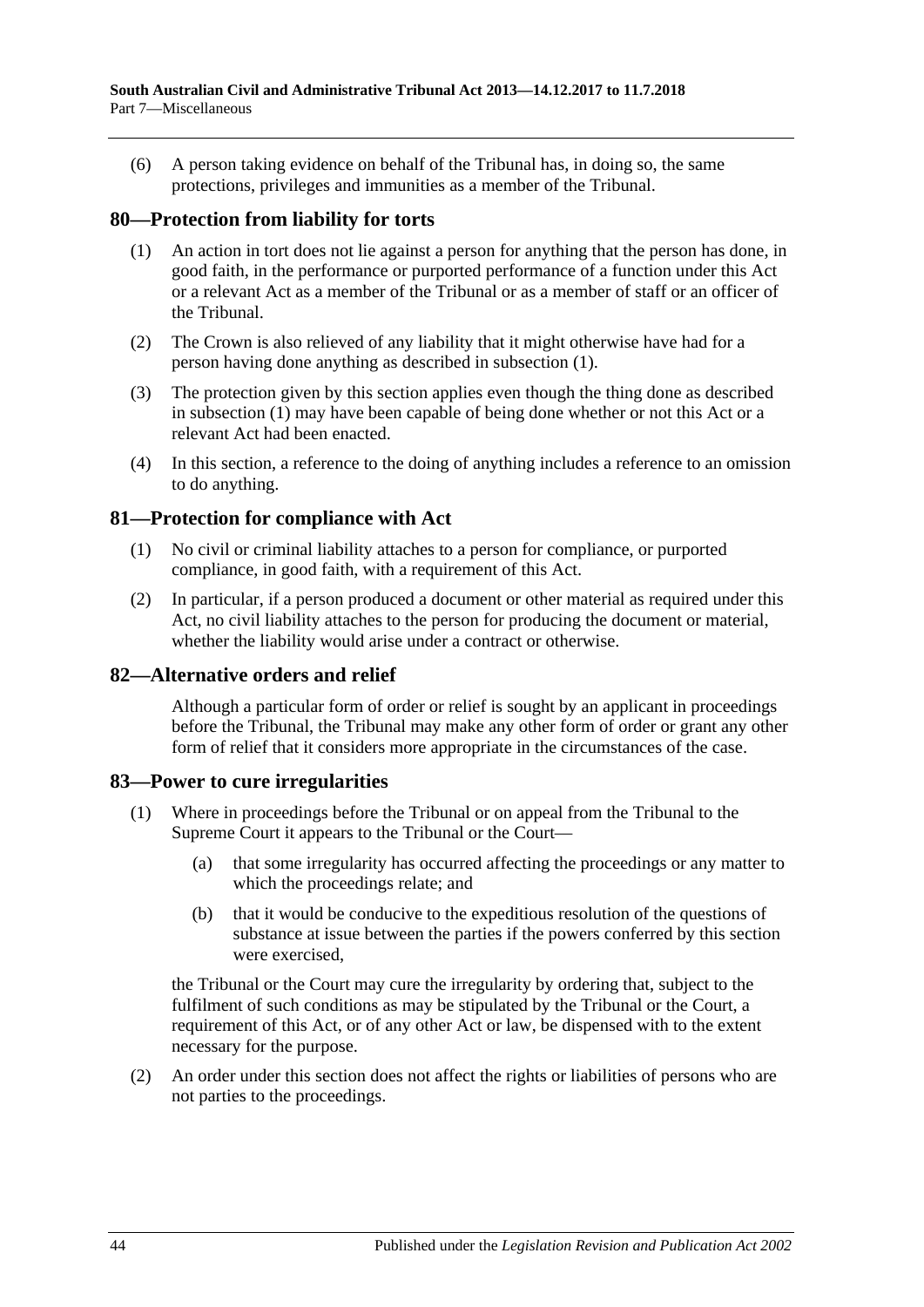### <span id="page-44-0"></span>**84—Correcting mistakes**

- (1) The Tribunal may correct a decision it gives or a statement of the reasons it has given for its decision to the extent necessary to rectify—
	- (a) a clerical mistake; or
	- (b) an error arising from an accidental slip or omission; or
	- (c) a material miscalculation of figures or a material mistake in the description of any person, thing or matter referred to in the decision; or
	- (d) a defect of form.
- (2) The correction may be made—
	- (a) on a party's application made in accordance with the rules; or
	- (b) on the Tribunal's own initiative.

### <span id="page-44-1"></span>**85—Tribunal may review its decision if person was absent**

(1) In this section—

*relevant hearing*, in relation to a decision of the Tribunal, means a hearing at which the decision was made or which preceded the making of the decision (including a compulsory conference) but does not include mediation.

- (2) A person in respect of whom the Tribunal makes a decision may apply to the Tribunal for a review of the decision if the person did not appear and was not represented at a relevant hearing.
- (3) The application has to be made within the time limits specified by, and otherwise in accordance with, the rules.
- (4) The rules may limit the number of applications that can be made under this section in respect of the same matter without leave of the Tribunal.
- (5) If on hearing the application the Tribunal is satisfied that the applicant had a reasonable excuse for not attending or being represented at the relevant hearing, the Tribunal is to review the decision and may revoke or vary it if the Tribunal considers it appropriate to do so.
- (6) For the hearing of the application, the Tribunal is to be constituted by the members by whom it was constituted when it made the decision, if that is practicable.
- (7) A review under this section—
	- (a) is part of the original proceedings; and
	- (b) is not a review of a decision for the purposes of [section](#page-21-3) 34 or [70.](#page-38-4)

### <span id="page-44-3"></span><span id="page-44-2"></span>**86—Tribunal may authorise person to take evidence**

- (1) The Tribunal may authorise, in writing, a person (whether or not a member of the Tribunal) to take evidence on behalf of the Tribunal for the purposes of any proceedings.
- (2) The Tribunal's power under [subsection](#page-44-3) (1) to authorise the taking of evidence is exercisable only by a Presidential member.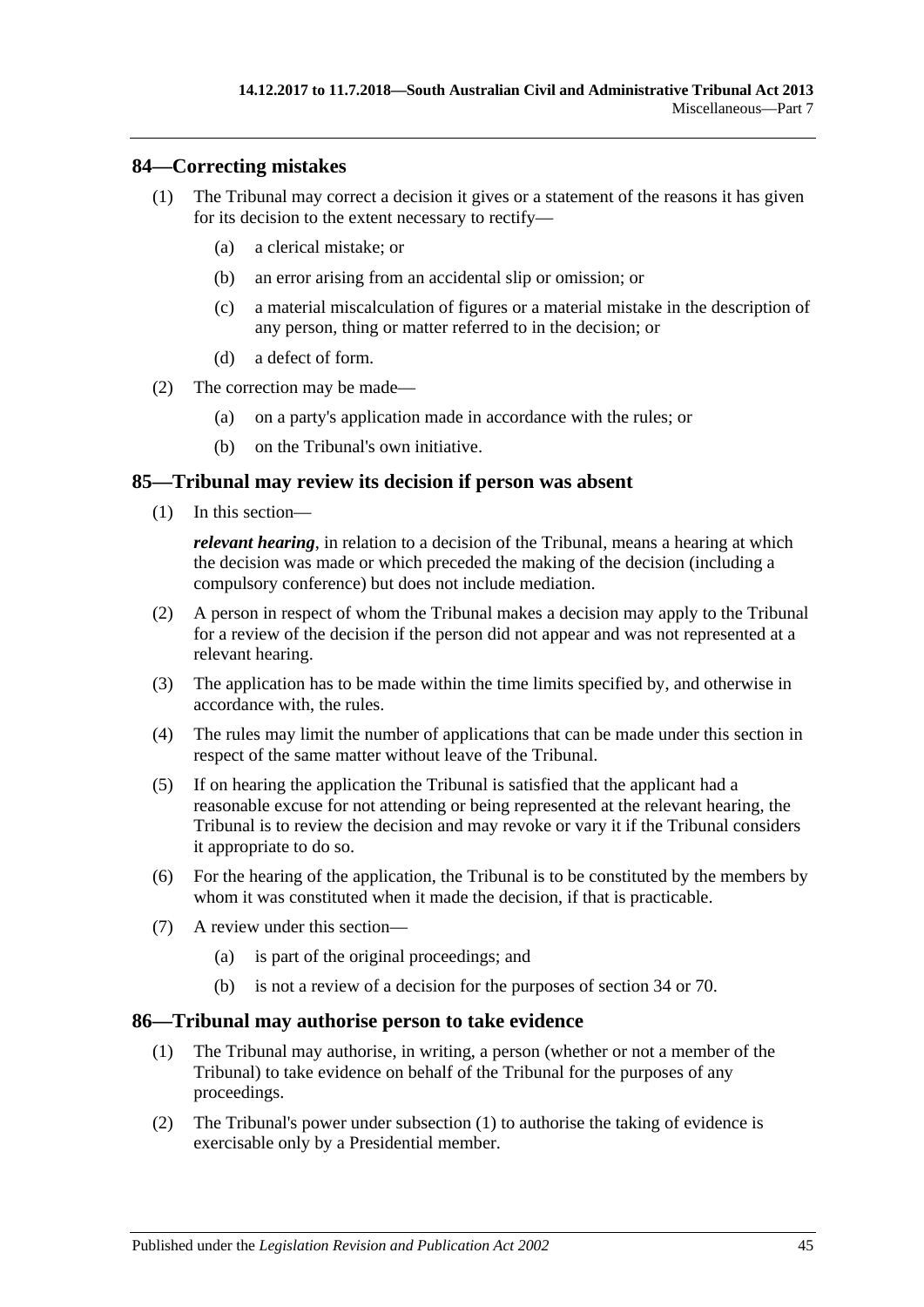- (3) The Tribunal may authorise evidence to be taken under this section outside South Australia.
- (4) The Tribunal may give directions as to the taking of evidence under this section.
- (5) If a person other than a member of the Tribunal is authorised to take evidence, the person has all the powers of a member of the Tribunal in relation to the taking of evidence.
- (6) Evidence taken under this section—
	- (a) is to be regarded as having been given to the Tribunal; and
	- (b) if taken outside South Australia, is to be regarded as having been given in South Australia.

### <span id="page-45-0"></span>**87—Miscellaneous provisions relating to legal process and service**

- (1) Any process of the Tribunal may be issued, served or executed on a Sunday as well as any other day.
- (2) The validity of process is not affected by the fact that the person who issued it dies or ceases to hold office.
- <span id="page-45-3"></span>(3) If it is not practicable to serve any process, notice or other document relating to any proceedings in the manner otherwise prescribed or contemplated by law, the Tribunal may, by order—
	- (a) provide for service by post, or in any other way (including by substituted service) authorised by the regulations; or
	- (b) make any other provision that may be necessary or desirable for service.
- (4) Any process, notice or other document served in accordance with an order under [subsection](#page-45-3) (3) will, despite any other law, be taken to have been duly served.
- (5) A registrar is expressly authorised to make an order under [subsection](#page-45-3) (3).

# <span id="page-45-1"></span>**88—Proof of decisions and orders of Tribunal**

An apparently genuine document purporting to be a copy of a decision or order of the Tribunal and to be certified as such by a registrar will be accepted in any legal proceedings, in the absence of proof to the contrary, as a true copy of a decision or order of the Tribunal.

# <span id="page-45-2"></span>**89—Enforcement of decisions and orders of Tribunal**

- (1) If the Tribunal makes a monetary order, the amount specified in the order may be recovered in the appropriate court, by a person recognised by the regulations for the purposes of this subsection, as if it were a debt.
- (2) A person who contravenes or fails to comply with an order of the Tribunal (other than a monetary order) is guilty of an offence.

Maximum penalty: \$50 000 or imprisonment for 2 years.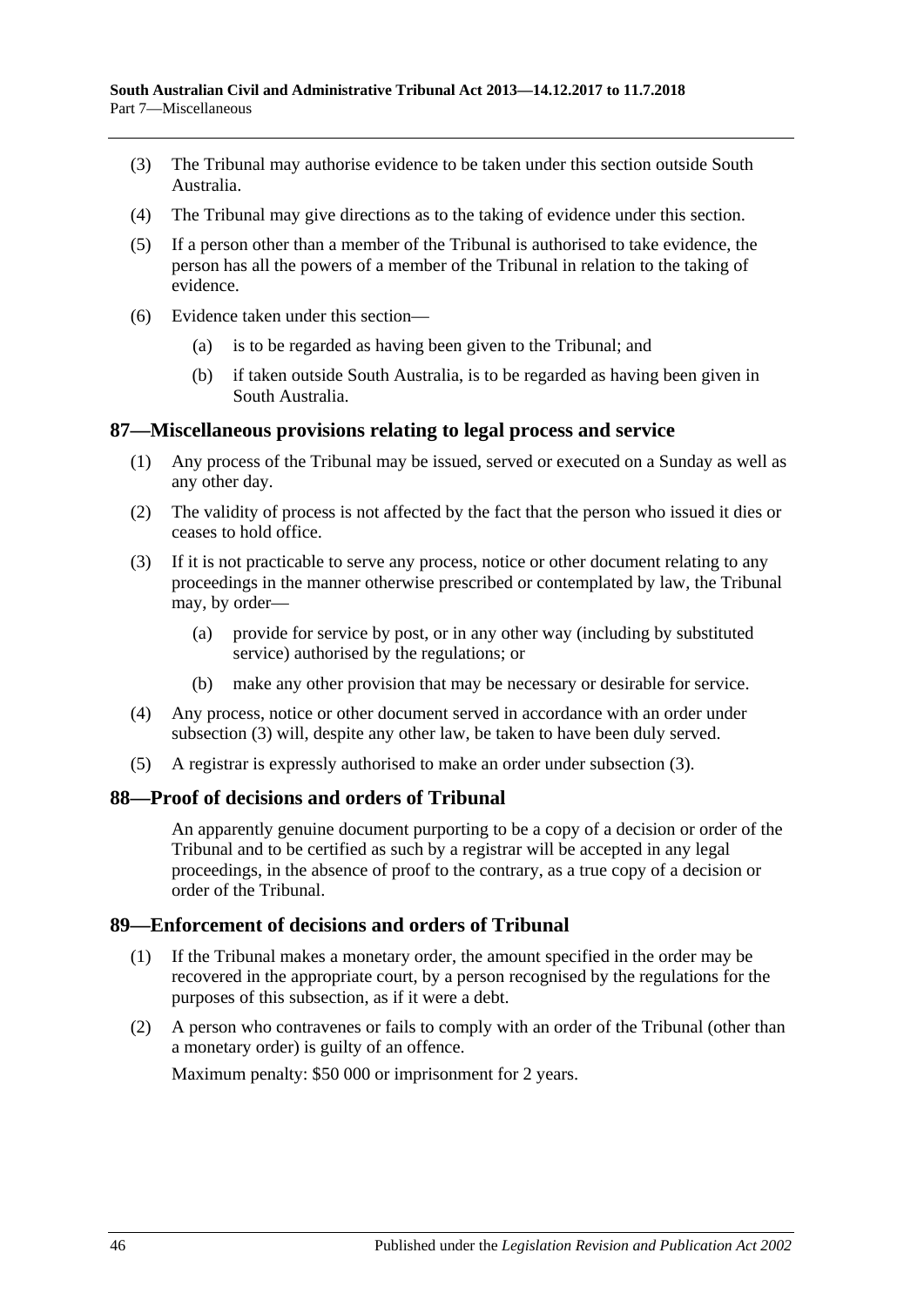(3) In this section—

*appropriate court* means—

- (a) in relation to an order of the Tribunal that is a monetary order for an amount that does not exceed the amount that represents the jurisdictional limit of the Magistrates Court for a monetary claim founded on contract—the Magistrates Court;
- (b) in any other case—the District Court.

### <span id="page-46-0"></span>**89A—Bailiffs**

- (1) The President may appoint a person to be a bailiff.
- (2) The office of bailiff may be held (but may not need to be held) by—
	- (a) a person employed in a public sector agency; or
	- (b) a person appointed under the *[Courts Administration Act](http://www.legislation.sa.gov.au/index.aspx?action=legref&type=act&legtitle=Courts%20Administration%20Act%201993) 1993* or the *[Sheriff's](http://www.legislation.sa.gov.au/index.aspx?action=legref&type=act&legtitle=Sheriffs%20Act%201978)  Act [1978](http://www.legislation.sa.gov.au/index.aspx?action=legref&type=act&legtitle=Sheriffs%20Act%201978)*.
- (3) The regulations may prescribe fees to be paid in respect of any action taken by a bailiff (and provide for the recovery or enforcement of such a fee).
- (4) A bailiff (and, if relevant, a police officer assisting a bailiff) incurs no civil or criminal liability for an honest act or omission in carrying out or purportedly carrying out official functions.

### <span id="page-46-2"></span><span id="page-46-1"></span>**90—Accessibility of evidence**

- (1) Subject to this section, the Tribunal may, on application by any member of the public, allow the applicant to inspect or obtain a copy of—
	- (a) any process relating to proceedings and forming part of the Tribunal's records;
	- (b) a transcript of evidence taken by the Tribunal in any proceedings;
	- (c) any documentary material admitted into evidence in any proceedings;
	- (d) any decision or order given or made by the Tribunal;
	- (e) any other material of a prescribed kind.
- <span id="page-46-3"></span>(2) A member of the public may inspect or obtain a copy of the following material only with the permission of the Tribunal:
	- (a) material that was not taken or received in open court;
	- (b) material the disclosure of which would be contrary to a direction or order of the Tribunal given under another provision of this or any other Act;
	- (c) a photograph, slide, film, video tape, audio tape or other form of recording from which a visual image or sound can be produced;
	- (d) material of a class prescribed by the regulations.
- (3) The Tribunal may permit inspection or copying of material referred to in [subsection](#page-46-2) (1) or [\(2\)](#page-46-3) subject to any condition it considers appropriate, including a condition limiting the publication or use of the material.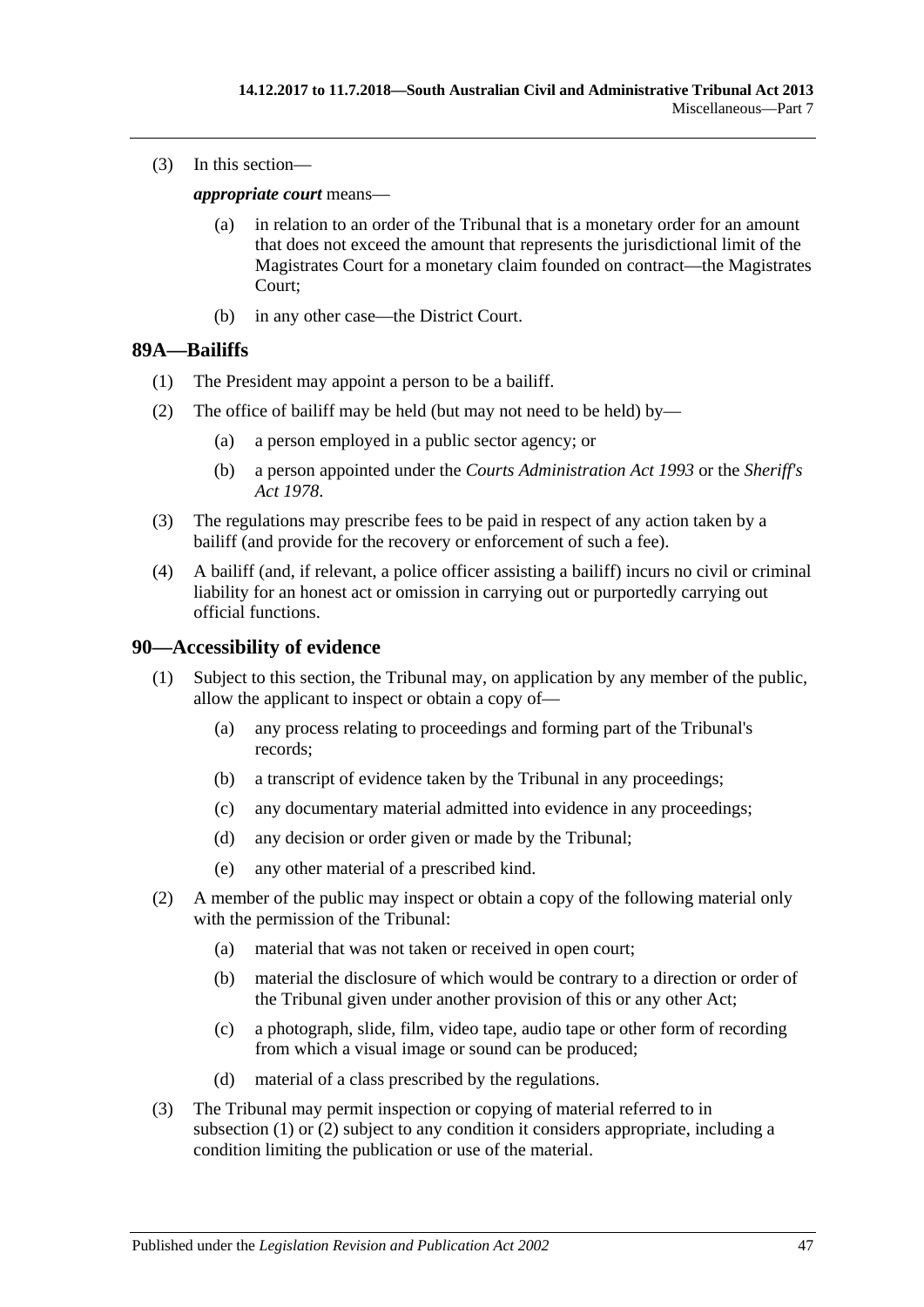- (4) A decision by the Tribunal on an application under this section is administrative and is final and not subject to any form of review.
- (5) The Tribunal may charge a fee, fixed by regulation, for inspection or copying of material under this section.

# <span id="page-47-0"></span>**91—Costs of proceedings**

(1) In this section—

*costs of proceedings* means costs of, or incidental to, any proceedings of the Tribunal, other than the costs of a party.

- (2) The Tribunal may order that all or any of the costs of proceedings be paid by a party.
- (3) If the matter that is the subject of the proceeding comes within the Tribunal's review jurisdiction, the Tribunal cannot make an order under this section against a party unless—
	- (a) the party brought or conducted the proceedings frivolously or vexatiously; or
	- (b) the Tribunal is acting in prescribed circumstances.

### <span id="page-47-1"></span>**92—Annual report**

- (1) The President of the Tribunal must on or before 31 October in each year make a report to the Attorney-General on the administration and operation of the Tribunal during the previous financial year.
- (2) The Attorney-General must within 12 sitting days after receiving a report under this section cause copies of the report to be laid before both Houses of Parliament.
- (3) The report must include any information prescribed by the regulations.

### <span id="page-47-2"></span>**93—Additional reports**

The President of the Tribunal must, at the request of the Attorney-General, report to the Attorney-General on any matter relevant to the administration or operation of the Tribunal.

# <span id="page-47-3"></span>**93A—Disrupting proceedings of Tribunal**

- (1) A person who is present at a place where proceedings of the Tribunal are being conducted must not—
	- (a) wilfully interrupt any proceedings; or
	- (b) behave in a disorderly or offensive manner; or
	- (c) use offensive language.

Maximum penalty: \$10 000 or imprisonment for 6 months.

- (2) Nothing in this section derogates from the operation of another provision of this Act.
- (3) In this section—

*offensive* includes threatening, abusive or insulting.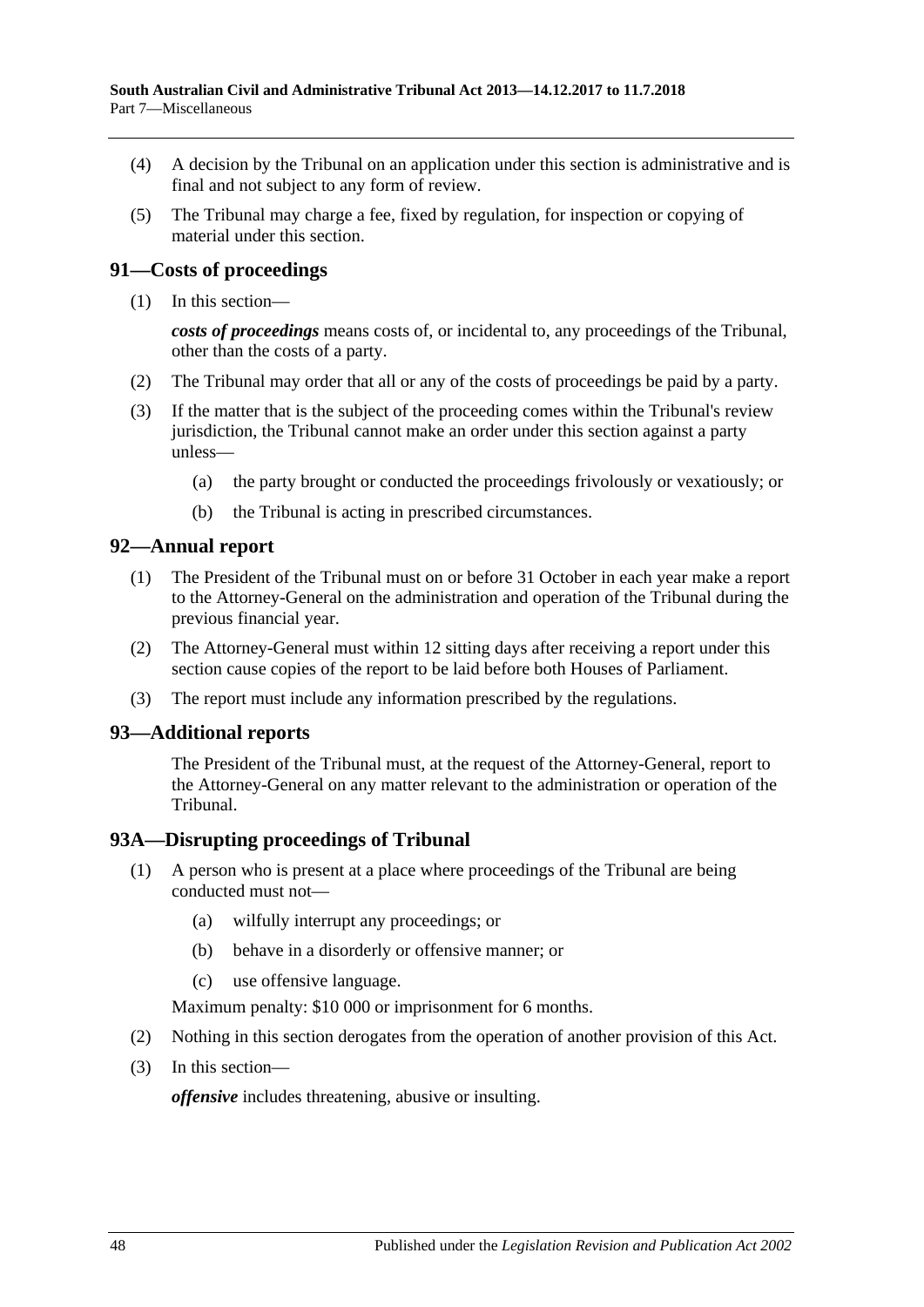# <span id="page-48-0"></span>**93B—False or misleading statements**

A person who knowingly makes a false or misleading statement for the purposes of, or in connection with, consideration by the registrar or the Tribunal (including the Tribunal as constituted of a registrar or other member of staff of the Tribunal) as to whether to waive, remit or make such other provision in relation to the payment of fees in respect of proceedings before the Tribunal, is guilty of an offence.

Maximum penalty: \$1 250 or imprisonment for 3 months.

### <span id="page-48-1"></span>**94—Rules**

- (1) Rules of the Tribunal may be made—
	- (a) regulating the business of the Tribunal and the duties of the various members and staff of the Tribunal; and
	- (b) authorising the registrars and other staff of the Tribunal to exercise powers with respect to proceedings before the Tribunal and providing for the internal review of specified classes of decisions in specified circumstances; and
	- (c) regulating the practice and procedure of the Tribunal; and
	- (ca) providing for the provision of written statements of reasons for decisions of the Tribunal at first instance for the purposes of an internal review of the decision by the Tribunal under [section](#page-38-4) 70; and
	- (d) imposing obligations on persons seeking to commence proceedings before the Tribunal to take any step, including to give a notification to another person or to provide any specified information; and
	- (e) providing for the service of applications and documents; and
	- (f) imposing obligations on parties to proceedings before the Tribunal to disclose to each other the contents of expert reports or other material of relevance to the proceedings before or in connection with the hearing of the proceedings; and
	- (g) regulating the referral of a matter to mediation, the conduct of mediations or the referral of questions for investigation and report by an expert or referee; and
	- (h) regulating the form in which evidence may be taken; and
	- (i) restricting or prohibiting certain classes of persons from appearing as representatives in proceedings before the Tribunal; and
	- (j) providing for the Tribunal to waive any procedural requirement; and
	- (k) regulating costs and providing for the assessment and settling of costs; and
	- (l) providing for witness fees; and
	- (m) providing for other matters relating to the management, conduct or settlement of proceedings before the Tribunal; and
	- (n) dealing with any other matters necessary or expedient for the effective and efficient operation of the Tribunal.
- (2) The power to make rules under this section includes the power to make rules in respect of any jurisdiction conferred on the Tribunal by a relevant Act.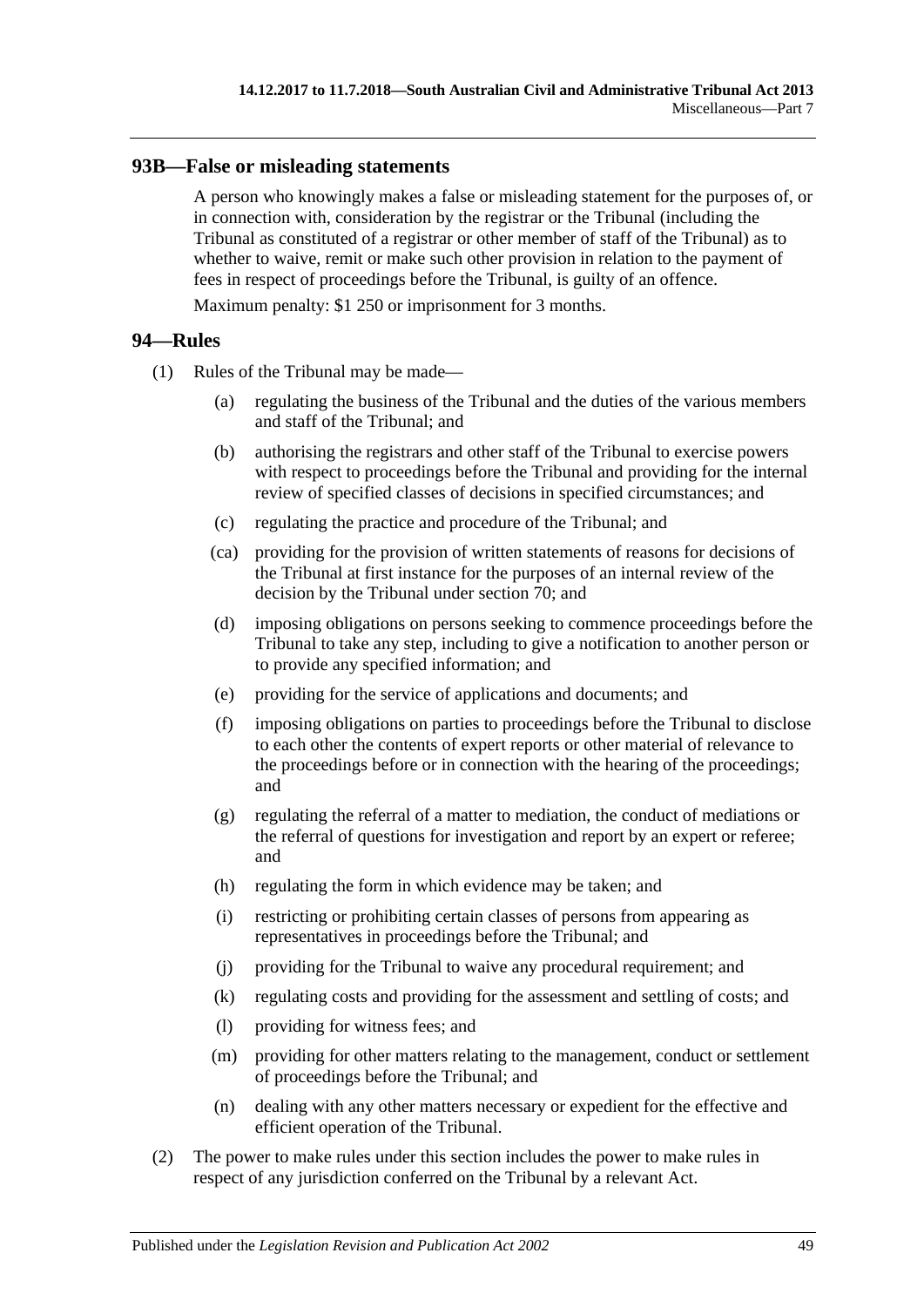- (3) Rules of the Tribunal may be made by the President and a Deputy President of the Tribunal.
- (4) The rules take effect from the date of publication in the Gazette or a later date specified in the rules.
- (5) The rules must be consistent with the regulations, and with any relevant Act.

### <span id="page-49-2"></span><span id="page-49-0"></span>**95—Regulations**

- (1) The Governor may make such regulations as are contemplated by this Act or a relevant Act, or as are necessary or expedient for the purposes of this Act or a relevant Act.
- (2) Without limiting the generality of [subsection](#page-49-2) (1), the regulations may—
	- (a) provide information to be included in registers to be kept for the purposes of this Act; and
	- (b) prescribe matters relevant to the practice or procedures of the Tribunal; and
	- (c) prescribe and provide for the payment of fees in relation to proceedings before the Tribunal; and
	- (d) prescribe penalties not exceeding \$5 000 for contravention of, or non-compliance with, any regulation; and
	- (e) make provisions of a saving or transitional nature consequent on the vesting of jurisdiction on the Tribunal under another Act.
- <span id="page-49-3"></span>(3) The regulations may provide that any matter or thing is to be determined, dispensed with, regulated or prohibited according to the discretion of the President of the Tribunal or another prescribed person.
- (4) A regulation under [subsection](#page-49-3)  $(2)(e)$  may (without limiting that subsection)—
	- (a) operate in addition to any saving or transitional provision enacted under another Act in connection with the vesting of jurisdiction in the Tribunal; and
	- (b) operate so as to modify the operation or effect of another Act insofar as may be expedient in connection with the transfer of jurisdiction to the Tribunal from another entity; and
	- (c) take effect from the day on which jurisdiction is vested in the Tribunal under another Act (including so as to provide for the retrospective operation of the regulation).

### <span id="page-49-1"></span>**96—Review**

- (1) The Minister must appoint 1 or more independent persons to conduct a review under [subsection](#page-49-4) (2) as soon as practicable after the expiry of 2 years from the commencement of [Part](#page-20-1) 3 of this Act.
- <span id="page-49-5"></span><span id="page-49-4"></span>(2) The review must include an assessment of—
	- (a) the performance of the Tribunal; and
	- (b) without limiting [paragraph](#page-49-5) (a), the extent to which the main objectives of the Tribunal have been met over the period to which the review relates; and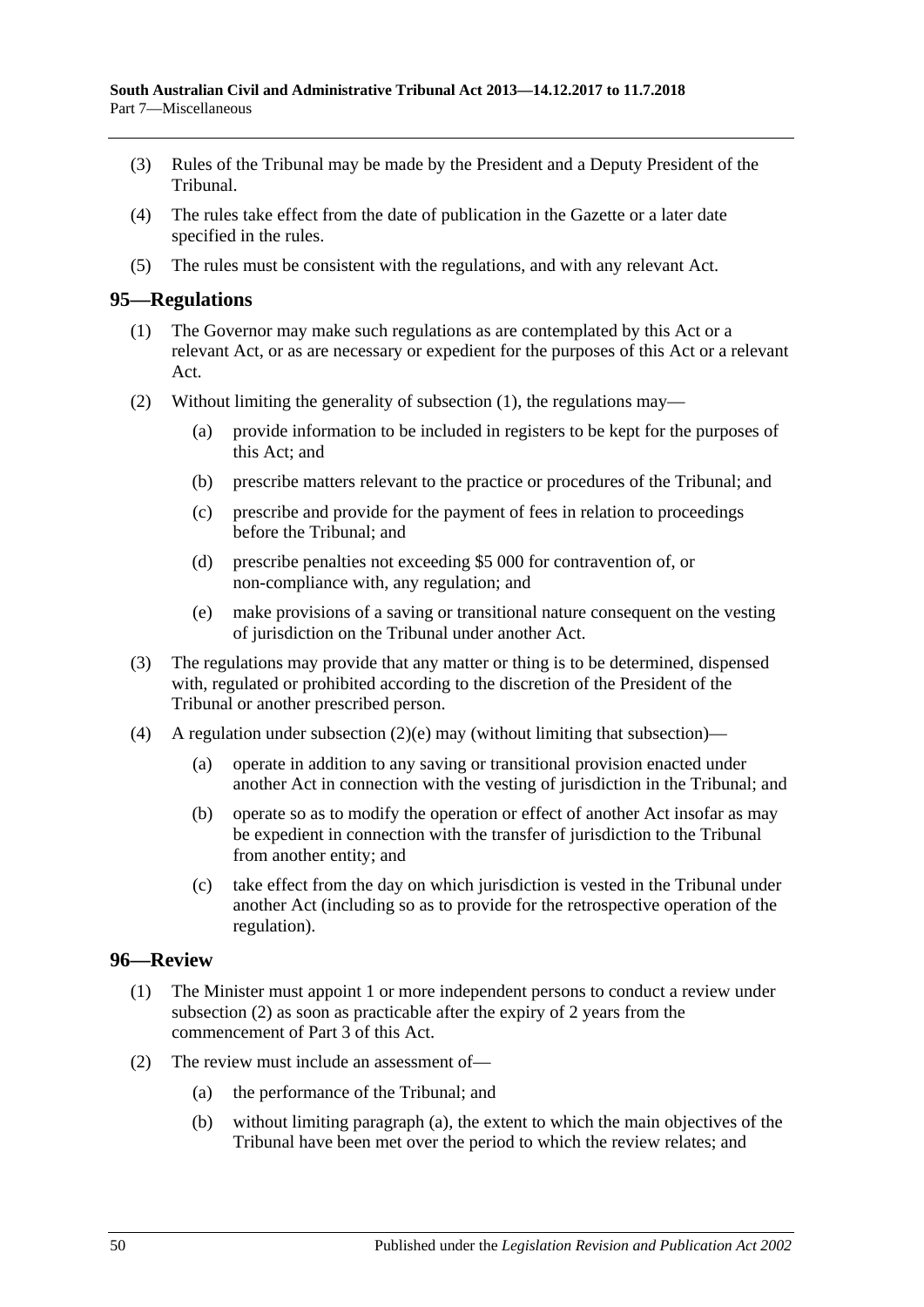(c) the extent to which it would be advantageous to extend the jurisdiction of the Tribunal to matters arising under other Acts identified by the person or persons conducting the review or identified by the Minister for the purposes of the review,

and may include any other matter specified by the Minister for the purposes of the review.

- (3) The results of the review must be incorporated into a report submitted to the Minister.
- (4) The Minister must cause a copy of the report to be laid before both Houses of Parliament within 6 sitting days after receiving the report.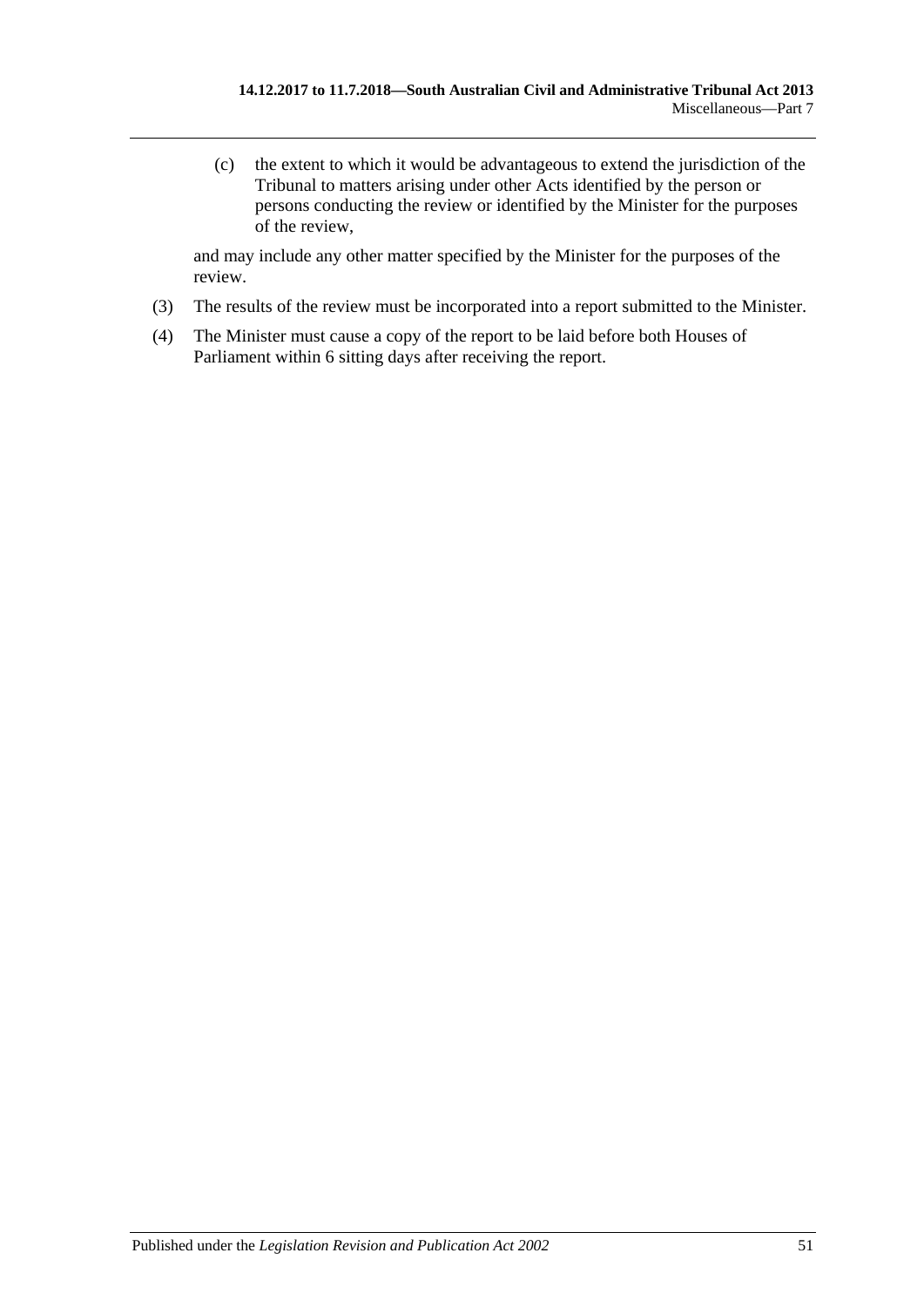# <span id="page-51-0"></span>**Legislative history**

# **Notes**

- Amendments of this version that are uncommenced are not incorporated into the text.
- Please note—References in the legislation to other legislation or instruments or to titles of bodies or offices are not automatically updated as part of the program for the revision and publication of legislation and therefore may be obsolete.
- Earlier versions of this Act (historical versions) are listed at the end of the legislative history.
- For further information relating to the Act and subordinate legislation made under the Act see the Index of South Australian Statutes or www.legislation.sa.gov.au.

# **Principal Act and amendments**

New entries appear in bold.

| Year    | N <sub>0</sub> | Title                                                          | Assent     | Commencement                                                                                                                                                                                                                                                                                                        |
|---------|----------------|----------------------------------------------------------------|------------|---------------------------------------------------------------------------------------------------------------------------------------------------------------------------------------------------------------------------------------------------------------------------------------------------------------------|
| 2013 59 |                | South Australian Civil and<br>Administrative Tribunal Act 2013 | 7.11.2013  | 14.11.2013 (Gazette 14.11.2013 p4224)<br>except Pt 2 Div 3 Subdiv 3 & Pt 6 Divs 1<br>& 2-13.2.2014 (Gazette 13.2.2014 p886)<br>and except ss 9, 12, 18—22, 27 & Pt 6<br>Div 3-8.5.2014 (Gazette 8.5.2014)<br>$p1630$ and except ss 5—8, 23—26,<br>Pts $3$ —5, ss $82$ —92 & 96—29.3.2015<br>(Gazette 5.3.2015 p882) |
| 2014    | 26             | Statutes Amendment (SACAT)<br>Act 2014                         | 11.12.2014 | Pt 16 (s 202)-15.1.2015 (Gazette<br>15.1.2015 p309); ss 193-201 &<br>$203 - 205$ $-29.3.2015$ immediately after<br>the commencement of the remaining<br>provisions of $59/2013$ ( <i>Gazette</i> 5.3.2015<br><i>p883</i> )                                                                                          |
| 2017 51 |                | Statutes Amendment (SACAT No 2) 28.11.2017<br>Act 2017         |            | Pt 43 (ss 221 to 224, 226 to<br>230)-14.12.2017 (Gazette 12.12.2017<br>$p4960$ ; s 225—uncommenced                                                                                                                                                                                                                  |

# **Provisions amended**

New entries appear in bold.

| Provision       | How varied                                                                  | Commencement |
|-----------------|-----------------------------------------------------------------------------|--------------|
| Pt 2            |                                                                             |              |
| s <sub>8</sub>  |                                                                             |              |
| s(1)            | s 8 redesignated as $s(1)$ by 26/2014 s 193                                 | 29.3.2015    |
| s(2)            | inserted by 26/2014 s 193                                                   | 29.3.2015    |
| s <sub>25</sub> |                                                                             |              |
| $s\,25(1)$      | s 25 amended and redesignated as $s$ 25(1) by<br>$51/2017$ s $221(1)$ , (2) | 14.12.2017   |
| $s\,25(2)$      | inserted by $51/2017$ s $221(2)$                                            | 14.12.2017   |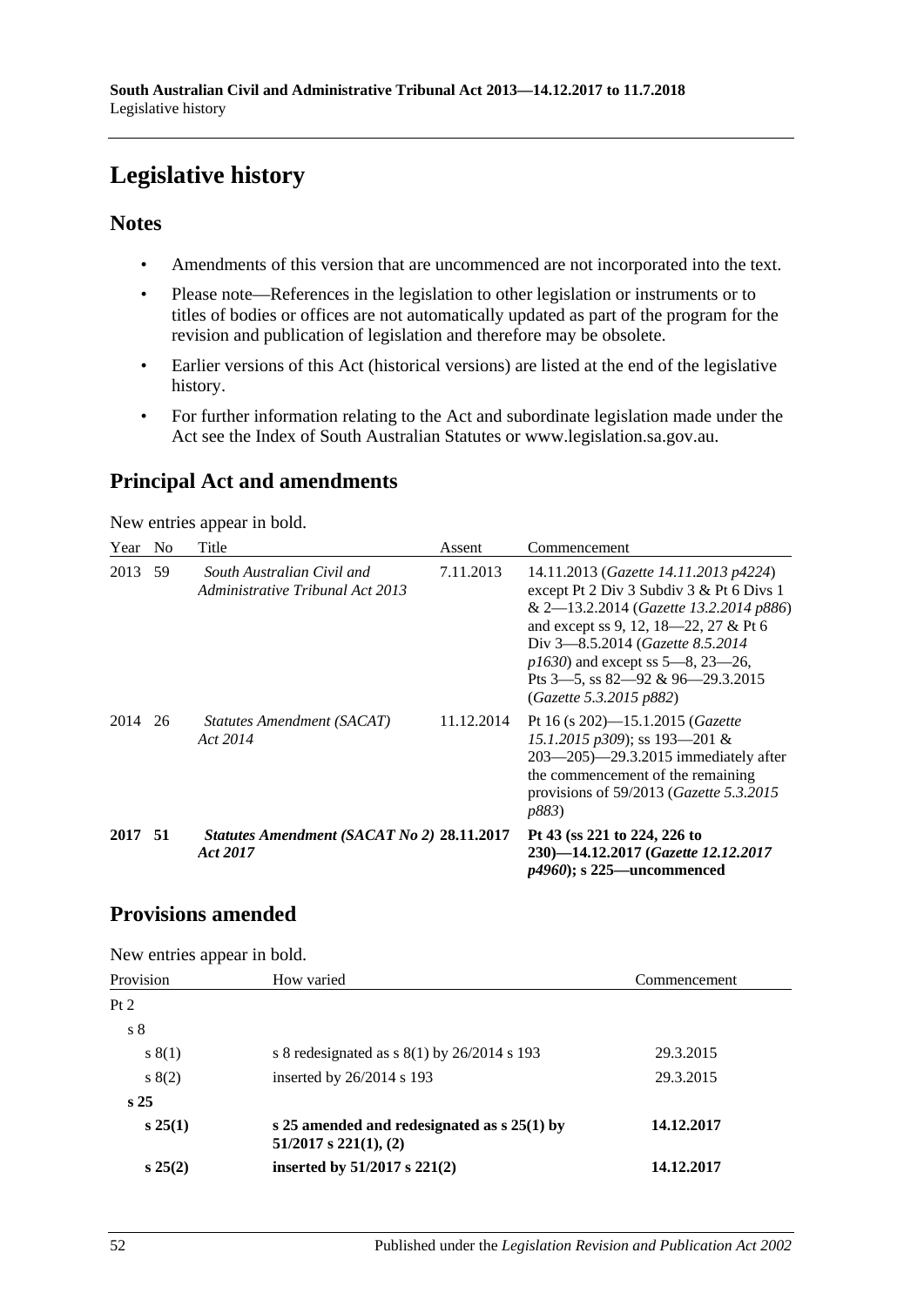| Pt 3                     |                                 |                              |
|--------------------------|---------------------------------|------------------------------|
| s 33                     |                                 |                              |
| $s \, 33(1)$             | amended by 26/2014 s 194(1)     | 29.3.2015                    |
| $s \, 33(2)$             | substituted by 26/2014 s 194(2) | 29.3.2015                    |
| s 34                     |                                 |                              |
| $s \, 34(1)$             | amended by 26/2014 s 195(1)     | 29.3.2015                    |
| $s \, 34(2)$             | substituted by 26/2014 s 195(2) | 29.3.2015                    |
| $s \frac{34}{2a}$        | inserted by 26/2014 s 195(2)    | 29.3.2015                    |
|                          | substituted by 51/2017 s 222    | 14.12.2017                   |
| Pt 4                     |                                 |                              |
| s 39                     |                                 |                              |
| $s \, 39(1)$             | amended by 26/2014 s 196        | 29.3.2015                    |
| s 43                     |                                 |                              |
| $s\,43(2)$               | amended by 26/2014 s 197        | 29.3.2015                    |
| s 47                     |                                 |                              |
| $s\,47(5)$               | amended by 51/2017 s 223        | 14.12.2017                   |
| s 56                     |                                 |                              |
| $s\,56(3)$               | deleted by 51/2017 s 224        | 14.12.2017                   |
| s 53                     |                                 |                              |
| s 53(1)                  | amended by 26/2014 s 198        | 29.3.2015                    |
| $Pt\,5$                  |                                 |                              |
| s 70                     |                                 |                              |
| 570(1)                   | substituted by 26/2014 s 199    | 29.3.2015                    |
| $s \, 70(1a)$            | inserted by 26/2014 s 199       | 29.3.2015                    |
|                          | amended by 51/2017 s 225        | uncommenced-not incorporated |
| s 71                     |                                 |                              |
| $s \, 71(1a)$            | inserted by 26/2014 s 200(1)    | 29.3.2015                    |
| s $71(2a)$ and $(2b)$    | inserted by 26/2014 s 200(2)    | 29.3.2015                    |
| $s \, 71(3a)$ and $(3b)$ | inserted by 26/2014 s 200(3)    | 29.3.2015                    |
| s 71(4)                  | amended by 26/2014 s 200(4)     | 29.3.2015                    |
| s 73                     |                                 |                              |
| s 73(4)                  | amended by 51/2017 s 226        | 14.12.2017                   |
| s 75                     |                                 |                              |
| s 75(1)                  | amended by 51/2017 s 227        | 14.12.2017                   |
| Pt 7                     |                                 |                              |
| s 79                     |                                 |                              |
| s79(5)                   | amended by 26/2014 s 201        | 29.3.2015                    |
| s 85                     |                                 |                              |
| s 85(1)                  |                                 |                              |
| relevant hearing         | substituted by 51/2017 s 228    | 14.12.2017                   |
| s 89A                    | inserted by 26/2014 s 202       | 15.1.2015                    |
| s 92                     |                                 |                              |
| $s\,92(3)$               | inserted by 26/2014 s 203       | 29.3.2015                    |